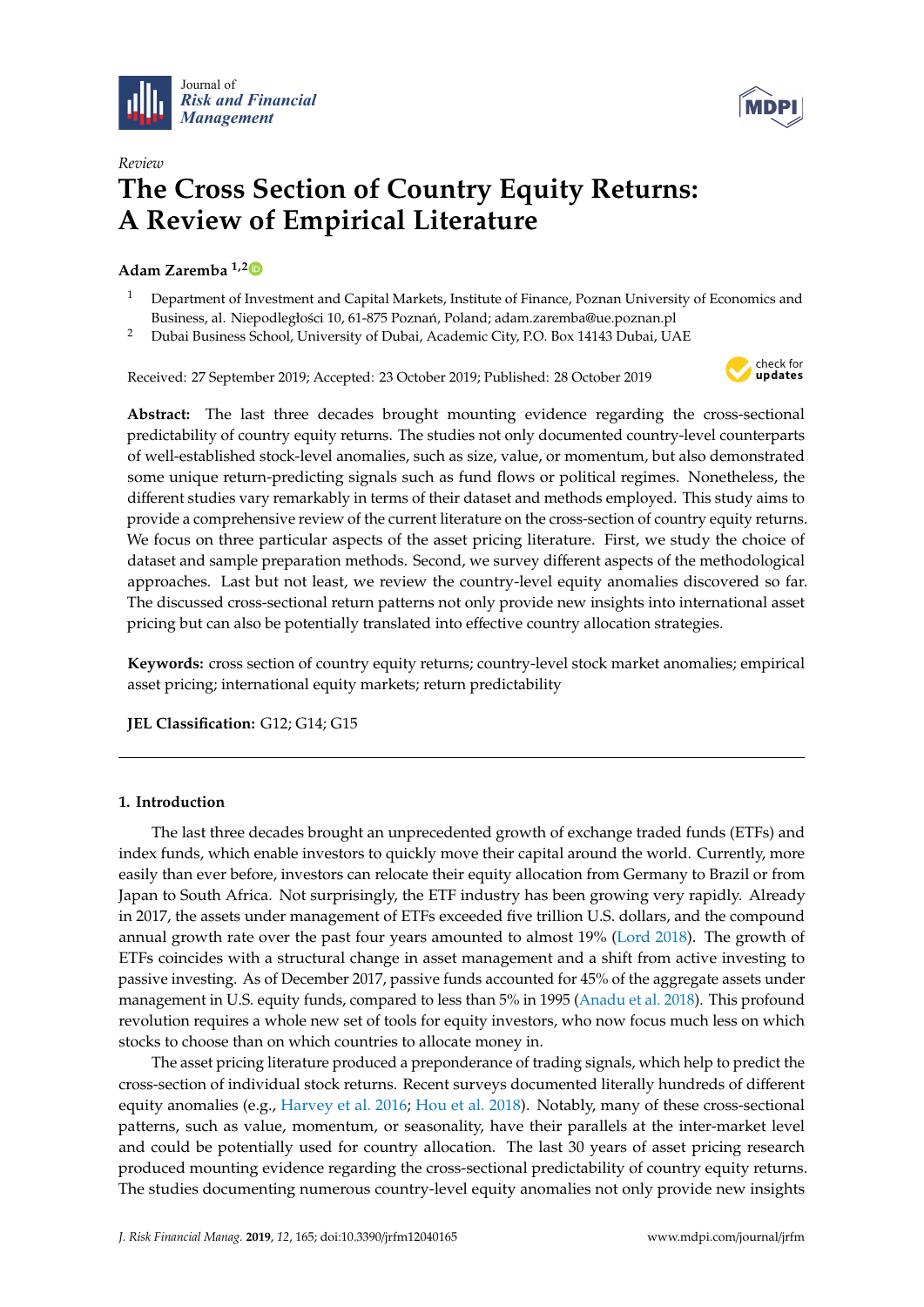into international asset pricing but can also be translated into efficient country allocation strategies. Moreover, they are invaluable to practical investors.

The studies of the cross section of country equity returns not only examined different return patterns but also employed different methodologies and data sources. Issues such as choice of the index provider, return computation methodology, or portfolio formation can visibly influence the results. The diversity of empirical design and data sources and preparation methods calls for systematic review and for introducing a structure into the methodological choices in the field of country-level asset pricing.

The major objective of this article is to provide a comprehensive review of the current state of literature on the cross section of country equity returns. In particular, our survey considers data sources and preparation, research methods, and, last but not least, the cross-sectional return patterns documented in the country-level equity returns. The cross-section of stock-level returns is summarized in many excellent surveys, concerning both the anomalies themselves (e.g., [Nagel](#page-23-1) [2013;](#page-23-1) [Harvey et al.](#page-21-0) [2016;](#page-21-0) [Hou et al.](#page-21-1) [2018;](#page-21-1) [Bali et al.](#page-18-0) [2016\)](#page-18-0), as well as methodological and data choices [\(Jagannathan et al.](#page-22-0) [2010;](#page-22-0) [Waszczuk](#page-25-0) [2014a,](#page-25-0) [2014b\)](#page-25-1). For country-level cross-sectional asset pricing, such surveys are clearly missing. To the best of our knowledge, any such review has not been yet presented. This work aims to fill this gap. We not only review, but we also structure and introduce some order into the current state of country-level asset pricing literature.

The article reviews three aspects of the studies of cross-section of country equity returns. First, we focus on the choice of data and the underlying asset universe as well as on dataset preparation. At the same time, we review the approaches regarding the country coverage, study period, return measurement, currency unit, and asset universe. Second, we survey some common methodological choices in the asset pricing literature, such as the number of portfolios, return calculation, and portfolio weighting scheme. Finally, we examine the current state of knowledge on country-level cross-sectional return patterns. We review the most prominent of such patterns, such as momentum, value, long-run reversal, size, seasonality, and price and non-price risk, as well as a basket of minor anomalies. We also discuss several additional aspects of these return patterns, including their fundamental sources and implementation details. Finally, we also consider additional practical aspects of country-level return patterns: the role of trading costs and strategy timing.

The remainder of the article proceeds as follows. Section [2](#page-1-0) focuses on datasets, data preparation, and asset universe. Section [3](#page-5-0) focuses on some specific methodological choices. Section [4](#page-7-0) reviews the documented cross-sectional patterns in country equity returns. Finally, Section [5](#page-16-0) concludes the article.

#### <span id="page-1-0"></span>**2. Datasets and Sample Preparation**

This section concentrates on the choice of dataset representing country equity returns and preparation of the sample. We survey the approaches to selection of country coverage, study period, return measurement period, currency unit, and asset universe.

# *2.1. Country Coverage*

The datasets used in examinations of the cross-sectional patterns in country index returns are obviously smaller than in the stock-level studies, which often encompass several thousand companies. Naturally, the scope in this case is limited to the countries with operating stock markets. The early studies usually focused on less than 20 developed markets. For example, [Keppler](#page-22-1) [\(1991a\)](#page-22-1), [Ferson and Harvey](#page-20-0) [\(1994a\)](#page-20-0), and [Richards](#page-24-0) [\(1995\)](#page-24-0) considered 18 developed markets. Modern studies usually concentrate on about 40 countries selected on the basis of classification into developed and emerging by one of the major index providers. For instance, [Clare et al.](#page-19-0) [\(2016\)](#page-19-0) investigate 40 markets, and [Fisher et al.](#page-21-2) [\(2017\)](#page-21-2) examine 37. The broadest studies take into account also less tradeable frontier markets, and their sample size can exceed 70. The article by [Avramov et al.](#page-17-1) [\(2012\)](#page-17-1), investigating 75 equity markets, may serve as an example of such an approach. Perhaps one of the broadest studies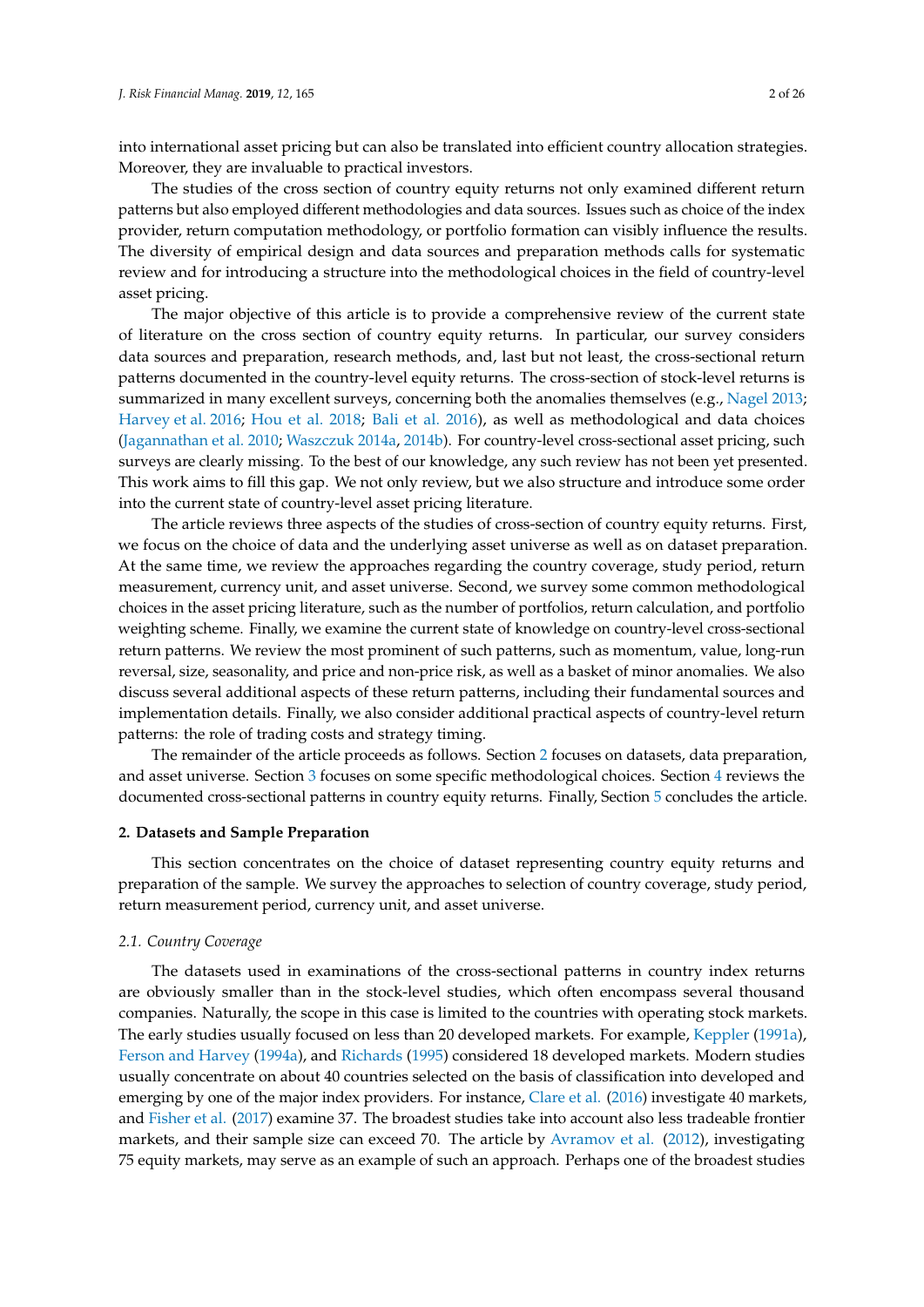was conducted by [Suleman et al.](#page-24-1) [\(2017\)](#page-24-1), who took into consideration 83 countries. The detailed outline of the sample size in selected studies is presented in Table [1.](#page-2-0)

<span id="page-2-0"></span>

| Article                           | <b>Number of Countries</b><br>in the Sample | Sample<br>Period | <b>Asset Universe</b>                                 |
|-----------------------------------|---------------------------------------------|------------------|-------------------------------------------------------|
| Angelidis and Tessaromatis (2018) | 23                                          | 1980-2014        | Datastream indices                                    |
| ap Gwilym et al. (2010)           | 32                                          | 1970-2008        | <b>MSCI</b> indices                                   |
| Asness et al. (2013)              | 18                                          | 1978-2011        | <b>MSCI</b> indices                                   |
| Avramov et al. (2012)             | 75                                          | 1989-2009        | <b>MSCI</b> and Datastream<br>indices                 |
| Bali and Cakici (2010)            | 37                                          | 1973-2006        | Datastream indices                                    |
| Baltussen et al. (2019a)          | 14                                          | 1799-2016        | Local country indices                                 |
| Balvers and Wu (2006)             | 18                                          | 1969-1999        | <b>MSCI</b> indices                                   |
| Balvers et al. (2000)             | 18                                          | 1969-1996        | <b>MSCI</b> indices                                   |
| Berrada et al. (2015)             | 18                                          | 1975-2010        | <b>MSCI</b> indices                                   |
| Bhojraj and Swaminathan (2006)    | 38                                          | 1975-1999        | Datastream indices                                    |
| Cenedese et al. (2016)            | 42                                          | 1983-2011        | <b>MSCI</b> indices                                   |
| Chan et al. (2000)                | 23                                          | 1980-1995        | Local country indices                                 |
| Clare et al. (2016)               | 40                                          | 1993-2011        | <b>MSCI</b> indices                                   |
| Daniel and Moskowitz (2016)       | 18                                          | 1978-2013        | Index futures                                         |
| Desrosiers et al. (2007)          | 19                                          | 1988-2005        | <b>MSCI</b> indices                                   |
| Dobrynskaya (2015)                | 40                                          | 1983-2014        | <b>MSCI</b> indices                                   |
| Ellahie et al. (2019)             | 30                                          | 1993-2014        | Aggregated stock-level data                           |
| Erb et al. (1995)                 | 40                                          | 1980-1993        | MSCI and IFC indices                                  |
| Estrada (2000)                    | 28                                          | 1988-1998        | <b>MSCI</b> indices                                   |
| Ferson and Harvey (1994a)         | 18                                          | 1970-1989        | <b>MSCI</b> indices                                   |
| Fisher et al. (2017)              | 37                                          | 1990-2015        | <b>MSCI</b> indices                                   |
|                                   |                                             |                  | Global Financial Data and                             |
| Geczy and Samonov (2017)          | 47                                          | 1800-2014        | Bloomberg indices                                     |
| <b>Guilmin</b> (2015)             | 18                                          | 1975-2014        | <b>MSCI</b> indices                                   |
| Hedegaard (2018)                  | 25                                          | 1988-2018        | <b>MSCI</b> indices                                   |
| Hurst et al. (2017)               | 11                                          | 1880-2016        | Index futures                                         |
| Ilmanen et al. (2019)             | 23                                          | 1877-2018        | Global Financial Data,<br><b>Bloomberg Datastream</b> |
| Kasa (1992)                       | $\mathbf 5$                                 | 1974-1990        | <b>MSCI</b> indices                                   |
| Keimling (2016)                   | 17                                          | 1979-2015        | <b>MSCI</b> indices                                   |
| Keloharju et al. (2019)           | 15                                          | 1987-2016        | <b>MSCI</b> indices                                   |
| Keloharju et al. (2016)           | 15                                          | 1970-2011        | <b>MSCI</b> indices                                   |
| Keppler (1991a)                   | 18                                          | 1970-2001        | <b>MSCI</b> indices                                   |
| Keppler (1991b)                   | 18                                          | 1970-1989        | <b>MSCI</b> indices                                   |
| Kortas et al. (2005)              | 23                                          | 1986-2003        | <b>MSCI</b> indices                                   |
| L'Her et al. $(2004)$             | 18                                          | 1975-2003        | <b>MSCI</b> indices                                   |
| Macedo (1995c)                    | 18                                          | 1977–1996        | MSCI indices                                          |
| Malin and Bornholt (2013)         | 44                                          | 1970-2011        | MSCI indices                                          |
| Moskowitz et al. (2012)           | 9                                           | 1965-2009        | Index futures                                         |
| Muller and Ward (2010)            | 70                                          | 1970-2009        | <b>MSCI</b> indices                                   |
| Novotny and Gupta (2015)          | 34                                          | 2002-2014        | <b>MSCI</b> indices                                   |
| Pungulescu (2014)                 | 61                                          | 1973-2014        | Datastream indices                                    |
| Richards (1995)                   | 18                                          | 1969-1994        | <b>MSCI</b> indices                                   |
| Richards (1997)                   | 16                                          | 1969-1995        | <b>MSCI</b> indices                                   |
| <b>Rikala (2017)</b>              | 17                                          | 1990-2016        | Datastream indices                                    |
| Smith and Pantilei (2015)         | 45                                          | 1971-2012        | MSCI indices,<br>Exchange-traded funds                |
| Spierdijk et al. (2012)           | 17                                          | 1900-2008        | Dimson et al. (2002) data                             |
| Andreu et al. (2013)              | 16                                          | 1970-2009        | Exchange-traded funds                                 |

**Table 1.** Research samples in the studies of the country equity returns.

Note. The table summarizes the data samples used in selected studies of the cross-section of country equity returns, indicating the number of countries covered, the length of the study period, and the asset universe.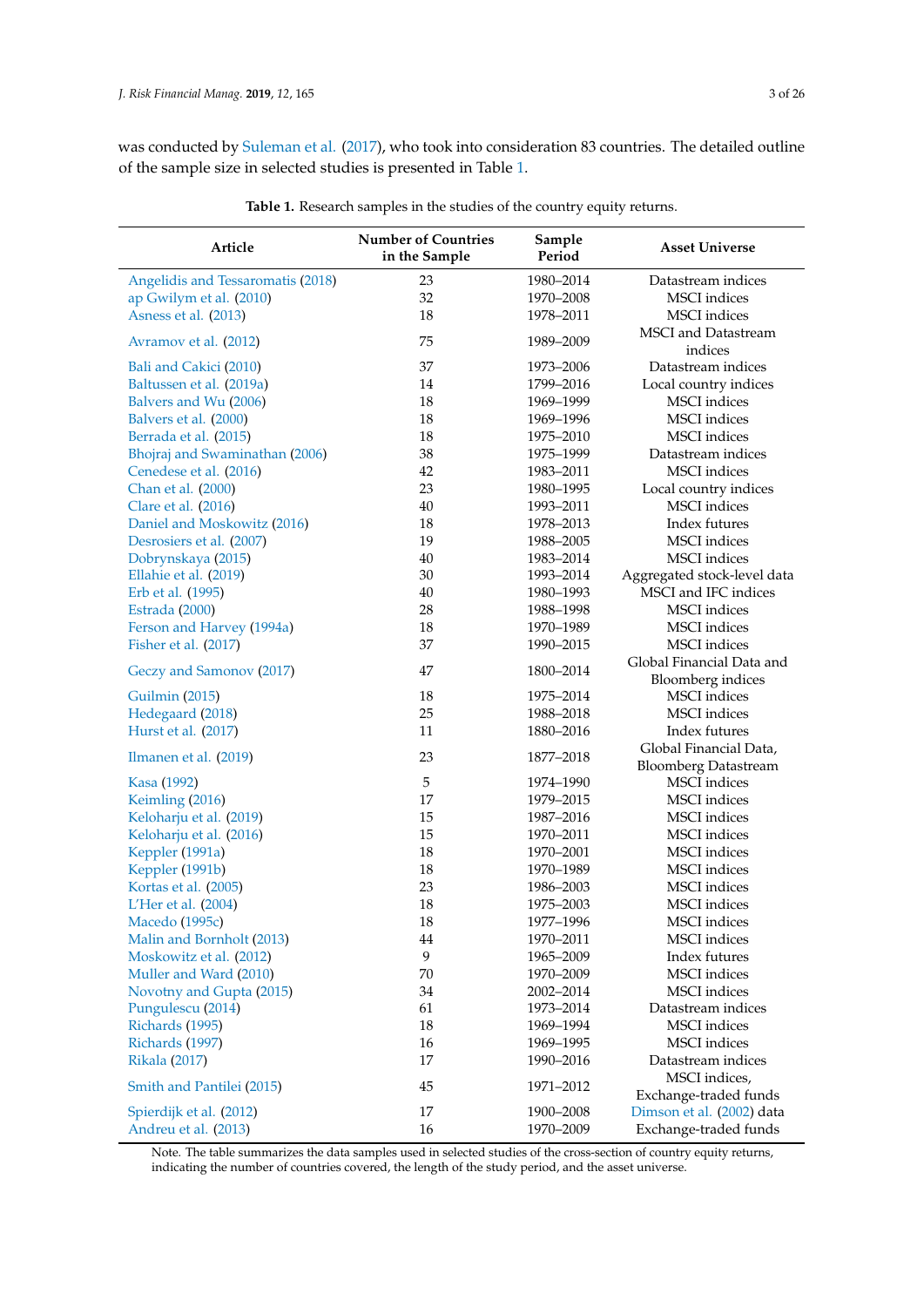In general, the larger sample size increases the power of statistical tests and allows additional insights on the examined return pattern. However, some studies may deliberately limit the sample of considered countries. One reason for that may be the focus put on some particular geographical region. For example, [Grobys](#page-21-6) [\(2016\)](#page-21-6) concentrates solely on the European Monetary Union. Another motivation to limit the number of countries in the sample may be alignment of the study with research practice. Since very liquid futures or ETFs cover only a small number of countries, the examinations may be reduced to just 10–20 of the most tradable markets. For example, the highly influential studies of [Asness et al.](#page-17-4) [\(2013\)](#page-17-4) or [Keloharju et al.](#page-22-7) [\(2016\)](#page-22-7) examined the samples of only 18 and 16 equity indices, respectively. Furthermore, the studies utilizing early security data tend to be sometimes quite narrow due to data unavailability. For example, [Hurst et al.](#page-22-2) [\(2017\)](#page-22-2), who investigated more than a century of evidence of trend following profits, constrained their scope to only 11 countries.

# *2.2. Study Period*

The study period is usually dictated by the index data availability. Thus, numerous studies focusing on the most prominent cross-sectional patterns start in the years 1969 or 1970, when the coverage of many developed markets by MSCI begins (e.g., [Balvers and Wu](#page-18-3) [2006;](#page-18-3) [Bhojraj and Swaminathan](#page-18-6) [2006;](#page-18-6) [Muller and Ward](#page-23-5) [2010;](#page-23-5) [ap Gwilym et al.](#page-17-3) [2010\)](#page-17-3). Consequently, the research period encompasses usually three to four decades. If the study period is shorter, this is usually due to inability to collect some sort of additional data for the 1970s or 1980s. For example, [Berkman and Yang](#page-18-7) [\(2019\)](#page-18-7), who focus on country-level analysts' recommendations, reduced their study period to the years 1994–2015. Finally, as an alternative to equity indices, some studies proxy the equity markets with respective ETFs. In such cases, the price availability is, naturally, shorter. [Smith and Pantilei](#page-24-5) [\(2015\)](#page-24-5), who test the "Dogs of the World" strategy in ETFs, examine their returns for the years 1997–2012.

A separate and rapidly growing field encompasses studies of early security data that allow insights into the long-run nature of the financial market phenomena. In asset pricing studies in particular, examinations of the close-to-century long datasets make it possible to check the true robustness of the return patterns and secure against the risk of false discoveries and data mining. Some data providers, like Global Financial Data, offer their own proprietary indices going back to the 19th or even 18th century. A representative study of this type could be [Geczy and Samonov](#page-21-3) [\(2017\)](#page-21-3), who examine the momentum effect in the returns on major asset classes for the years 1800–2014. [Baltussen et al.](#page-18-2) [\(2019a\)](#page-18-2) research several major anomalies for the years 1799–2016. Other studies researching similar long-run data sets include [Ilmanen et al.](#page-22-3) [\(2019\)](#page-22-3), [Hurst et al.](#page-22-2) [\(2017\)](#page-22-2), or [Spierdijk et al.](#page-24-6) [\(2012\)](#page-24-6). For a detailed outline of different lengths of the study period, see Table [1.](#page-2-0)

## *2.3. Return Measurement Periods*

The most common choice in individual stock studies is to use monthly returns. The motivation is that this choice forms a consensus that allows the large number of observations necessary for statistical tests to be accumulated and, at the same time, mitigates the influence of microstructure effects [\(Waszczuk](#page-25-0) [2014a\)](#page-25-0). Nearly all of country-level studies take a similar approach and utilize monthly returns (e.g., [Richards](#page-24-3) [1997;](#page-24-3) [Chan et al.](#page-19-2) [2000;](#page-19-2) [Blitz and van Vliet](#page-18-8) [2008\)](#page-18-8). This refers, in particular, to the studies of early security data (e.g., [Geczy and Samonov](#page-21-3) [2017;](#page-21-3) [Baltussen et al.](#page-18-2) [2019a\)](#page-18-2), where the more frequent observations are hardly available.

The use of different return intervals is rather infrequent and usually limited to examinations of alternative holding periods, as in [Andreu et al.](#page-17-5) [\(2013\)](#page-17-5) or [Kasa](#page-22-4) [\(1992\)](#page-22-4). On the other hand, [Vu](#page-24-7) [\(2012\)](#page-24-7) is one of the very few studies that relies on weekly returns to amass a bigger quantity of observations.

#### *2.4. Currency Unit*

Asset pricing studies of firm-level data frequently focus on single countries (e.g., [Fama and](#page-20-8) [French](#page-20-8) [2015\)](#page-20-8) or replicate analyses in multiple individual markets (e.g., [Chui et al.](#page-19-3) [2010\)](#page-19-3). Therefore, the role of currency unit is of lesser importance and the calculations oftentimes rely on local currencies.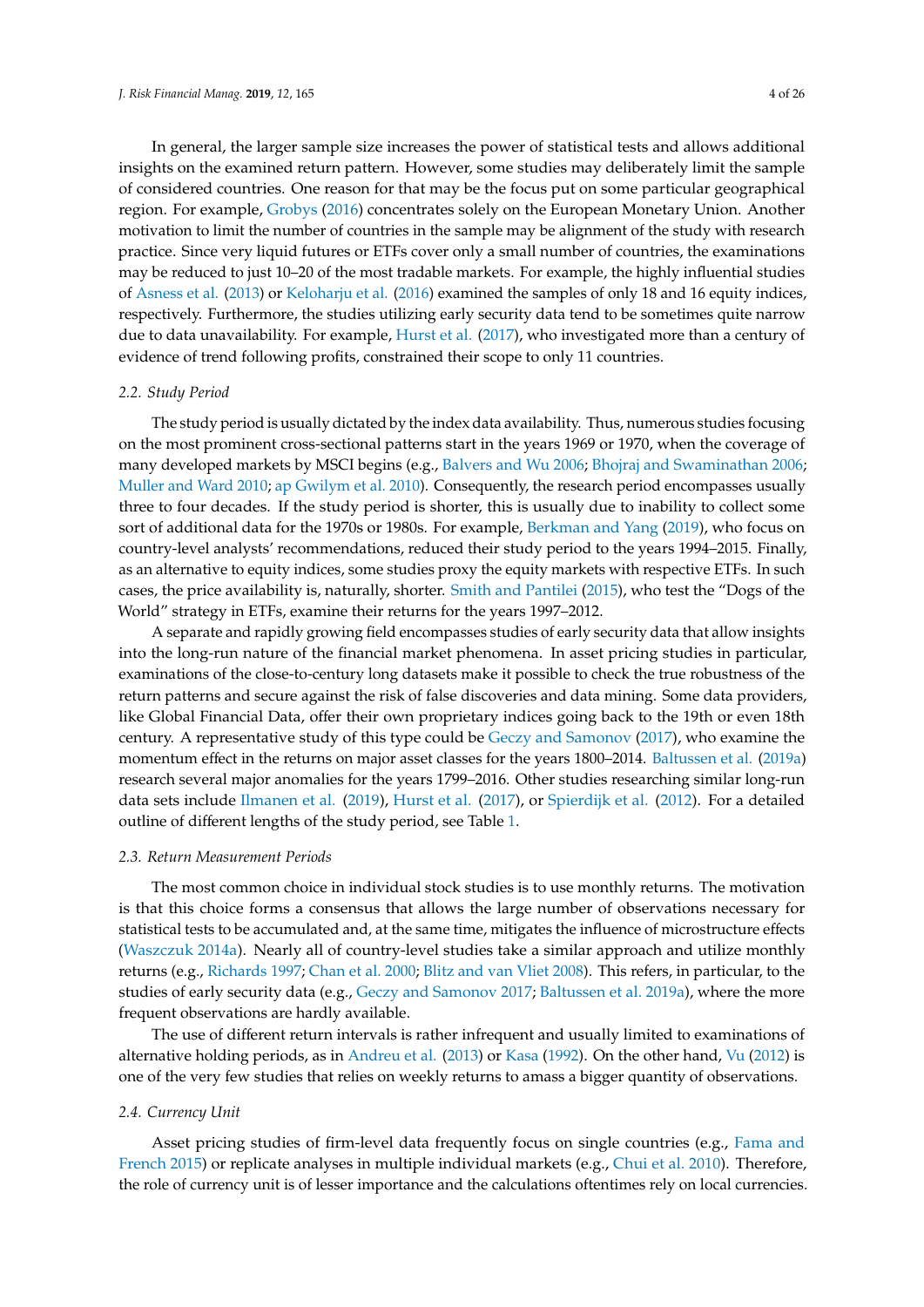On the other hand, in the cross-country analysis the volatile foreign exchange rates and inflation rates—especially in emerging and frontier markets—play a significant role. Consequently, the majority of cross-country studies set a common currency as a unit of calculations, and the most obvious and common choice is the U.S. dollar. [Dobrynskaya](#page-20-3) [\(2015\)](#page-20-3), [Clare et al.](#page-19-0) [\(2016\)](#page-19-0), [Keppler and Encinosa](#page-22-11) [\(2011\)](#page-22-11), or [Smith and Pantilei](#page-24-5) [\(2015\)](#page-24-5) may serve as examples of papers that denominate all the prices in U.S. dollars. This currency is also a default choice in the studies that utilize futures or ETFs as representation of the country exposure, as it directly expresses the perspective of a U.S. investor (e.g., [Andreu et al.](#page-17-5) [2013;](#page-17-5) [Daniel and Moskowitz](#page-20-1) [2016;](#page-20-1) [Smith and Pantilei](#page-24-5) [2015\)](#page-24-5).

The use of returns calculated on the basis of local currency prices is rather rare. Usually such a framework has a sort of robustness check applied or is examined explicitly to evaluate the role of currencies in return predictability [\(Chan et al.](#page-19-2) [2000;](#page-19-2) [Bhojraj and Swaminathan](#page-18-6) [2006\)](#page-18-6). For example, [Jordan et al.](#page-22-12) [\(2015\)](#page-22-12) examine empirically the importance of the currency numeraire for the stock return predictability. They argue that, for instance, the presence (absence) of predictability for an American investor does not need to imply the existence (absence) of predictability for other international investors. Sometimes the local currency returns are also used in the studies of early security data to alleviate the problem of reliability of more than a century-old foreign exchange rate [\(Geczy and Samonov](#page-21-3) [2017\)](#page-21-3). Nonetheless, even for the early asset prices studies the U.S. dollar is the very common choice [\(Baltussen et al.](#page-18-2) [2019a\)](#page-18-2).

# *2.5. Asset Universe*

Examination of cross-sectional patterns in country equity markets requires some representation of the market return. In country-level studies the asset universe comprises usually one of two types of instruments: either equity indices or some real investable instruments.

The major benefit of equity indices is that they provide a broad and accurate representation of the local equity markets. The articles investigating samples of international stock market indices basically follow one option. Most commonly, the studies are based on indices from a single provider. Alternatively, a study can rely on an amalgamation of local indices computed by national stock exchanges or local companies.

The use of indices from a single provider certainly has some benefits. They include calculation transparency, result comparability, and consistency in index calculation across many countries. Indices provided by MSCI are the most popular choice in country-level asset pricing. MSCI indices represent value-weighted equity portfolios covering approximately 85% of the largest and most liquid companies in each country. They also form the basis for multiple investment products, including popular iShares ETFs. MSCI estimated that more than 7 trillion US dollars were benchmarked to MSCI indices as of June 2011 [\(Cenedese et al.](#page-19-1) [2016\)](#page-19-1). Furthermore, importantly from a practitioner's perspective, MSCI usually does not apply any retroactive changes to the reported returns of its indices, so it reduces the risk of potential biases.

The current coverage encompasses 85 countries, including developed, emerging, frontier, and so-called standalone markets. The data period dates back to December 1969. The additional benefit of the MSCI indices is that they are calculated in several different ways, including different currencies, controlling for taxes, accounting for dividends, etc. For example, the MSCI indices were used by [Dobrynskaya](#page-20-3) [\(2015\)](#page-20-3), [Clare et al.](#page-19-0) [\(2016\)](#page-19-0), [Fisher et al.](#page-21-2) [\(2017\)](#page-21-2), [Keppler and Encinosa](#page-22-11) [\(2011\)](#page-22-11), [Richards](#page-24-3) [\(1997\)](#page-24-3), [Balvers and Wu](#page-18-3) [\(2006\)](#page-18-3), [Keimling](#page-22-5) [\(2016\)](#page-22-5), [Keloharju et al.](#page-22-7) [\(2016\)](#page-22-7), [Malin and Bornholt](#page-23-3) [\(2013\)](#page-23-3), [Ferson and Harvey](#page-20-9) [\(1994b\)](#page-20-9), and many others.

Datastream Global Equity Indices are the second most popular index choice. These cover currently 64 countries and go back in time to January 1973. Notably, the Datastream indices also assure a broad and consistent international representation, and at certain periods in the past their coverage may be better than in the case of MSCI. This index provider was selected, for example, by [Bali and Cakici](#page-18-1) [\(2010\)](#page-18-1), [Umutlu](#page-24-8) [\(2015,](#page-24-8) [2019\)](#page-24-9), and [Zaremba](#page-25-2) [\(2019\)](#page-25-2).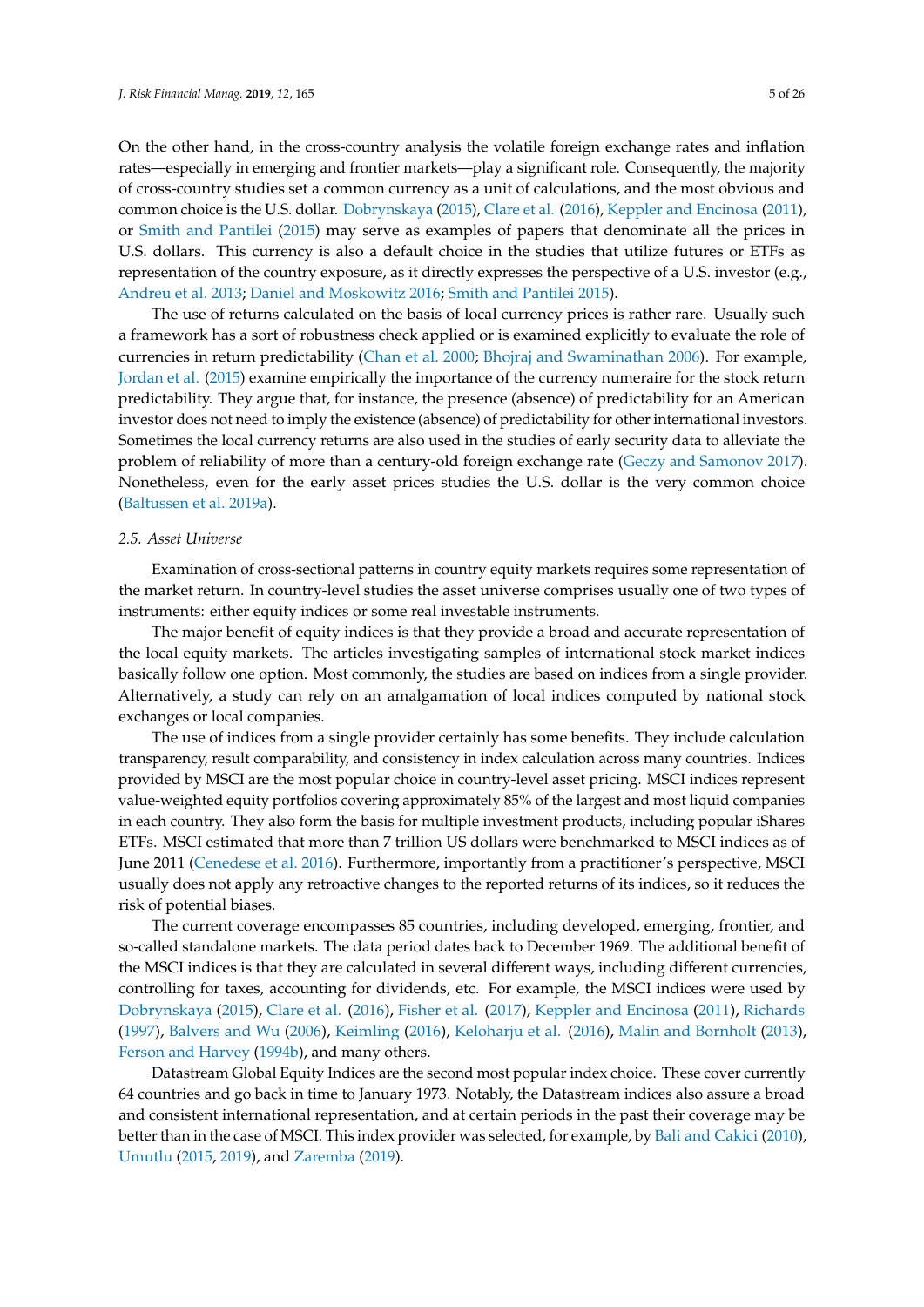The studies of more than a century long dataset usually take advantage of indices computed by Global Financial Data (GFD). This provides time-series going back to the 19th century for numerous developed and emerging markets. Obviously, such long-run datasets are not free from different biases or omissions, and the index portfolios frequently contain very few securities, but certainly they provide a unique look into the past data. The GFD indices were employed by [Geczy and Samonov](#page-21-3) [\(2017\)](#page-21-3) and [Baltussen et al.](#page-18-2) [\(2019a\)](#page-18-2), among others.

One of the drawbacks of the indices obtained from different providers is that their coverage may differ; some countries may be taken into account by one provider but not considered by others. Consequently, to maximize the size of the research sample, some studies merge indices from different sources. [Erb et al.](#page-20-5) [\(1995\)](#page-20-5), in one of the first studies of this type, represent the developed markets by the MSCI indices and the emerging ones by the portfolios calculated by the International Finance Corporation (IFC). [Avramov et al.](#page-17-1) [\(2012\)](#page-17-1) use MSCI indices and supplement the coverage of missing countries with Datastream portfolios. [Geczy and Samonov](#page-21-3) [\(2017\)](#page-21-3) blend Bloomberg and GFD indices. Finally, [Baltussen et al.](#page-18-9) [\(2019b\)](#page-18-9) collect data from Bloomberg, with gaps filled in by Datastream data, spliced with index-level data, as in [Baltussen et al.](#page-18-9) [\(2019b\)](#page-18-9), and, eventually, backfilled data downloaded from Global Financial Data.

Besides using the indices from acknowledged providers, there are also several other options. [Ellahie et al.](#page-20-4) [\(2019\)](#page-20-4) use aggregated stock-level data from CRSP and Compustat. In other words, they calculate the country portfolios themselves instead of obtaining them from external sources. The final variant is to use national indices computed by local providers such as DAX, NIKKEI, or S&P. This approach is employed by [Chan et al.](#page-19-2) [\(2000\)](#page-19-2) and [Vu](#page-24-7) [\(2012\)](#page-24-7), among others. This approach has two major benefits. First, it may help to increase the dataset, because these local indices may have a longer history available than their counterparts offered by MSCI or Datastream. Second, the most liquid equity index futures are oftentimes linked with local indices rather than with international ones. For instance, in Poland the most liquid equity index future is based on the WIG20 index computed by the Warsaw Stock Exchange. Consequently, the use of local indices may be more aligned with investment practice. Nevertheless, on the other hand, the major shortcoming in relying on the local indices is the lack of computational consistency. Different indexes rely on different selection and weighting methods, so the study outcomes may be potentially influenced by the index calculation methodology, resulting in misleading conclusions. For example, better performance of an index in a certain market may stem from its bigger exposure to small-cap companies rather than from a true factor examined by the researcher.

Instead of investigating "paper" equity indices, some studies focus on actual investment instruments providing exposure to international markets. While this framework may potentially limit the size of the dataset, certainly it reflects most closely the investor's practical perspective. Following this reasoning, [Daniel and Moskowitz](#page-20-1) [\(2016\)](#page-20-1), [Moskowitz et al.](#page-23-4) [\(2012\)](#page-23-4), and [Hurst et al.](#page-22-2) [\(2017\)](#page-22-2) base their computations on futures markets. Alternatively, [Andreu et al.](#page-17-5) [\(2013\)](#page-17-5), [Breloer et al.](#page-19-4) [\(2014\)](#page-19-4), and [Smith and Pantilei](#page-24-5) [\(2015\)](#page-24-5) focus on single-country ETFs.

For more examples of different asset universes used by the studies of the cross-section of country equity returns, see Table [1.](#page-2-0)

#### <span id="page-5-0"></span>**3. Methodological Choices**

The country-level asset pricing studies strongly rely on econometric and statistical toolsets very similar to those used in the regular studies applied to the individual firms. The two most common approaches are cross-sectional (or panel) regressions and portfolio sorts. These two complementary approaches are frequently used jointly, as recommended by [Fama](#page-20-10) [\(2015\)](#page-20-10), and their benefits and shortcomings are discussed in detail by [Fama and French](#page-20-11) [\(2008\)](#page-20-11).

In the most typical applications of the cross-sectional regressions following [Fama and MacBeth](#page-20-12) [\(1973\)](#page-20-12), the future returns are regressed against a number of return-predicting variables, i.e., characteristics. Cross-sectional regressions are used, for instance, by [Bali and Cakici](#page-18-1) [\(2010\)](#page-18-1), [Fisher et al.](#page-21-2) [\(2017\)](#page-21-2), and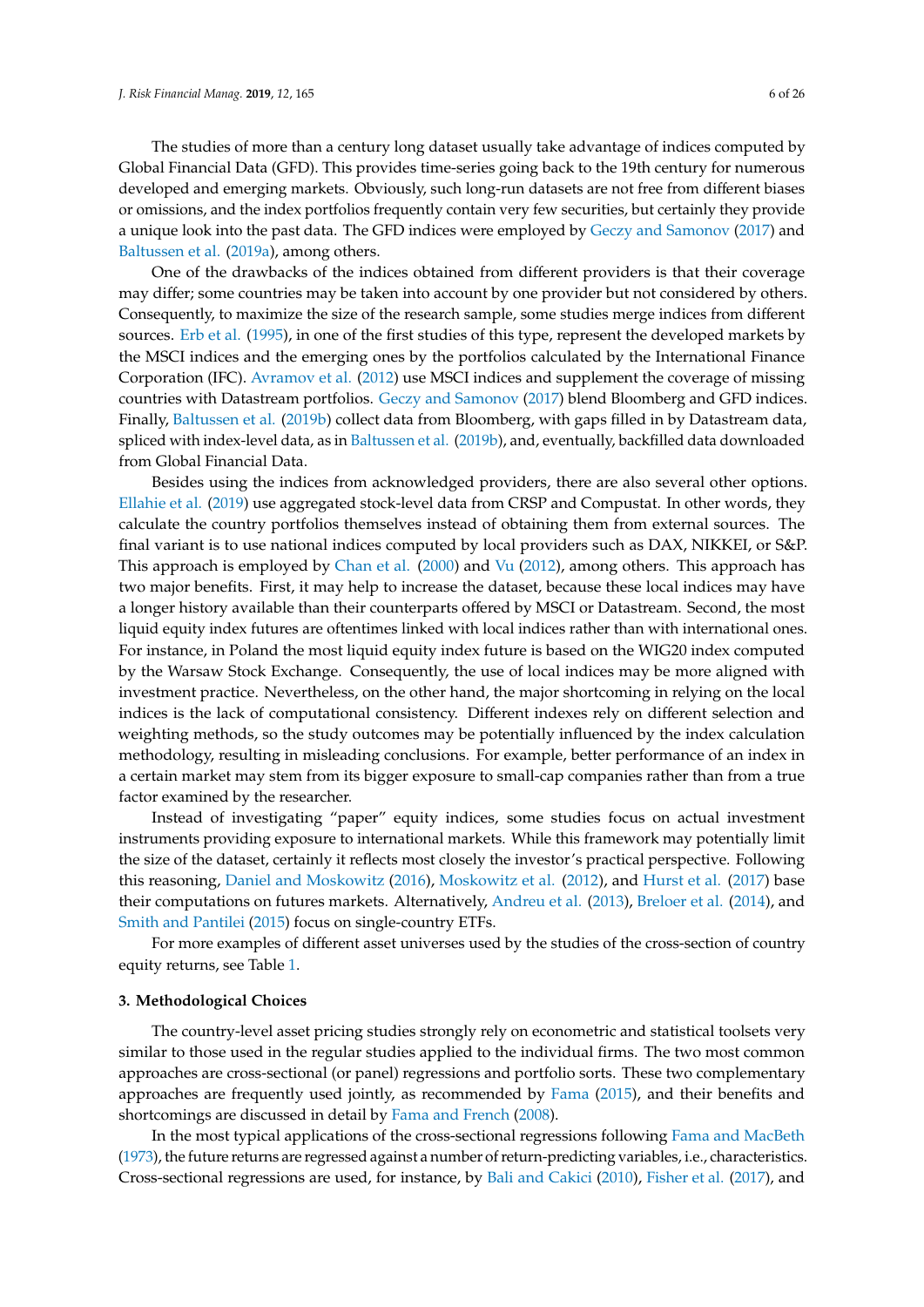[Stocker](#page-24-10) [\(2016\)](#page-24-10). Sometimes this approach is supplemented with different types of panel regressions, as in [Hjalmarsson](#page-21-7) [\(2010\)](#page-21-7), [Lawrenz and Zorn](#page-22-13) [\(2017\)](#page-22-13), and [Bali and Cakici](#page-18-1) [\(2010\)](#page-18-1). [Wisniewski and Jackson](#page-25-3) [\(2018\)](#page-25-3) apply pooled ordinary least squares and two-way fixed-effects regressions.

Portfolio sorts are the second most popular tool. In this framework all the considered assets—which are in this case country equity markets—are ranked based on certain empirical characteristics, such as past returns or valuation ratios. Subsequently, they are grouped into subsets, and portfolios are formed. Finally, the performance of the cross-sectional portfolios is evaluated on the basis of mean returns, volatilities, Sharpe ratios, and with factor pricing models and monotonicity checks in the style of [Patton and Timmermann](#page-23-7) [\(2010\)](#page-23-7). The portfolio sorts reduce the cross-sectional dimension of the joint distribution of returns and also help to reduce the impact of measurement error [\(Waszczuk](#page-25-0) [2014a\)](#page-25-0).

In the evaluation of the portfolios from one-way sorts, called also single-sorts, there is also a common practice to calculate the returns on a differential portfolio (or spread portfolio, long-short portfolio, zero-investment portfolio), which takes long and short positions in the two most extreme quantiles of assets from one-way sorts. The performance of such portfolios is then subsequently evaluated. Importantly, it should be noted that frequently this exercise serves as a quick check of monotonicity rather than a reflection of actual investment performance. Due to tradability and short-sale limitations, forming and rebalancing zero-investment portfolios across many countries is not always possible, unless they are made of liquid futures, as in [Daniel and Moskowitz](#page-20-1) [\(2016\)](#page-20-1) or [Moskowitz et al.](#page-23-4) [\(2012\)](#page-23-4). Some further discussion of the details of sorting methods in asset pricing studies is provided in [Bali et al.](#page-18-0) [\(2016\)](#page-18-0), [Vaihekoski](#page-24-11) [\(2004\)](#page-24-11), [Van Dijk](#page-24-12) [\(2011\)](#page-24-12), and [Waszczuk](#page-25-0) [\(2014a\)](#page-25-0)

The outcomes of the cross-sectional analysis based on portfolio sorts is sensitive to several methodological choices made by the researcher. Importantly, some of the country-level practices may differ from stock-level studies due to different number of assets, data availability, liquidity considerations, etc. I will focus then on several of the most important methodological choices.

## *3.1. Number of Portfolios*

The studies of the cross-section of returns on common stocks rely on datasets of hundreds or thousands of companies. Therefore, decile (e.g., [Jegadeesh and Titman](#page-22-14) [1993,](#page-22-14) [2001;](#page-22-15) [Lakonishok et al.](#page-22-16) [1994\)](#page-22-16) or quintile [\(Banz](#page-18-10) [1981;](#page-18-10) [Chan et al.](#page-19-5) [1998\)](#page-19-5) groupings belong to the most common choices. At the country level the number of assets is more limited, so this type of study requires also a smaller number of portfolios. Otherwise, the grouping could result in portfolios containing only a few—or even one—markets, hence being susceptible to the noise in returns. The most popular choices include tertiles (e.g., [Daniel and Moskowitz](#page-20-1) [2016;](#page-20-1) [Geczy and Samonov](#page-21-3) [2017;](#page-21-3) [Asness et al.](#page-17-4) [2013;](#page-17-4) [Atilgan et al.](#page-17-6) [2019\)](#page-17-6), quartiles [\(Richards](#page-24-3) [1997;](#page-24-3) [Blitz and van Vliet](#page-18-8) [2008;](#page-18-8) [Macedo](#page-23-8) [1995a;](#page-23-8) [Malin and Bornholt](#page-23-3) [2013;](#page-23-3) [Erb et al.](#page-20-5) [1995\)](#page-20-5), or quintiles [\(Clare et al.](#page-19-0) [2016\)](#page-19-0). Alternatively, some studies which assume different portfolio formation methodologies, consider only two portfolios—long and short (e.g., [Moskowitz et al.](#page-23-4) [2012\)](#page-23-4). [Bali and Cakici](#page-18-1) [\(2010\)](#page-18-1) consider portfolio groupings including 30%, 40%, and 30% of the markets.

Finally, a number of studies, instead of assuming a certain quantile cut-off point, focus only on the extreme portfolios from single-sorts and assume a fixed number of countries included. For instance, [Kortas et al.](#page-22-9) [\(2005\)](#page-22-9) include 11 of the most extreme countries in each portfolio. On the other hand, [Keloharju et al.](#page-22-7) [\(2016\)](#page-22-7) test cross-sectional seasonality based on portfolios including the three equity indices with the highest or lowest average return in the past.

# *3.2. Portfolio Weighting Scheme*

Once the portfolios are formed, the next important step is the selection of the weighting scheme. The most common choice is between the value-weighted portfolios and equal-weighted portfolios. In the first framework, the returns are weighted according to the market capitalization. On the other hand, in the equal-weighted approach, all the returns are assigned an equal-dollar value. At the stock level, the value-weighting approach is markedly more popular, and there are several reasons for that. The equal-weighted portfolios may tend to assume very large positions in small and micro companies,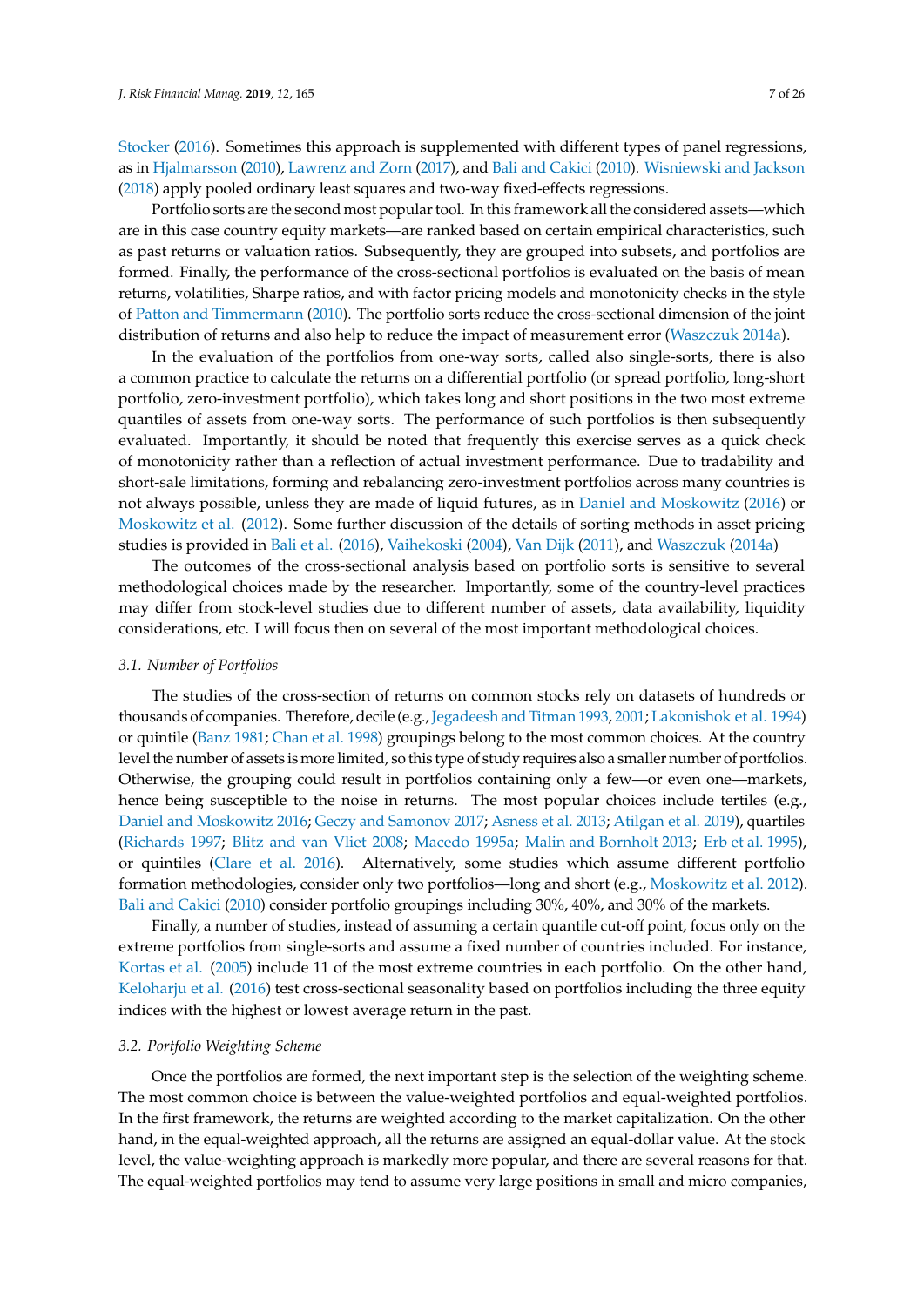which would be unrealistic in practice, due to liquidity or market capacity issues, for example. In addition, the equal-weighted portfolios have a built-in rebalancing assumption, which may distort the results [\(Willenbrock](#page-25-4) [2011\)](#page-25-4). Finally, value-weighting deemphasizes observations that are more likely to suffer from the data errors, thus reducing the variation in average returns. Nevertheless, at the country level the choice is not that obvious. Indeed, the equal-weighted portfolios may gravitate towards small and illiquid frontier markets, where any large exposure of frequent share purchases may be unrealistic. However, on the other hand, in the case of a limited sample size of just 30–40 countries, the value-weighted portfolios may be strongly dominated by only a few of the largest countries. Furthermore, the aggregate market value may not always be available, or it may not have any intuitive equivalent, as is the case with the futures or ETFs. Consequently, the equal-weighted portfolios are much more common, or at least used along with the value-weighted portfolios. The equal-weighted portfolios are used, for example, by [Geczy and Samonov](#page-21-3) [\(2017\)](#page-21-3), [Clare et al.](#page-19-0) [\(2016\)](#page-19-0), [Hurst et al.](#page-22-2) [\(2017\)](#page-22-2), and [Balvers and Wu](#page-18-3) [\(2006\)](#page-18-3). The value-weighted strategies, on the other hand, are analyzed by [Chan et al.](#page-19-2) [\(2000\)](#page-19-2) and [Rikala](#page-24-4) [\(2017\)](#page-24-4).

Besides the classical value- or equal-weighted portfolios, some articles pursue alternative frameworks. [Clare et al.](#page-19-0) [\(2016\)](#page-19-0) and [Moskowitz et al.](#page-23-4) [\(2012\)](#page-23-4) use so-called risk-parity, i.e., they weight the portfolio components on their inverse volatility. On the other hand, [Ilmanen et al.](#page-22-3) [\(2019\)](#page-22-3) and [Asness et al.](#page-17-4) [\(2013\)](#page-17-4) link the weight with the value or rank of the underlying characteristic so that the absolute weight increases when the sorting variables take more extreme values.

#### *3.3. Return Calculation: The Treatment of Dividends and Taxes*

The index-level return calculations face two major methodological choices. The first issue refers to the treatment of dividends. Most of the studies are based on total return indices, which include reinvested dividends, regardless of the particular index provider (e.g., [Richards](#page-24-3) [1997;](#page-24-3) [Balvers and](#page-18-3) [Wu](#page-18-3) [2006;](#page-18-3) [Bali and Cakici](#page-18-1) [2010\)](#page-18-1). Accounting for dividends reflects the investor's perspective well; nonetheless, sometimes the coverage and the length of the time-series may be bigger for the price returns. Therefore, price indices, which do not account for dividends, are employed by [Keppler](#page-22-1) [\(1991a\)](#page-22-1), for instance. On the other hand, [ap Gwilym et al.](#page-17-3) [\(2010\)](#page-17-3) and [Geczy and Samonov](#page-21-3) [\(2017\)](#page-21-3) use both price and return indices. Finally, some examinations use the two types of measures in combination as different inputs. For example, [Clare et al.](#page-19-0) [\(2016\)](#page-19-0) measure portfolio performance with the total return indices but compute return predictive signals based on price indices.

The total returns indices include dividends, which are taxed in various ways in the majority of countries. Importantly, the dividend tax rates may vary both across time and countries, affecting the net portfolio performance. Some groups of investors, like mutual funds, may be exempted from taxation on dividends in many countries. Nonetheless, this is not true for all the countries, at all times, and for all the groups of investors. Consequently, the taxes may still potentially affect the cross-section of country equity returns. The majority of the country-level asset pricing studies use gross returns, not accounting for taxation. On the other hand, [Zaremba](#page-25-5) [\(2016\)](#page-25-5) also use MSCI Net Return indices, which account for dividend tax rates within the particular countries.

#### <span id="page-7-0"></span>**4. Cross-Sectional Patterns in Country-Level Returns**

We now turn to the review of patterns demonstrated in the cross-section of country equity returns. We begin by focusing on the most prominent and best-established ones, such as momentum, size, and value and, subsequently, carry on with more minor return regularities. In addition, we consider different types of risk that influence future index-level returns. To introduce some order, we arbitrarily classify these risks into the ones that can be derived from prices (price based), and others, that is, non-price risks such as credit or political risks. Eventually, we survey the studies' treatment of some additional aspects of the country-level anomalies, such as factor timing and the role of trading costs.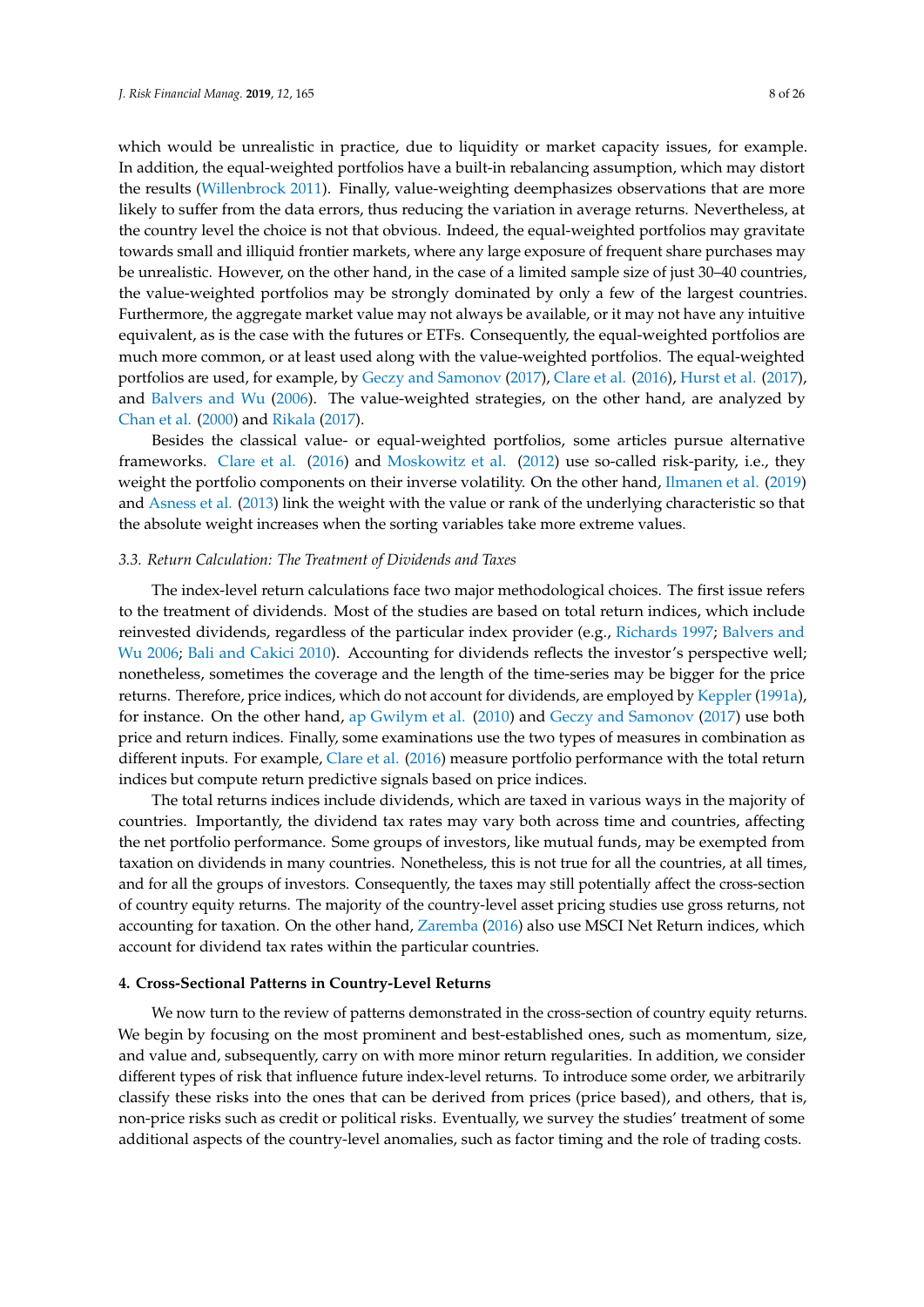#### *4.1. Momentum*

The momentum effect, which is the tendency of assets with high (low) past returns to continue to overperform (underperform) in the future, is one the most robust and pervasive asset pricing anomalies ever documented. It has been demonstrated in U.S. and international stocks, including developed, emerging, and frontier, markets, commodities, bonds, currencies, and also in equity market indices.

**Index-level evidence.** The first empirical evidence for the momentum effect in country equity indices may be found in [Ferson and Harvey](#page-20-9) [\(1994b\)](#page-20-9), [Macedo](#page-23-8) [\(1995a,](#page-23-8) [1995b\)](#page-23-9), [Richards](#page-24-3) [\(1997\)](#page-24-3), and [Asness et al.](#page-17-7) [\(1997\)](#page-17-7). Other researchers have continued the examinations of country-level momentum in the subsequent years. [Balvers and Wu](#page-18-3) [\(2006\)](#page-18-3) investigate a [Jegadeesh and Titman](#page-22-14) [\(1993\)](#page-22-14)-style portfolio based on stock market indices from 18 developed equity markets within the years 1969–1999. They demonstrate strong momentum effects, which worked particularly well in combination with the mean-reversion patterns. In the same year, [Bhojraj and Swaminathan](#page-18-6) [\(2006\)](#page-18-6) published a paper which examined a broader sample of 38 country indices within the same period. The authors document that the quintile of the best performing countries over the previous 6 months continued to significantly outperform the laggard indices during the next three quarters. The mean return on the long/short portfolio within a year after its formation amounted to 7.65%.

The following years saw further examinations of the momentum effect that extended the study sample both in terms of number of countries and the length of the study period. [Muller and Ward](#page-23-5) [\(2010\)](#page-23-5) investigated 70 countries and [Zaremba](#page-25-5) [\(2016\)](#page-25-5) researched 74. In terms of the sample length, several studies extended the time-series back to the 19th century and researched approximately 200 years of returns [\(Geczy and Samonov](#page-21-3) [2017;](#page-21-3) [Hurst et al.](#page-22-2) [2017;](#page-22-2) [Baltussen et al.](#page-18-2) [2019a\)](#page-18-2). The momentum effect is robust to many considerations and could be successfully implemented with the use of ETFs [\(Andreu et al.](#page-17-5) [2013\)](#page-17-5). [Angelidis and Tessaromatis](#page-17-2) [\(2018\)](#page-17-2) argue that "country-based factor portfolios offer a viable alternative implementation of factor investing in a world of illiquidity, transaction costs, and capacity constraints." Some other studies that investigated the momentum effect at the country level are [Chan et al.](#page-19-2) [\(2000\)](#page-19-2), [Daniel and Moskowitz](#page-20-1) [\(2016\)](#page-20-1), [Grobys](#page-21-6) [\(2016\)](#page-21-6), [Guilmin](#page-21-4) [\(2015\)](#page-21-4), [Ilmanen et al.](#page-22-3) [\(2019\)](#page-22-3), [Breloer et al.](#page-19-4) [\(2014\)](#page-19-4), [Nijman et al.](#page-23-10) [\(2004\)](#page-23-10), [Clare et al.](#page-19-6) [\(2017\)](#page-19-6), [L'Her et al.](#page-22-10) [\(2004\)](#page-22-10), [Vu](#page-24-7) [\(2012\)](#page-24-7), [Kortas et al.](#page-22-9) [\(2005\)](#page-22-9), and [Shen et al.](#page-24-13) [\(2005\)](#page-24-13).

**Formation and holding periods.** The seminal study of [Jegadeesh and Titman](#page-22-14) [\(1993\)](#page-22-14) considered 3–12-month-long sorting and holding periods. Numerous country-level studies, including the early ones, take a similar approach (e.g., [Balvers and Wu](#page-18-3) [2006;](#page-18-3) [Andreu et al.](#page-17-5) [2013\)](#page-17-5). Later studies frequently used the approach advertised by [Fama and French](#page-20-13) [\(1996\)](#page-20-13), i.e., 1-month holding period and 12-month sorting period with the most recent month skipped (e.g., [Dobrynskaya](#page-20-3) [2015;](#page-20-3) [Blitz and van Vliet](#page-18-8) [2008;](#page-18-8) [Asness et al.](#page-17-4) [2013\)](#page-17-4). The 1-month skip period is usually applied in order to disentangle the short-term reversal effect discovered by [Rosenberg et al.](#page-24-14) [\(1985\)](#page-24-14), [Jegadeesh](#page-22-17) [\(1990\)](#page-22-17), and [Lehmann](#page-23-11) [\(1990\)](#page-23-11). Nonetheless, at the country level no similar one-month reversal effect has been documented, and [Zaremba et al.](#page-25-6) [\(2019\)](#page-25-6) argue that the returns display rather a short-term continuation. Consequently, the country-level studies do not always assume the one-month skip period, and if they do, this is usually motivated by liquidity and implementation issues [\(Asness et al.](#page-17-4) [2013;](#page-17-4) [Baltussen et al.](#page-18-9) [2019b\)](#page-18-9). For this reason, [Geczy and Samonov](#page-21-3) [\(2017\)](#page-21-3), who study early security data, decided to skip even two months in part of their tests.

**Momentum improvements and alternative implementations.** While the classical momentum assumes sorting the indices on raw past returns, a number of studies offer alternative, but closely related approaches. Notably, while some are conceptually very close to momentum, more detailed tests show that they provide incremental information about future returns. [Moskowitz et al.](#page-23-4) [\(2012\)](#page-23-4) and [Hurst et al.](#page-22-2) [\(2017\)](#page-22-2) evaluate so called "time-series momentum". This strategy assumes including markets into long or short portfolio depending on whether the excess return in the sorting period was positive or negative. [ap Gwilym et al.](#page-17-3) [\(2010\)](#page-17-3), [Clare et al.](#page-19-6) [\(2017\)](#page-19-6), and [Baltussen et al.](#page-18-9) [\(2019b\)](#page-18-9) test trends following strategies that focus on whether the most recent index value is above or below its moving average. [Bornholt and Malin](#page-19-7) [\(2010,](#page-19-7) [2011\)](#page-19-8) research the 52-week high strategy, whereby the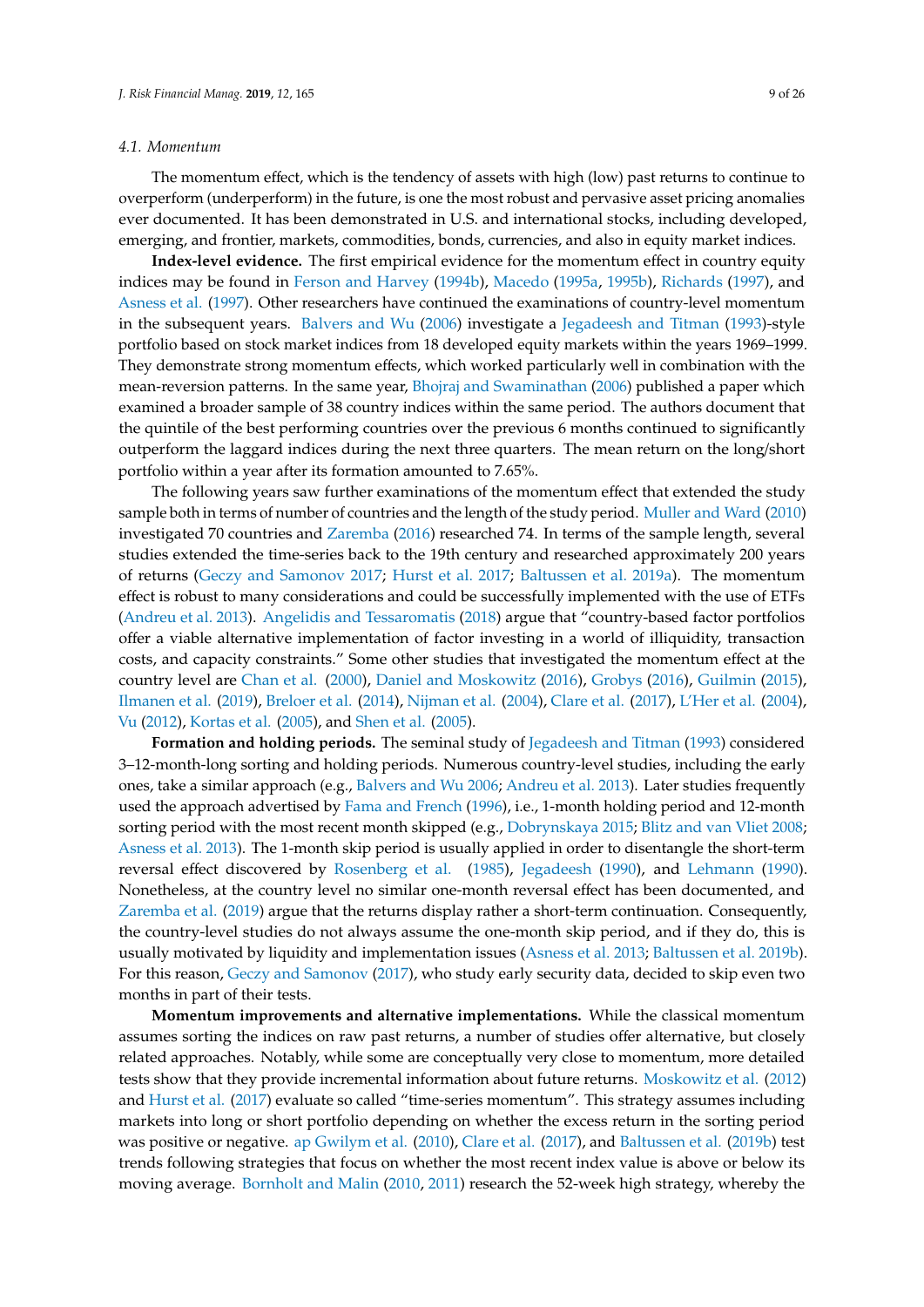[Bornholt and Malin](#page-18-11) [2014\)](#page-18-11).

return-predicting signal is the distance to the 52-week maximum index value. [Avramov et al.](#page-17-8) [\(2018\)](#page-17-8) concentrate on the distance between short- and long-run moving averages of prices. Finally, several studies demonstrate that the momentum effect could be efficiently combined with long-run reversal to augment the performance of the strategy [\(Balvers and Wu](#page-18-3) [2006;](#page-18-3) [Asness et al.](#page-17-4) [2013;](#page-17-4)

**Sources of the momentum e**ff**ect.** The stock-level momentum studies highlight a number of different explanations of the momentum effect, such as risk premium, behavioral underreaction or overreaction, herding, or confirmation. For example, [Bhojraj and Swaminathan](#page-18-6) [\(2006\)](#page-18-6) highlight the potential overreaction to news about macroeconomic conditions. In addition, [Cenedese et al.](#page-19-1) [\(2016\)](#page-19-1) link the momentum effect with the tendency of investors to increase their holdings in markets that have recently outperformed [\(Froot et al.](#page-21-8) [1992;](#page-21-8) [Bohn and Tesar](#page-18-12) [1996;](#page-18-12) Griffi[n et al.](#page-21-9) [2004;](#page-21-9) [Chabot et al.](#page-19-9) [2014\)](#page-19-9). Other studies offer some alternative explanations. [Balvers and Wu](#page-18-3) [\(2006\)](#page-18-3) link the momentum effect with production-based asset pricing concepts. From the risk-based perspective, [Asness et al.](#page-17-4) [\(2013\)](#page-17-4) argue that global funding liquidity risk is a partial source of the momentum pattern. [Cooper et al.](#page-19-10) [\(2019\)](#page-19-10) demonstrate that momentum returns are explained by the portfolio loadings on global macroeconomic risk factors. Eventually, [Evans and Schmitz](#page-20-14) [\(2015\)](#page-20-14) link the global momentum effect with data mining for anomalies, calling it a likely example of a selection bias.

# *4.2. Size E*ff*ect*

The country-level size effect is a phenomenon parallel to the firm-level size effect discovered by [Banz](#page-18-10) [\(1981\)](#page-18-10). [Keppler and Traub](#page-22-18) [\(1993\)](#page-22-18) were the first to demonstrate that low-capitalization equity markets outperform large equity markets. The authors found that the smaller national equity markets in the MSCI Developed Markets universe produced an average annual return of 19.19% within the years 1975–1992. This outcome compared favorably with the 12.67% total compound return on the MSCI World Index. Furthermore, the small markets displayed lower downside characteristics. The outperformance of the small firms was later confirmed also by [Asness et al.](#page-17-7) [\(1997\)](#page-17-7) and by [Keppler and Encinosa](#page-22-11) [\(2011\)](#page-22-11). The size, measured with market capitalization, also belonged to the risk attributes examined by [Harvey](#page-21-10) [\(2000\)](#page-21-10).

The size effect was further demonstrated in several more recent studies. [Fisher et al.](#page-21-2) [\(2017\)](#page-21-2) show that stocks from small equity markets tend to have higher average returns than stocks from large countries. Notably, they accentuate that the country size effect is largely independent of the firm size effect and other country quantitative factors such as the momentum or value effects. [Zaremba and Umutlu](#page-25-7) [\(2018\)](#page-25-7) also demonstrate the size effect in large international sample, and [Li and Pritamani](#page-23-12) [\(2015\)](#page-23-12) show that it drives the returns on emerging and frontier markets. Similarly, [Pungulescu](#page-24-2) [\(2014\)](#page-24-2) points out that the market size effects account for up to 1% per year in terms of expected returns in emerging countries. Finally, [Rikala](#page-24-4) [\(2017\)](#page-24-4) focuses solely on European markets and finds no consistent evidence that small countries outperform large ones.

**Sources of the country size premium.** The firm-level size effect is frequently linked to additional risk factors, such as liquidity, information risk (see [Norges Bank](#page-23-13) [\(2012\)](#page-23-13) for a comprehensive review of the sources of small firm effect). While [Fisher et al.](#page-21-2) [\(2017\)](#page-21-2) provide evidence that the country-size effect is not simply a firm-size effect "in disguise" (the effect does not arise because smaller markets are populated by smaller firms), the potential explanations usually oscillate around the concept of risk. [Rikala](#page-24-4) [\(2017\)](#page-24-4) writes that "Intuitively, small countries producing higher returns is logical because of the widely acknowledged return profile of small stocks; investing in small firms produces higher returns in exchange for greater volatility and possibly even a return premium; a return in excess of the required compensation for additional risk." [Fisher et al.](#page-21-2) [\(2017\)](#page-21-2) conjecture that the small-country effect is due to home bias, but they provide mixed evidence in support of this conjecture. They also demonstrate that the country size effect does not simply stem from lower analysts' coverage. [Zaremba](#page-25-5) [\(2016\)](#page-25-5) shows that accounting for country-specific risks (sovereign, political, etc.) can largely explain the abnormal returns for small markets. Finally, [Pungulescu](#page-24-2) [\(2014\)](#page-24-2), similarly to [Zaremba](#page-25-5) [\(2016\)](#page-25-5), demonstrates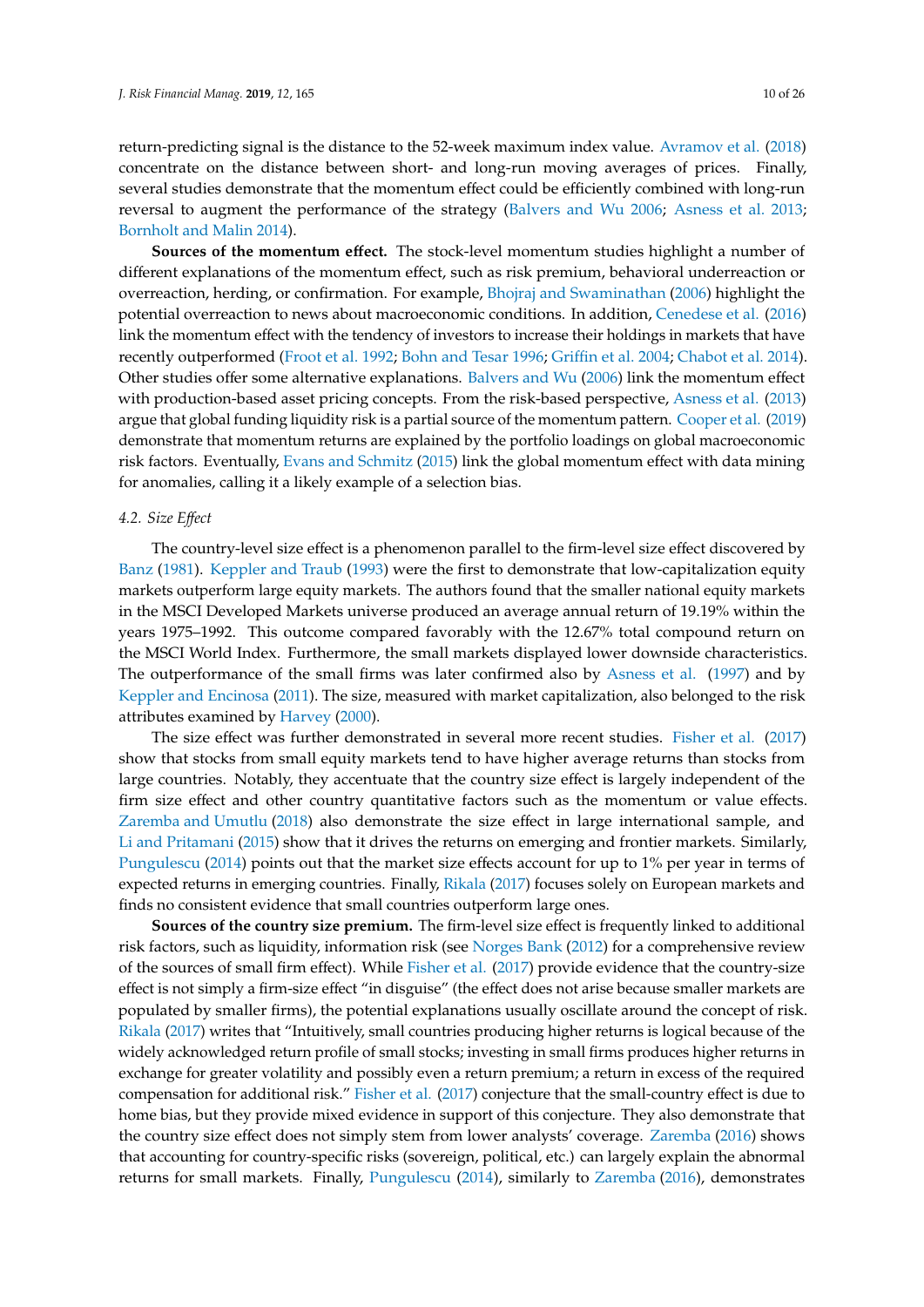that the size effect is more pronounced in emerging countries than in developed countries, and the size premium exists independently of the segmentation premium documented in the literature. Finally, [Zaremba and Umutlu](#page-25-7) [\(2018\)](#page-25-7) provide evidence that the country size premium is strongly concentrated in January, as in the case of the firm size effect [\(Keim](#page-22-19) [1983;](#page-22-19) [Lamoureux and Sanger](#page-22-20) [1989;](#page-22-20) [Daniel and Titman](#page-20-15) [1997\)](#page-20-15). Last but not least, a white paper by [Evans and Schmitz](#page-20-14) [\(2015\)](#page-20-14) argues that the cross-sectional pattern related to market capitalization may be simply a statistical artifact, which cannot be confirmed in the recent data.

# *4.3. Value E*ff*ect*

The value effect refers to the tendency of stocks with low valuation ratios, such as the price-to-earnings ratio or price-to-book ratio, to outperform stocks with high valuation ratios. For individual stocks, this phenomenon has been well known for about six decades now [\(Nicholson](#page-23-14) [1960;](#page-23-14) [Basu](#page-18-13) [1975,](#page-18-13) [1977,](#page-18-14) [1983;](#page-18-15) [Reinganum](#page-24-15) [1981\)](#page-24-15), but in the equity indices it has been documented only in the 1990s [\(Keppler](#page-22-1) [1991a,](#page-22-1) [1991b\)](#page-22-8). In one of the earliest studies, [Macedo](#page-23-8) [\(1995a,](#page-23-8) [1995b,](#page-23-9) [1995c\)](#page-23-2) researches the performance of country portfolios based on 18 country equity indices. She forms quartile portfolios from sorts on three different indicators, the book-to-market ratio, dividend yield, and earnings yield, and tests their performance within an almost 20-year period. She concludes that the "cheap" countries outperformed the "expensive" markets, and the differential annual return between the countries with the lowest and highest valuation ratios ranged from 1.25% to 8.54%, depending on the ratio selection, rebalancing frequency, and hedging approach.

The valuation effect was also confirmed in more recent studies that use broader data samples and longer timespans. For example, [Angelidis and Tessaromatis](#page-17-2) [\(2018\)](#page-17-2) investigated the performance of 23 developed markets within the 1980–2014 period. They found that value portfolios vividly outperformed market portfolios, delivering information ratios ranging from 0.27 to 0.39, depending on the weighting scheme. Further evidence for the value effect across countries was provided by [Faber](#page-20-16) [\(2012\)](#page-20-16), [Klement](#page-22-21) [\(2012\)](#page-22-21), [Angelini et al.](#page-17-9) [\(2012\)](#page-17-9), [Ellahie et al.](#page-20-4) [\(2019\)](#page-20-4), [Novotny and Gupta](#page-23-6) [\(2015\)](#page-23-6), [Keimling](#page-22-5) [\(2016\)](#page-22-5), [Kim](#page-22-22) [\(2012\)](#page-22-22), [Heckman et al.](#page-21-11) [\(1996\)](#page-21-11), [Ferson and Harvey](#page-20-9) [\(1994b,](#page-20-9) [1998\)](#page-20-17), [Kortas et al.](#page-22-9) [\(2005\)](#page-22-9), [Lawrenz and](#page-22-13) [Zorn](#page-22-13) [\(2017\)](#page-22-13), [Ferreira and Santa-Clara](#page-20-18) [\(2011\)](#page-20-18), [Desrosiers et al.](#page-20-2) [\(2007\)](#page-20-2), [Zaremba and Szczygielski](#page-25-8) [\(2019\)](#page-25-8), [Asness et al.](#page-17-7) [\(1997\)](#page-17-7), and, finally, [L'Her et al.](#page-22-10) [\(2004\)](#page-22-10). Furthermore, [Baltussen et al.](#page-18-9) [\(2019b\)](#page-18-9) included the value effect in their two-century study, confirming its pervasive and robust character. However, [Kim](#page-22-22) [\(2012\)](#page-22-22) and [Zaremba](#page-25-5) [\(2016\)](#page-25-5) show that the effect is stronger among the emerging markets rather than in developed countries.

**Valuation ratios.** The value effect in country equity indices can be examined with different valuation rations. The majority of them are parallels of similar ratios or techniques used at the firm level. The most popular include price-to-earnings (P/E) ratio (e.g., [Ellahie et al.](#page-20-4) [2019;](#page-20-4) [Kim](#page-22-22) [2012;](#page-22-22) [Keimling](#page-22-5) [2016\)](#page-22-5), price-to-book (P/B) ratio [\(Ellahie et al.](#page-20-4) [2019;](#page-20-4) [Angelidis and Tessaromatis](#page-17-2) [2018;](#page-17-2) [Kortas et al.](#page-22-9) [2005\)](#page-22-9), or dividend yield [\(Keimling](#page-22-5) [2016;](#page-22-5) [Hjalmarsson](#page-21-7) [2010;](#page-21-7) [Keppler](#page-22-1) [1991a\)](#page-22-1). Some articles focus also on modified versions of these valuation ratios. For instance, [Kortas et al.](#page-22-9) [\(2005\)](#page-22-9) use forward P/E ratios and [Lawrenz and Zorn](#page-22-13) [\(2017\)](#page-22-13) concentrate on conditional price-to-fundamental ratios. The other utilized ratios encompass price-to-cash flow ratio (e.g., [Keppler](#page-22-1) [1991a;](#page-22-1) [Keimling](#page-22-5) [2016\)](#page-22-5). [Desrosiers et al.](#page-20-2) [\(2007\)](#page-20-2) offer an alternative framework based on residual income. [Zaremba and Szczygielski](#page-25-8) [\(2019\)](#page-25-8) review several popular valuation ratios to conclude that the EBITDA-to-EV signal seems to be the most effective predictor of future cross-sectional returns. In addition, [Ferreira and Santa-Clara](#page-20-18) [\(2011\)](#page-20-18) show that several ratios can be combined to obtain superior performance.

Finally, there is one specific valuation ratio, which was designed purportedly for the country-level predictions: the cyclically adjusted price-to-earnings ratio, abbreviated CAPE. This technique could be traced back to the seminal work "Security Analysis" by [Graham and Dodd](#page-21-12) [\(1940\)](#page-21-12). The authors put forward an idea of smoothing earnings over the previous few years in order to calculate valuation ratios. Nevertheless, the true father of the application of CAPE to equity premium predictions is Robert Shiller, the Nobel laureate of 2013. In his 1988 study [\(Campbell and Shiller](#page-19-11) [1988,](#page-19-11) p. 675) he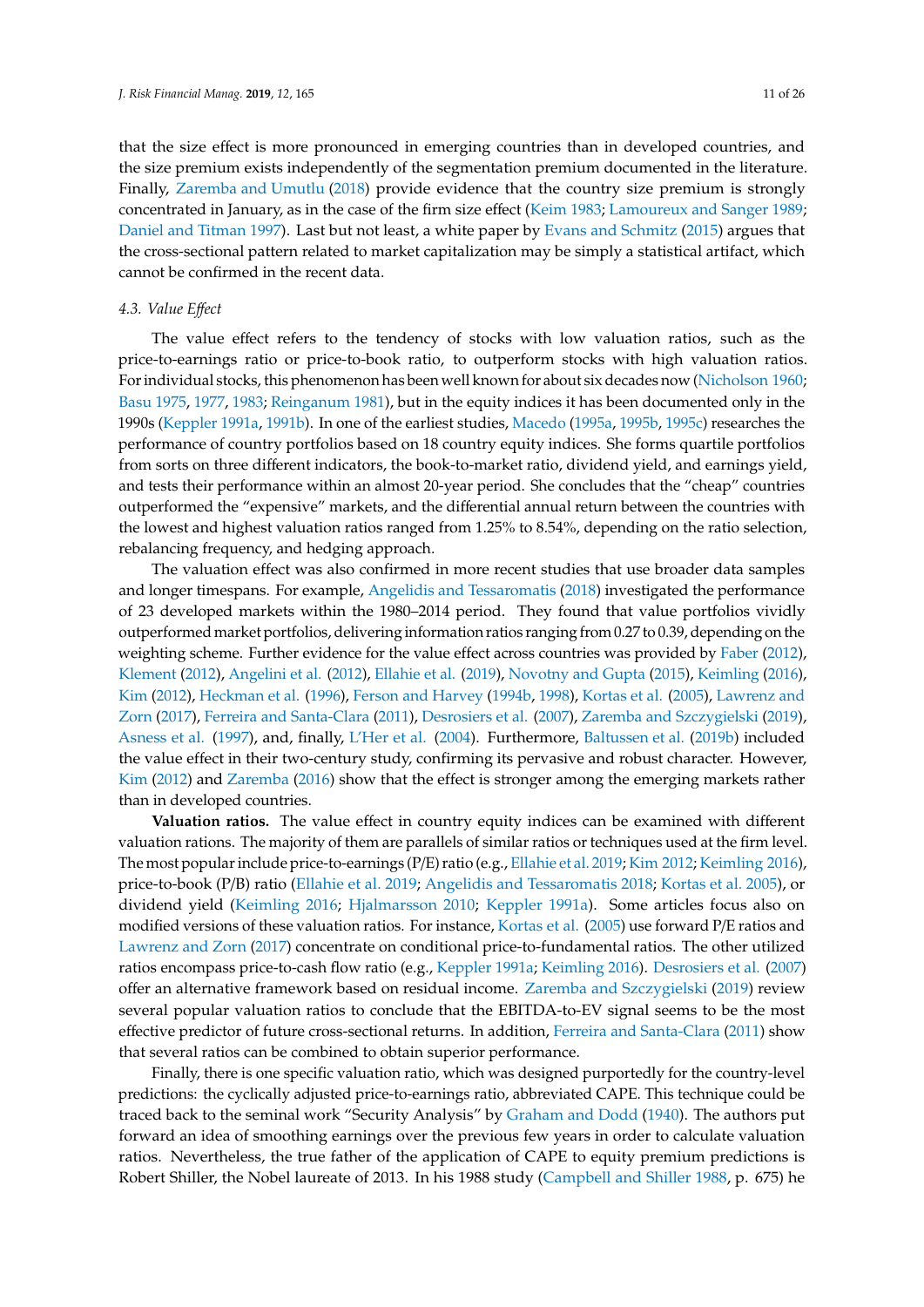demonstrated that "a long moving average of real earnings helps to forecast future real dividends." Consequently, it might be also used to predict future returns. CAPE, called also Shiller P/E, is computed as an index value divided by the average of trailing 10-year earnings adjusted for inflation. Numerous studies demonstrate that CAPE could be also successfully applied to country selection. For example, [Faber](#page-20-16) [\(2012\)](#page-20-16) examines the role of CAPE in a sample of 30 countries' equity markets for the years 1980–2011. [Faber](#page-20-16) [\(2012\)](#page-20-16) provides evidence that an equal-weighted quarter portfolio of the countries with the lowest CAPE produces a mean yearly return of 13.5%, whereas the most expensive markets deliver only 4.3% per year. At the same time, the equal-weighted portfolio of all of the countries in the sample returned 9.4% per year. [Klement](#page-22-21) [\(2012\)](#page-22-21) demonstrates that CAPE can predict returns even within a five- to ten-year horizon. The efficiency of CAPE as the predictor of future returns was later verified and confirmed also by [Angelini et al.](#page-17-9) [\(2012\)](#page-17-9), [Novotny and Gupta](#page-23-6) [\(2015\)](#page-23-6), [Keimling](#page-22-5) [\(2016\)](#page-22-5), and [Ilmanen et al.](#page-22-3) [\(2019\)](#page-22-3).

**Sources of the value e**ff**ect across countries.** The common reasoning regarding the value effect is similar to the parallel effect at the firm level, linking it either to behavioral mispricing or to some risk factors not captured by the established asset pricing models. Nonetheless, the catalogue of risks may be slightly different due to differences in the nature of the asset class. [Ellahie et al.](#page-20-4) [\(2019\)](#page-20-4) find that low P/B countries face temporarily depressed current earnings, and their recovery in future earnings growth is uncertain. Moreover, the markets with low P/B also exhibit greater downside sensitivity to global earnings growth. [Ferson and Harvey](#page-20-17) [\(1998\)](#page-20-17) argue, for instance, that the P/B ratio has cross-sectional explanatory power at the global level, mainly because it contains information about global market risk exposures. [Zaremba](#page-25-5) [\(2016\)](#page-25-5) also shows that the country specific risk explains a large part of the country-level value premium.

# *4.4. Seasonality*

Cross-sectional seasonality is a relatively new phenomenon described by [Heston and Sadka](#page-21-13) [\(2008\)](#page-21-13) and later confirmed by several other authors in international markets [\(Heston and Sadka](#page-21-14) [2010;](#page-21-14) [Keloharju et al.](#page-22-7) [2016\)](#page-22-7). What [Heston and Sadka](#page-21-13) [\(2008\)](#page-21-13) found is that the stocks with a high same-month average return in the past tend to outperform stocks with a low same-month return in the past. Notably, [Keloharju et al.](#page-22-7) [\(2016\)](#page-22-7) extend this evidence to country equity indices. They find that this seasonal return pattern is admittedly weaker than in other asset classes but still visible. The tertile of countries with the highest same-month return outperform the tertile of the markets with the lowest same-month return by  $0.48\%$  (t-stat = 2.20). Notably, the markets with the highest average return in the remaining months underperformed the markets with the lowest other-month return by −0.36% (−1.66). Consistent findings were also presented in a later paper by the same authors [\(Keloharju et al.](#page-22-6) [2019\)](#page-22-6), but, again, the statistical significance was low. The phenomenon has also been verified in early data samples by [Baltussen et al.](#page-18-9) [\(2019b\)](#page-18-9).<sup>1</sup>

# *4.5. Long-Run Reversal*

The long-term reversal at the firm level dates back to the seminal study of [De Bondt and Thaler](#page-20-19) [\(1985\)](#page-20-19), who provided convincing evidence that stocks with a poor (good) performance over the previous 3–5 years tend to produce high (low) returns in the future. Further studies demonstrated that the effect is not only robust, but also pervasive, driving the returns on individual stocks globally [\(Baytas and Cakici](#page-18-16) [1999;](#page-18-16) [Blackburn and Cakici](#page-18-17) [2017\)](#page-18-17), futures [\(Lubnau and Todorova](#page-23-15) [2015\)](#page-23-15), currencies [\(Chan](#page-19-12) [2013\)](#page-19-12), and commodities [\(Bianchi et al.](#page-18-18) [2015;](#page-18-18) [Chaves and Viswanathan](#page-19-13) [2016\)](#page-19-13). Notably, the effect is also present in country equity indices.

Note that this article focuses only on cross-sectional seasonality. Apart from this, there is some evidence that the equity indices demonstrate some monthly calendar patterns in the time series, for example in [Keppler and Xue](#page-22-23) [\(2003\)](#page-22-23) or [Bouman and Jacobsen](#page-19-14) [\(2002\)](#page-19-14).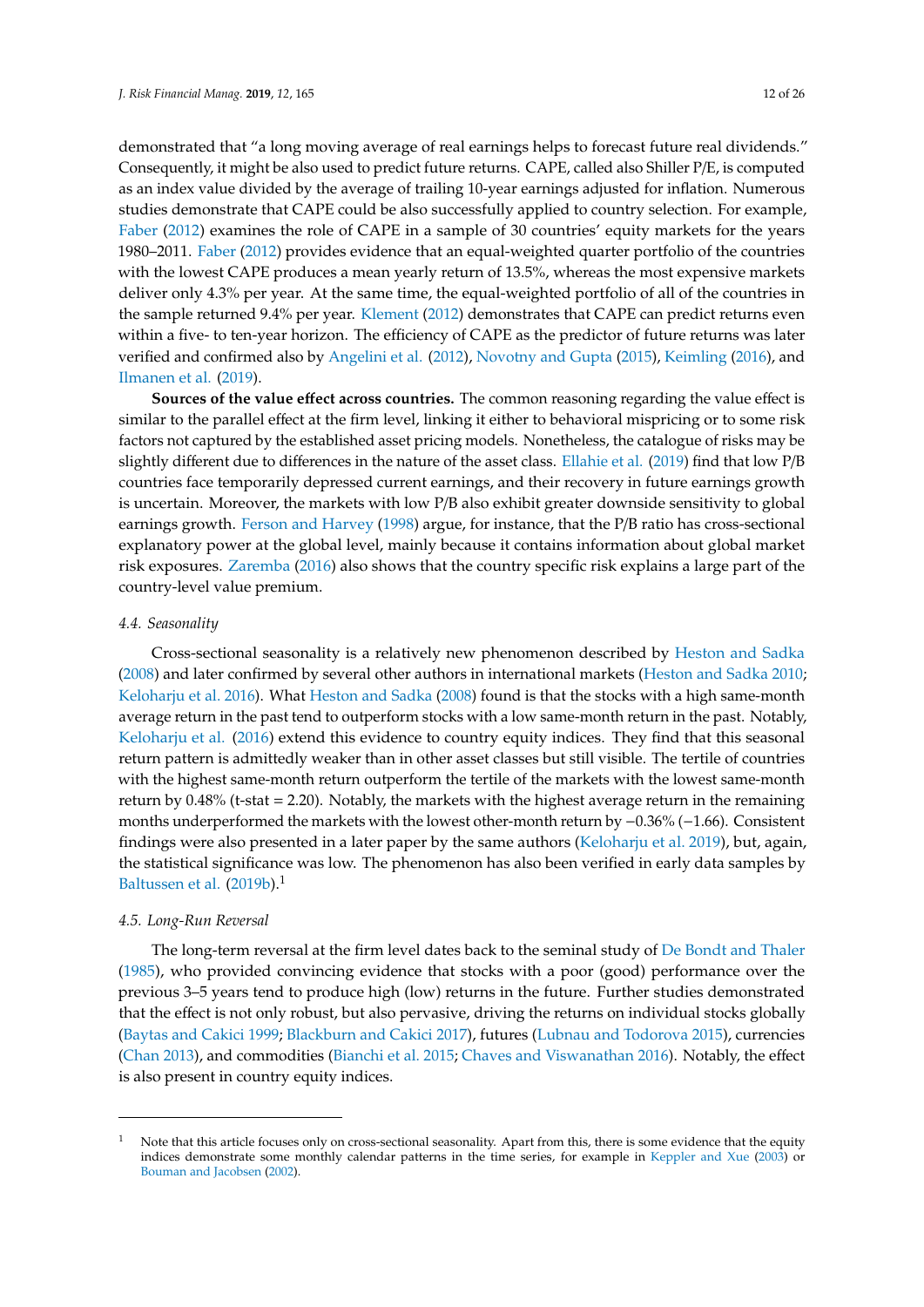**Index-level evidence.** The first evidence of the long-term reversal effect was provided by [Kasa](#page-22-4) [\(1992\)](#page-22-4) and [Richards](#page-24-0) [\(1995,](#page-24-0) [1997\)](#page-24-3). These authors based their research usually on limited samples of developed markets and demonstrated that indices with low (high) long-term performance significantly outperform in the future. The results were later confirmed with larger and longer samples by [Kortas et al.](#page-22-9) [\(2005\)](#page-22-9), [Balvers et al.](#page-18-4) [\(2000\)](#page-18-4), [Balvers and Wu](#page-18-3) [\(2006\)](#page-18-3), and [Shen et al.](#page-24-13) [\(2005\)](#page-24-13). [Gharaibeh](#page-21-15) [\(2015\)](#page-21-15) corroborated the long-term reversal phenomenon in the Middle East market indices, and [Spierdijk et al.](#page-24-6) [\(2012\)](#page-24-6) confirmed the findings in study periods exceeding a century. The strategy works well for 36–60-month sorting periods, and [Malin and Bornholt](#page-23-3) [\(2013\)](#page-23-3), who develop so-called "late stage" contrarian strategies, experiment also with skipping the most recent 12 months as in [Fama and French](#page-20-13) [\(1996\)](#page-20-13). Finally, [Smith and Pantilei](#page-24-5) [\(2015\)](#page-24-5) develop a simple mean-reversion-based strategy, which they called "Dogs of the Word". The technique assumes buying in five countries with the worst performance over the last year and holding them for five years. The strategy proves profitable both in indices and single-country ETFs. [Smith and Pantilei](#page-24-5) [\(2015\)](#page-24-5) argue that "assuming a five-year holding period, such a portfolio would have produced compounded annual returns of 10.39%", exceeding the profits on the global passive equity portfolios. In the years 1997–2012 their strategy implemented with the ETFs of the worst-performing countries outperforms the MSCI All Country World Index (MSCI ACWI) by 246 bps, delivering a higher Sharpe ratio and net of ETF expenses.

**Sources of long-run reversal.** Although there is no consensus on the source of long-run reversals, the existing studies offered some potential explanations. [Richards](#page-24-3) [\(1997\)](#page-24-3) considers whether the contrarian profits may stem from risk-differentials but finds no support for this hypothesis. He argues that no evidence suggests that loser-index returns are riskier in terms of their volatility or exposure to the world equity market returns. [Cooper et al.](#page-19-10) [\(2019\)](#page-19-10) link some similar patterns to global macroeconomic risks.

The winner-loser reversals profits are larger among the smaller countries than in the larger markets, so there may be an element of a "small-country effect", but still this phenomenon does not fully explain the long-term reversal effect [\(Zaremba and Umutlu](#page-25-7) [2018\)](#page-25-7).

Another option is that the long-run reversal is just a statistical artifact and that its returns were purely period specific. Indeed, country-level long-term reversal tends to be very volatile and unstable over time, but its robustness over very long periods casts doubt on such an explanation [\(Spierdijk et al.](#page-24-6) [2012\)](#page-24-6). Furthermore, [Malin and Bornholt](#page-23-3) [\(2013\)](#page-23-3), who employ longitudinal analysis, argue that the mean-reversion effect is present even in the post-1989 sample despite the absence of visible contrarian profits for the developed markets.

Further explanations point to behavioral mispricing that cannot be arbitraged away for many reasons, including cross-border flow limitations. The behavioral overreaction hypothesis is also consistent with the link to the momentum effect [\(Richards](#page-24-3) [1997;](#page-24-3) [Balvers and Wu](#page-18-3) [2006;](#page-18-3) [Malin and Bornholt](#page-23-3) [2013\)](#page-23-3).

# *4.6. Price Risk*

The relationship between the risk measures calculated on the basis of prices and future returns on stocks has been a controversial and intensively researched topic in recent years. On the one hand, early theoretical models suggest that systematic risk should positively correlate with future returns in the cross section, and some early studies seem to produce consistent evidence [\(Sharpe](#page-24-16) [1964;](#page-24-16) [Black et al.](#page-18-19) [1972;](#page-18-19) [Fama and MacBeth](#page-20-12) [1973;](#page-20-12) [Blume](#page-18-20) [1970;](#page-18-20) [Miller and Scholes](#page-23-16) [1972;](#page-23-16) [Blume and Friend](#page-18-21) [1973\)](#page-18-21). Similarly, the stock-specific risk should also be either positively correlated or unrelated, depending on market integration [\(Levy](#page-23-17) [1978;](#page-23-17) [Tinic and West](#page-24-17) [1986;](#page-24-17) [Merton](#page-23-18) [1987;](#page-23-18) [Malkiel and Xu](#page-23-19) [1997,](#page-23-19) [2004\)](#page-23-20). However, the empirical evidence mounting over the past two decades documents a contrary phenomenon—the so called low-risk anomaly. The high-risk firms tend to underperform the low-risk firms on the risk adjusted basis, both when the risk is understood as a systematic risk or an idiosyncratic risk [\(Frazzini and Pedersen](#page-21-16) [2014;](#page-21-16) [Ang et al.](#page-17-10) [2006,](#page-17-10) [2009\)](#page-17-11). The effect is usually explained with the combination of behavioral biases and limits to arbitrage [\(Blitz et al.](#page-18-22) [2019\)](#page-18-22). Notably, some other measures of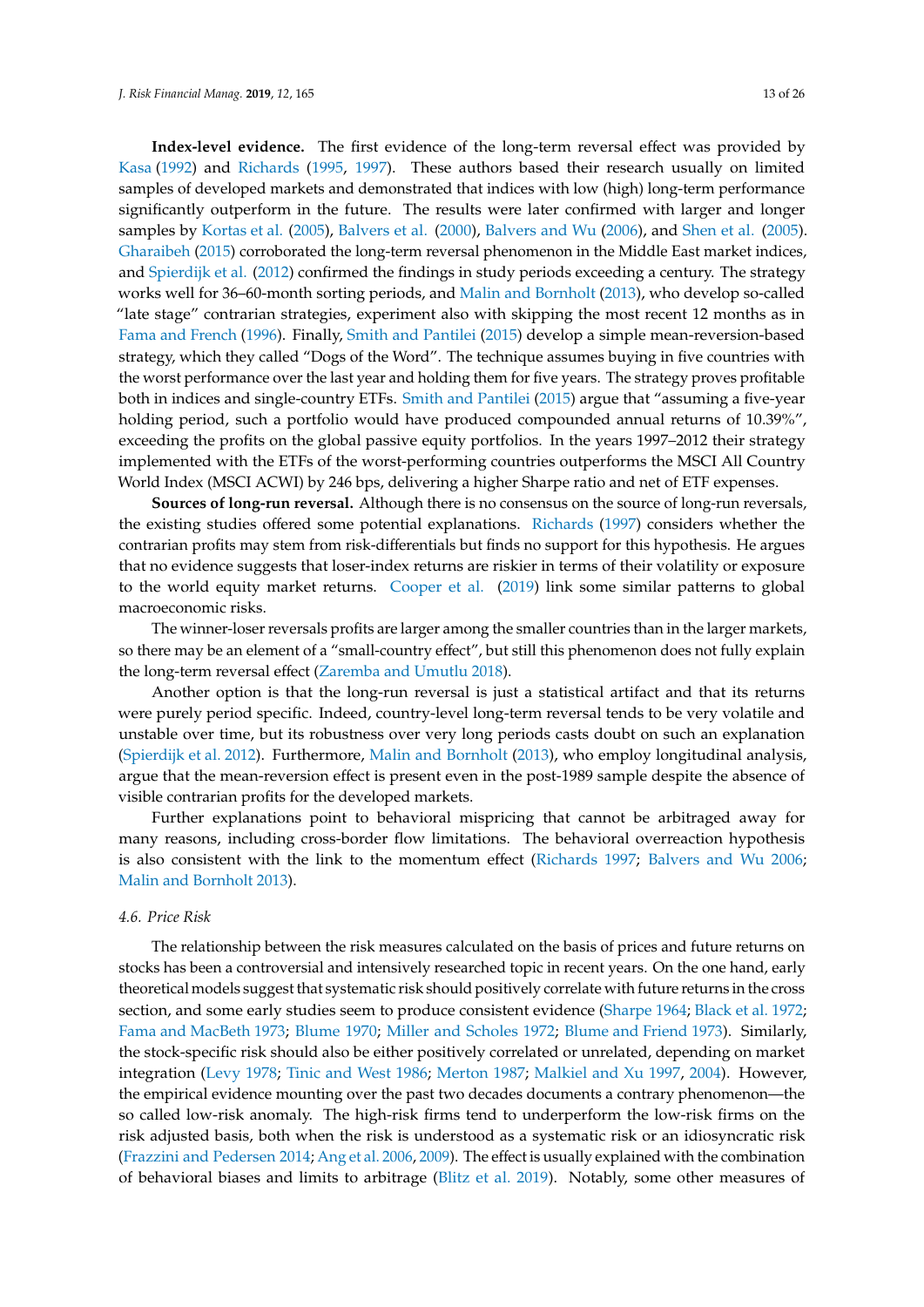price-based risk, such as value at risk, display a rather positive than negative relationship with future returns in the cross section [\(Bali and Cakici](#page-17-12) [2004\)](#page-17-12).

**Market beta.** The risk-return relationship at the country level is also far from obvious and depends strongly on risk measures. The first studies bring weak evidence on the pricing on systematic risks, especially in emerging markets [\(Harvey](#page-21-17) [1991,](#page-21-17) [1995;](#page-21-18) [Harvey and Zhou](#page-21-19) [1993\)](#page-21-19). In one of the first studies, [Harvey](#page-21-18) [\(1995\)](#page-21-18) finds no relationship between beta and future returns across 20 emerging markets. In addition, more recent studies by [Estrada](#page-20-6) [\(2000\)](#page-20-6) and [Bali and Cakici](#page-18-1) [\(2010\)](#page-18-1) lead to similar conclusions. Nonetheless, the seminal study of [Frazzini and Pedersen](#page-21-16) [\(2014\)](#page-21-16) demonstrates that on a risk-adjusted basis, low-beta indices outperform high-beta indices, and the effect is confirmed by [Berrada et al.](#page-18-5) [\(2015\)](#page-18-5). [Hedegaard](#page-21-5) [\(2018\)](#page-21-5) also corroborates the low-beta effect in developed and emerging market indices, demonstrating additionally that it is partially predictable by past market returns.

**Idiosyncratic risk.** The country-level examinations display no evidence of the low-idiosyncratic risk anomaly, which is similar at the firm level. The majority of the studies find either a positive relationship or no significant relationship between idiosyncratic (or total) volatility and expected country returns in the cross section. [Bali and Cakici](#page-18-1) [\(2010\)](#page-18-1) compute total and idiosyncratic volatility measures of different asset pricing models based on estimation periods ranging from one to six months and find a positive relationship. On the other hand, articles by [Umutlu](#page-24-8) [\(2015,](#page-24-8) [2019\)](#page-24-9), [Liang and Wei](#page-23-21) [\(2019\)](#page-23-21), and [Hueng and Ruey](#page-21-20) [\(2013\)](#page-21-20) show either very weak on unreliable links between idiosyncratic or total volatility and future returns in the cross section. The pricing of similar measures of price risk has been also considered by [Bekaert and Harvey](#page-18-23) [\(1995\)](#page-18-23), [Estrada](#page-20-6) [\(2000\)](#page-20-6), and [Hueng](#page-21-21) [\(2014\)](#page-21-21).

**Other definitions of risk.** Several studies examined other definitions of price risk. Some of them documented significant relationships, while others were less successful. [Hollstein et al.](#page-21-22) [\(2019\)](#page-21-22) investigate the pricing of tail risk in international stock markets. They find that both local and our newly computed global tail risk strongly predict global equity index excess returns. Sorting equity market countries into portfolios by their tail risk generates sizable excess returns across various holding periods. [Arouri et al.](#page-17-13) [\(2019\)](#page-17-13) examine the role of jump risk. [Umutlu and Bengitöz](#page-24-18) [\(2017\)](#page-24-18) offer a similar metric based on return range. Finally, [Atilgan et al.](#page-17-6) [\(2019\)](#page-17-6) test the forecasting power of several measures of downside risk, i.e., downside beta, tail beta, value at risk, and expected shortfall, but find no consistent evidence of return predictability.

## *4.7. Non-Price Risks*

Besides the measures of risk derived from price behavior discussed in the previous section, numerous studies explore the role of alternative definitions and source of risk. The logic behind these studies is the following: if the country-specific risk matters for country-level asset pricing, what actually is this country-specific risk? Can it be conceptualized and captured more precisely with some alternative measures?

Examinations of the country-specific risks as determinants of future market-level performance are found in the earliest studies of cross section of country returns and date back to the 1990s [\(Ferson and](#page-20-0) [Harvey](#page-20-0) [1994a,](#page-20-0) [1994b;](#page-20-9) [Erb et al.](#page-20-5) [1995,](#page-20-5) [1996a;](#page-20-20) [Bekaert et al.](#page-18-24) [1996\)](#page-18-24). Some of these studies focus on just one type of risk, such as credit risk or political risk, while others examine several categories or exposures to them [\(Ferson and Harvey](#page-20-0) [1994a;](#page-20-0) [Erb et al.](#page-20-20) [1996a;](#page-20-20) [Harvey](#page-21-23) [2004\)](#page-21-23). The types of considered country specific risks could be categorized into several broad classes.

**Credit risk.** Country credit risk (sovereign risk, default risk) belongs among the best-established predictors of future returns. Not only has it been extensively documented by practitioners, it is also widely employed by practitioners in models of cost of equity. A widely used database in [Damodaran](#page-19-15) [\(2019\)](#page-19-15) advocates using country risk premia based on local sovereign ratings. [Erb et al.](#page-20-5) [\(1995\)](#page-20-5) employ measures of credit risk calculated on the basis of the Institutional Investor Semiannual Survey of Bankers and demonstrate that the credit risk is priced in the country equity premium. In a later study, the same authors show how the credit risk could be used to estimate risk premia for 135 different countries—even those without developed stock markets [\(Erb et al.](#page-20-21) [1996b\)](#page-20-21). More recent research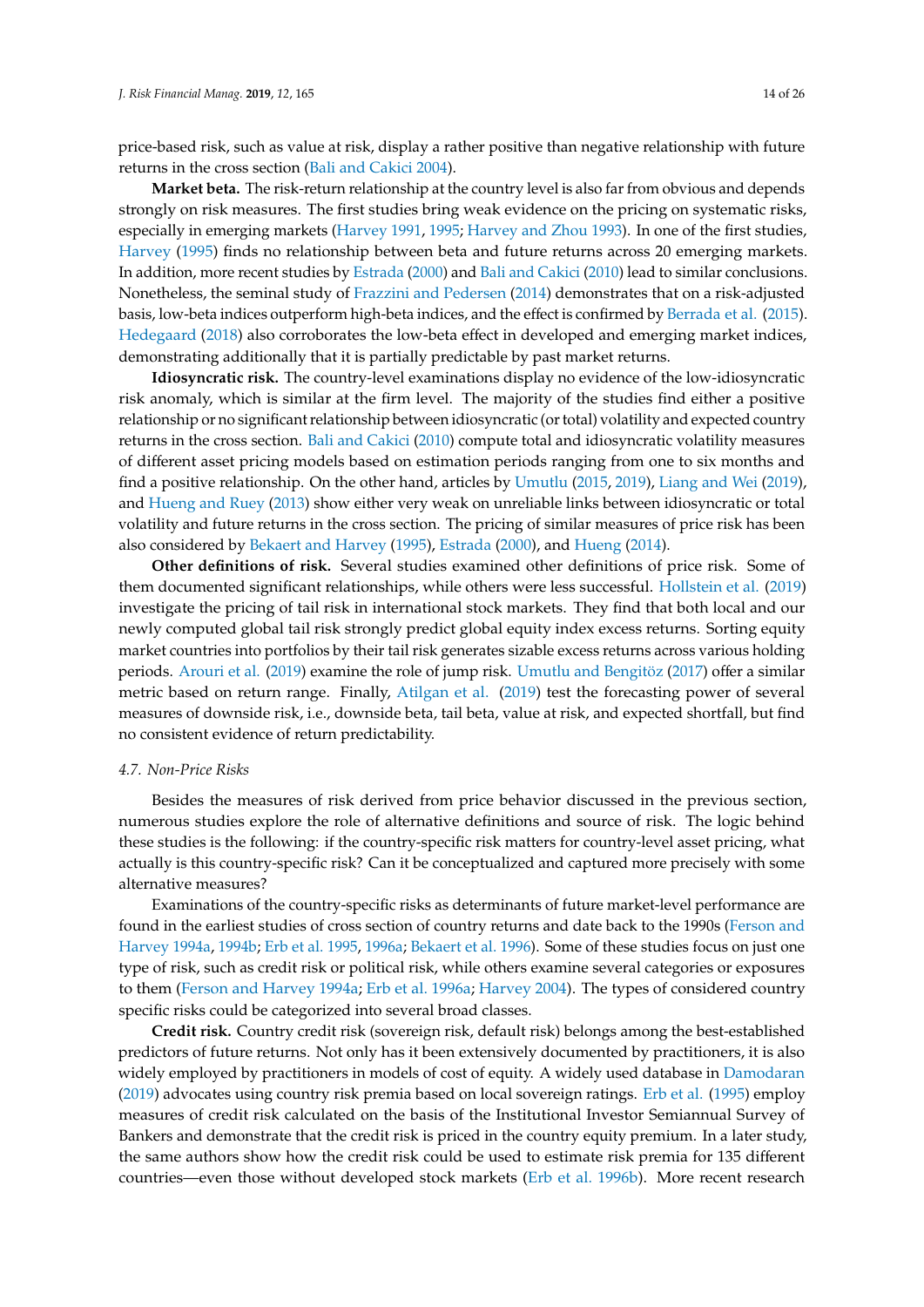confirms these early findings with different measures of credit risk. [Avramov et al.](#page-17-1) [\(2012\)](#page-17-1) use quantified credit ratings for 75 countries in the period 1989–2009. They show that the high credit risk tercile outperforms the stocks in the countries in the low credit risk tercile by 0.57% monthly. [Zaremba](#page-25-5) [\(2016\)](#page-25-5) further corroborates these findings by using the Economist Intelligence Unit sovereign risk indicator calculated by its Country Risk Service. Having examined 74 countries for the years 1999–2015, Zaremba arrives at a qualitatively similar return on a tertile differential portfolio of 0.50% per month.

**Political risk.** The political risk is another category of risk that has been examined since the beginning of studies of the cross section of country returns [\(Erb et al.](#page-20-20) [1996a;](#page-20-20) [Diamonte et al.](#page-20-22) [1996\)](#page-20-22). The political risk is most frequently measured with the Political Risk Index, which constitutes a component of the International Country Risk Guide calculated by the PRS Group.<sup>2</sup> In general, the studies find that the political risk is positively related to the expected returns in the cross section. [\(Erb et al.](#page-20-20) [1996a;](#page-20-20) [Dimic et al.](#page-20-23) [2015;](#page-20-23) [Lehkonen and Heimonen](#page-23-22) [2015;](#page-23-22) [Vortelinos and Saha](#page-24-19) [2016\)](#page-24-19). [Bilson et al.](#page-18-25) [\(2002\)](#page-18-25) show that the political risk is more strongly priced in emerging markets rather than in developed ones. Consistently with this, [Diamonte et al.](#page-20-22) [\(1996\)](#page-20-22) concentrate on changes in political risk and demonstrate that average emerging market returns in countries experiencing declining political risk exceed those of emerging markets experiencing growing political risk by approximately 11% per quarter. In contrast, the analogous return for developed markets amounted to only 2.5%. Furthermore, [Zaremba](#page-25-5) [\(2016\)](#page-25-5) show that country-risk pricing is stronger in emerging and—in particular—frontier markets. [Dimic et al.](#page-20-23) [\(2015\)](#page-20-23) explore this difference further and show that while composite political risk is priced in all the types of stock markets (i.e., developed, emerging, and frontier), the role of individual components varies across countries. For example, government action is a common source of risk in all market categories, but the impact of government stability is unique to frontier equities.

Recent studies offer some further insights into the effect of political risk. [Pagliardi et al.](#page-23-23) [\(2019\)](#page-23-23) propose an international capital asset pricing model that accounts for the political risk. The model explains up to 77% of cross-sectional returns, outperforms some other benchmark models, and has a good predictive power. [Gala et al.](#page-21-24) [\(2019\)](#page-21-24) offer two new politics and policy risk factors and demonstrate that markets with lower politics and policy rankings produce higher average returns. They also offer some long-short strategies, which are argued to produce returns exceeding 12% per year with a corresponding Sharpe ratio of 0.59.

**Other non-price risks.** While credit risk and political risk seem to be the most intensively researched categories, other studies also consider alternate types of risks, such as economic and financial risks [\(Erb et al.](#page-20-20) [1996a\)](#page-20-20), macroeconomic and political risks and uncertainty [\(Chang et al.](#page-19-16) [2017;](#page-19-16) [Rapach et al.](#page-24-20) [2005\)](#page-24-20), or expropriation risk [\(Dahlquist and Bansal](#page-19-17) [2002\)](#page-19-17). [Lee](#page-22-24) [\(2011\)](#page-22-24) empirically tests the liquidity-adjusted asset pricing model of [Acharya and Pedersen](#page-17-14) [\(2005\)](#page-17-14) at the global level. The latter provide evidence that liquidity risk is priced internationally, independently of other risks. Additional analyses of country-level risk are also performed by [Suleman et al.](#page-24-1) [\(2017\)](#page-24-1).

## *4.8. Other Predictors*

In this section, we review an array of less known predictors that have been discovered and examined in recent years.

**Fund flows.** [Srimurthy et al.](#page-24-21) [\(2019\)](#page-24-21) offer a new country asset allocation approach based on fund flows. The authors find reliable positive returns on a strategy that goes long in the countries that have attracted indirect investment via equity fund flows and short in the countries that have not. The effect is independent of some other well-established return predictors, such as size or momentum.

**Economic freedom**. Several studies explore the role of economic freedom for the future stock market returns. [Stocker](#page-24-22) [\(2005\)](#page-24-22) was, most probably, the first to try to examine this relationship. Having examined the returns on developed and emerging markets in the years 1975–2002, he demonstrates

<sup>2</sup> For details, see https://www.prsgroup.com/explore-our-products/[international-country-risk-guide](https://www.prsgroup.com/explore-our-products/international-country-risk-guide/)/.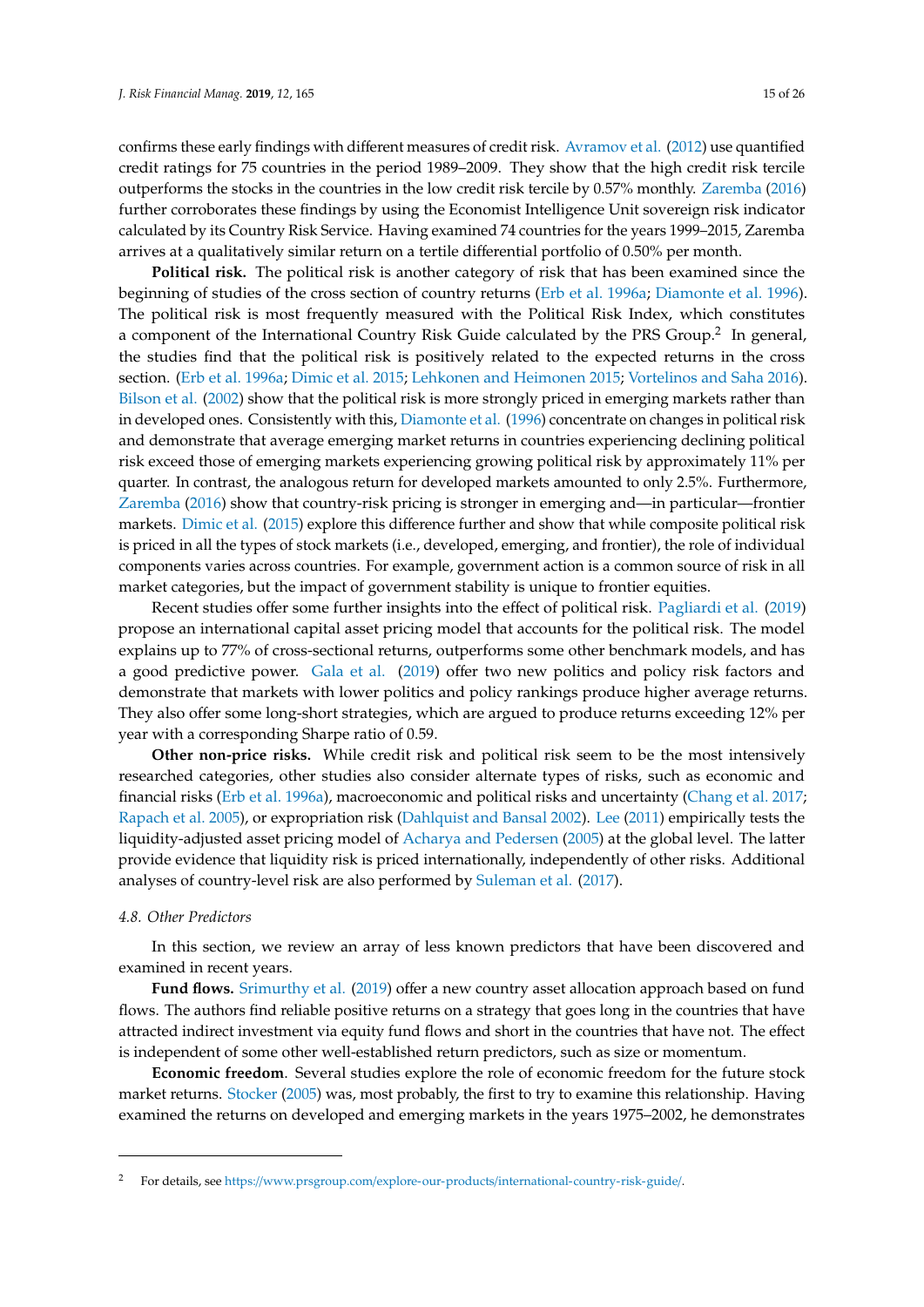that the rate of increase in economic freedom is directly related to equity returns. He also develops an investment strategy based on this phenomenon, which earns attractive investment returns. Similar evidence is provided by [Smimou and Karabegovic](#page-24-23) [\(2010\)](#page-24-23), who concentrate on MENA markets. Finally, [Stocker](#page-24-10) [\(2016\)](#page-24-10) corroborates his own earlier results. He documents that the index of economic freedom provides incremental information about future returns that have low correlation with value, momentum, and size factors. [Stocker](#page-24-10) [\(2016\)](#page-24-10) christens the abnormal returns from investing in low economic freedom countries "the price of freedom".

**News**. [Calomiris and Mamaysky](#page-19-18) [\(2019\)](#page-19-18) develop a new classification methodology for using the content and context of news to forecast the performance of 51 equity markets. They consider issues such as topic-specific sentiment, frequency, and unusualness (entropy) of word flow. They demonstrate significant predictive abilities of the news flow for returns, volatilities, and drawdowns, particularly for longer (one-year) horizons. The effect is more pronounced in emerging markets.

**Analyst recommendations**. There are numerous studies of the predictive power of analysts' recommendations for individual stock returns [\(Kothari et al.](#page-22-25) [2016\)](#page-22-25), but [Berkman and Yang](#page-18-7) [\(2019\)](#page-18-7) are the first to consider a country-level parallel. The authors digest analysts' reports from 30 countries for the years 1994–2015 to demonstrate that the aggregate recommendation score helps to predict international stock market returns. The country-level recommendations make it possible to predict future aggregate cash flow and returns. A country-allocation strategy based on the insights of [Berkman and Yang](#page-18-7) [\(2019\)](#page-18-7) yields an approximate abnormal return of 1% per month.

**Asset growth.** The role of asset growth for future returns on individual stocks has become well known since [Cooper et al.](#page-19-19) [\(2008\)](#page-19-19); it was even incorporated in some popular recent factor pricing models [\(Fama and French](#page-20-8) [2015;](#page-20-8) [Hou et al.](#page-21-25) [2015\)](#page-21-25). [Wen](#page-25-9) [\(2019\)](#page-25-9) checked whether any similar effect exist at the country level. The author provides convincing evidence that aggregate asset growth constructed from bottom-up data negatively predicts future market returns across the G7 countries. This information about future performance is not captured by other measures of investment growth and macroeconomic variables.

**Growth of government debt.** Using a set of 77 countries and data from World Development Indicators, [Wisniewski and Jackson](#page-25-3) [\(2018\)](#page-25-3) document a negative association between increases in the central government debt-to-GDP ratio and stock index returns, expressed in U.S. dollars. The authors estimate that raising the debt ratio by one percentage point decreases the stock returns by between 39 to 95 basis points. [Wisniewski and Jackson](#page-25-3) [\(2018\)](#page-25-3) explain this phenomenon with an upward pressure on private interest rates, which appears to signal a greater tax burden in the future.

**Democracy.** [Lei and Wisniewski](#page-23-24) [\(2018\)](#page-23-24) explore the role of democracy, proxied with the Political Right Index calculated by the Freedom House. Having researched a sample of 74 countries for the years 1975–2015, they conclude that, compared with autocracies, democratic states are characterized by higher returns despite displaying lower volatility risk. [Lei and Wisniewski](#page-23-24) [\(2018,](#page-23-24) p. 1) offer three potential explanations of this effect: "First, the strength of investor protection under authoritarian leaders is relatively weak, making capital holders more vulnerable to expropriation. Second, our findings appear to be partly attributable to investors' sentiment that is driven by media reports. Last but not least, autocracies appear to hinder the development of pension funds, suppressing thereby the demand for stocks."

**Gravity.** [Bae](#page-17-15) [\(2017\)](#page-17-15) documents an interesting linkage between performance of different countries, namely, large countries lead returns of small countries, and this predictability decreases with geographical distance of the two countries. The effect could be translated into a long-short strategy producing about 10% risk-adjusted return per annum, which is not explained by the well-established return predictors.

**Interest rates.** [Hjalmarsson](#page-21-7) [\(2010\)](#page-21-7) investigates several potential predictors of future stock returns. The empirical results demonstrate that short-term interest rate and the term spread are fairly robust predictors of stock returns in developed markets. In contrast, [Hjalmarsson](#page-21-7) [\(2010\)](#page-21-7) finds no robust and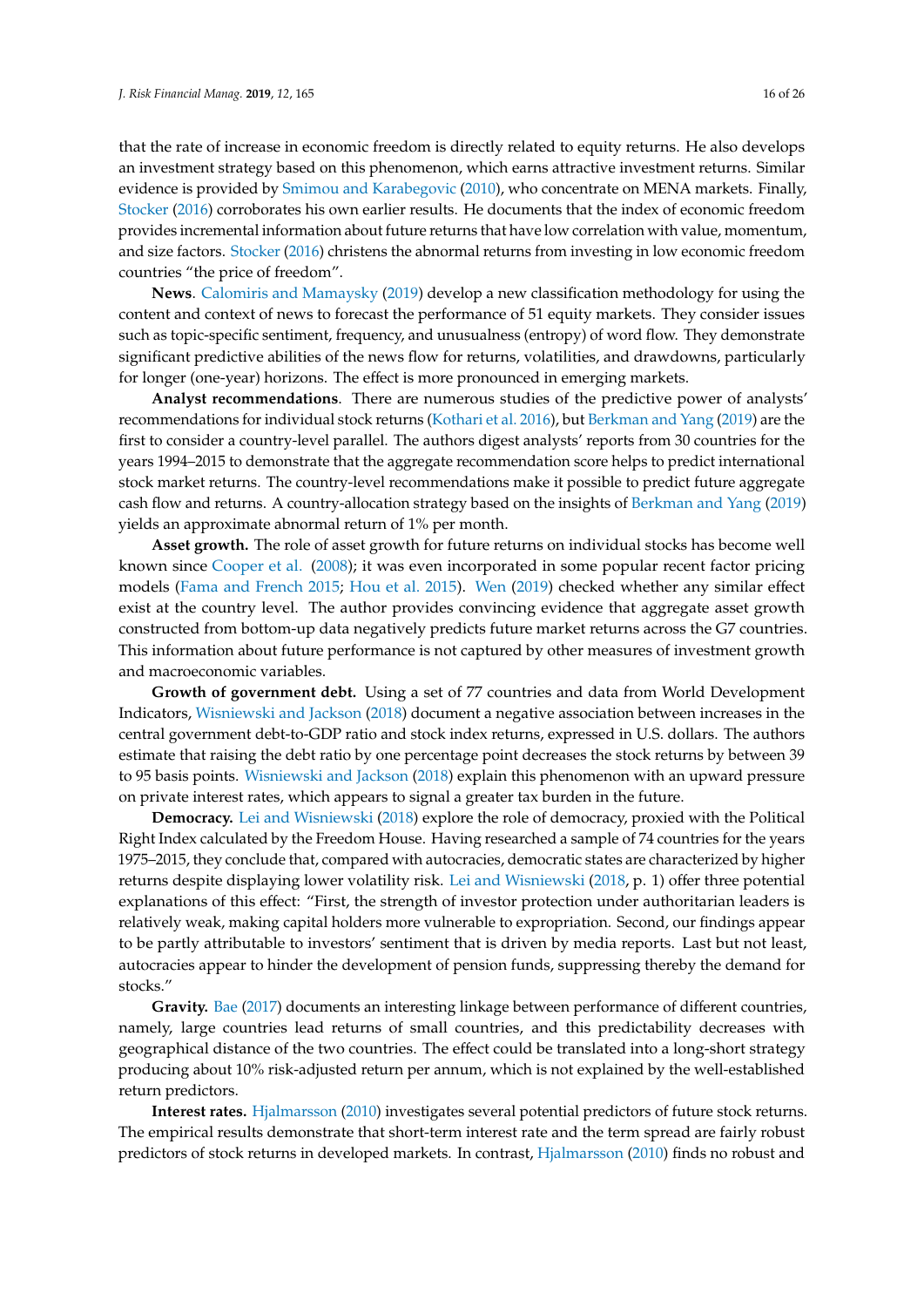consistent evidence of predictability by earnings or dividend yields. Consistent evidence is provided by [Charles et al.](#page-19-20) [\(2017\)](#page-19-20).

# *4.9. Further Investment Considerations*

Besides discovering, testing, and explaining different cross-sectional patterns, separate strains of literature examine different practical aspects of country allocation based on market-level cross-sectional patterns. From the practitioners' perspective, two issues seem of particular importance: (1) the influence of trading costs and (2) the timing and selection of different country-allocation strategies.

**Transaction costs.** At the individual stock level, [Novy-Marx and Velikov](#page-23-25) [\(2016\)](#page-23-25) and [Chen and](#page-19-21) [Velikov](#page-19-21) [\(2019\)](#page-19-21) demonstrate that transaction costs may have a detrimental impact on the profitability of anomaly-based quantitative strategies, in particular in the case of high turnover anomalies. At the inter-market level, the effect could be potentially even worse due to the necessity to move capital across countries. The results may also strongly depend on the implementation method chosen. Nonetheless, several studies document that when implemented with the use of ETFs, the most prominent country allocation strategies may remain profitable. [Andreu et al.](#page-17-5) [\(2013\)](#page-17-5) examine the momentum effect in single-country ETFs. They find that investors are potentially able to exploit the country momentum strategies with an excess return of about 5% per year. They note that the bid-ask spreads on ETFs are markedly below the implied break-even transaction cost levels, so the momentum effect could be profitable even after accounting for the trading costs. Finally, [Blitz and van Vliet](#page-18-8) [\(2008\)](#page-18-8) provide similar evidence extending the asset universe to additional asset classes, and [Angelidis and Tessaromatis](#page-17-2) [\(2018\)](#page-17-2) put forward analogous arguments also for value and size effects.

**Factor timing and selection.** The large number of different potential factor strategies that could be used to allocate money across countries raises the question of factor timing and factor selection. In other words, which strategies could be selected at a given time and how can we predict their performance? Several studies demonstrate significant time-series variation in country-level strategy returns, which can be linked, for example, to macroeconomic variables, sentiment, or liquidity and arbitrage constraints [\(Asness et al.](#page-17-4) [2013;](#page-17-4) [Cooper et al.](#page-19-10) [2019;](#page-19-10) [Ilmanen et al.](#page-22-3) [2019\)](#page-22-3). Indeed, some papers provide evidence that country-level strategies could be timed. [Yara et al.](#page-25-10) [\(2018\)](#page-25-10) argue that value spreads, i.e., the differences in valuations of long and short sides of the spread portfolios, help to predict their performance. Finally, [Ilmanen et al.](#page-22-3) [\(2019\)](#page-22-3) compare several well-known anomaly selection strategies from the firm-level universe. In particular, they investigate 12 different timing signals. In general, they find weak and inconsistent evidence of factor timing. The strongest results are found for timing based on inverse volatility and valuation spreads.

# <span id="page-16-0"></span>**5. Concluding Remarks**

Over the last 30 years the asset pricing literature has accumulated remarkable evidence on the predictability of the country equity returns in the cross section. The empirical findings demonstrate numerous cross-sectional patterns in country equity indices. Some of them resemble their stock-level counterparts, such as value, momentum, or seasonality. Others, such as fund flows or political risk, are strictly characteristic for country-level return patterns.

The studies of the cross section of country equity returns use various data sets and differing methodologies. Such a situation may lead to inconclusive results and inconsistencies across papers. This highlights the need, therefore, of further standardization of country-level asset pricing studies.

In this article, we attempted to capture possibly the broadest survey of the studies of the country-level returns. Nevertheless, we acknowledge that due to possible omissions the presented picture may be incomplete. Furthermore, an additional limitation of this paper is the reliance on previously published research without any replication or verification of the accuracy of their outcomes.

The current landscape of cross sections of market index returns is growing in sophistication. The number of documented patterns is increasing. Meanwhile, the sources of this massive mispricing remain still largely unknown or not commonly agreed upon. The future studies of the topics discussed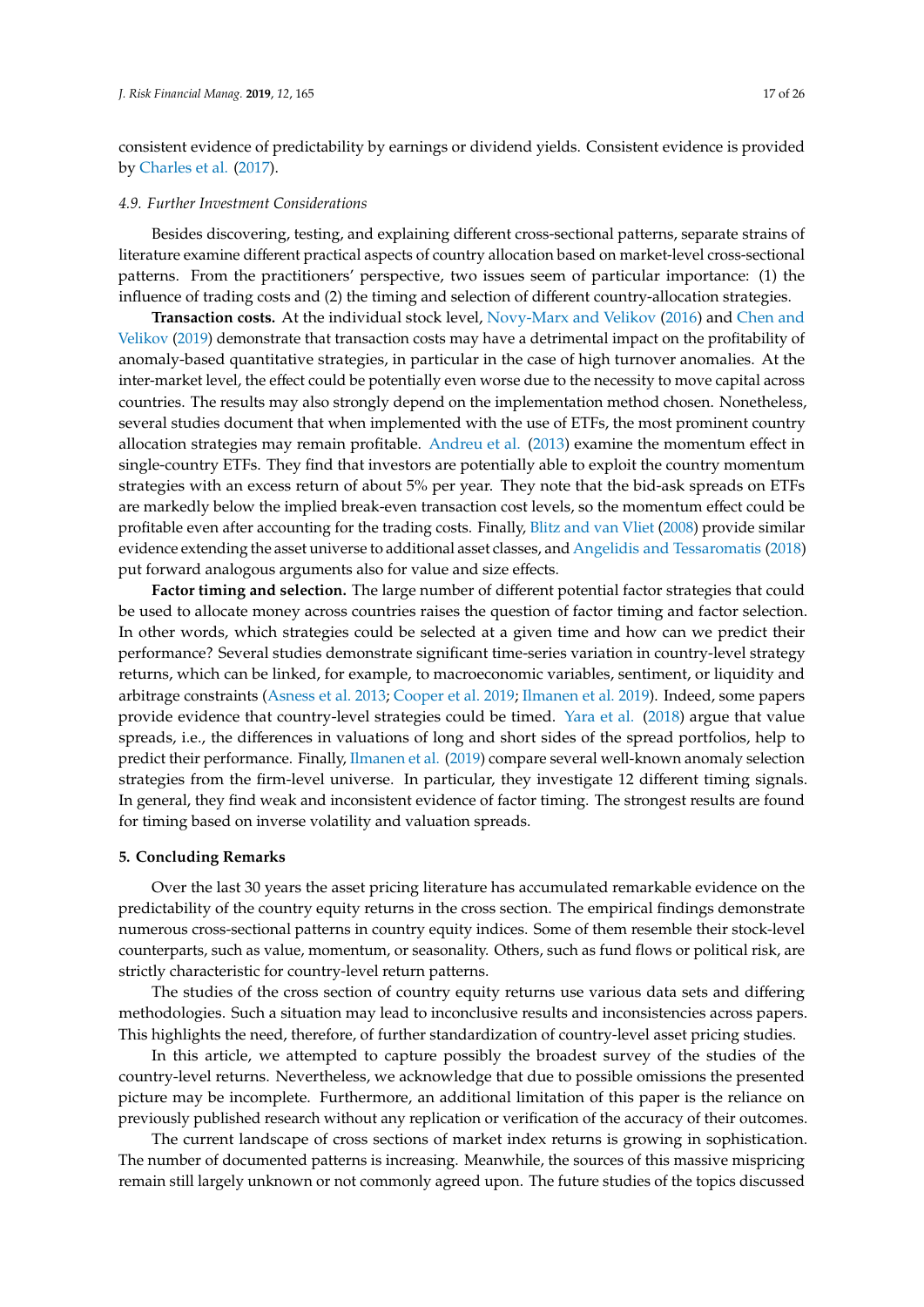in this paper should focus on pan-anomaly examinations that will try to bring some order into the factor structure of the country equity returns. Perhaps the multiple return predictive signals could be summarized in only several variables. Furthermore, we still need to improve our understanding of the economic mechanisms behind these patterns. Studies focused on the sources of the cross-sectional patterns in country returns would be very valuable. Finally, future investigations should also consider a practical investor's perspective. The questions of implementability, transaction costs, or potential improvements of the trading strategies based on cross-sectional patterns would be highly valuable for market practitioners.

**Funding:** Adam Zaremba acknowledges support from the National Science Centre of Poland. This paper is a part of project No. 2016/23/B/HS4/00731 of the National Science Centre of Poland.

**Conflicts of Interest:** The author declares no conflict of interest. The founding sponsors had no role in the design of the study; in the collection, analyses, or interpretation of data; in the writing of the manuscript, and in the decision to publish the results.

# **References**

- <span id="page-17-14"></span>Acharya, Viral V., and Lasse Heje Pedersen. 2005. Asset Pricing with Liquidity Risk. *Journal of Financial Economics* 77: 375–410. [\[CrossRef\]](http://dx.doi.org/10.1016/j.jfineco.2004.06.007)
- <span id="page-17-0"></span>Anadu, Kenechukwu, Matthias S. Kruttli, Patrick. E. McCabe, Emilio Osambela, and Chaehee Shin. 2018. The Shift from Active to Passive Investing: Potential Risks to Financial Stability? FRB Boston Risk and Policy Analysis Unit Paper No. RPA 18–4. Available online: https://[ssrn.com](https://ssrn.com/abstract=3321604)/abstract=3321604 (accessed on 14 September 2019).
- <span id="page-17-5"></span>Andreu, Laura, Laurens Swinkels, and Liam Tjong-A-Tjoe. 2013. Can Exchange Traded Funds be Used to Exploit Industry and Country Momentum? *Financial Markets and Portfolio Management* 27: 127–48. [\[CrossRef\]](http://dx.doi.org/10.1007/s11408-013-0207-8)
- <span id="page-17-11"></span>Ang, Andrew, Robert J. Hodrick, Yuhang Xing, and Xiaoyan Zhang. 2009. High Idiosyncratic Volatility and Low Returns: International and Further U.S. Evidence. *Journal of Financial Economics* 91: 1–23. [\[CrossRef\]](http://dx.doi.org/10.1016/j.jfineco.2007.12.005)
- <span id="page-17-10"></span>Ang, Andrew, Robert J. Hodrick, Yuhang Xing, and Xiaoyan Zhang. 2006. The Cross-Section of Volatility and Expected Returns. *Journal of Finance* 61: 259–99. [\[CrossRef\]](http://dx.doi.org/10.1111/j.1540-6261.2006.00836.x)
- <span id="page-17-2"></span>Angelidis, Timotheos, and Nikolaos Tessaromatis. 2018. Global Equity Country Allocation: An Application of Factor Investing. *Financial Analysts Journal* 73: 55–73. [\[CrossRef\]](http://dx.doi.org/10.2469/faj.v73.n4.7)
- <span id="page-17-9"></span>Angelini, Natascia, Giacomo Bormetti, Stefano Marmi, and Franco Nardini. 2012. Value Matters: Predictability of Stock Index Returns. Available online: https://[ssrn.com](https://ssrn.com/abstract=2031406)/abstract=2031406 (accessed on 14 September 2019).
- <span id="page-17-3"></span>ap Gwilym, Owain, Andrew Clare, James Seaton, and Stephen Thomas. 2010. Price and Momentum as Robust Tactical Approaches to Global Equity Investing. *Journal of Investing* 19: 80–91. [\[CrossRef\]](http://dx.doi.org/10.3905/joi.2010.19.3.080)
- <span id="page-17-13"></span>Arouri, Mohamed, Oussama M'saddek, and Kuntara Pukthuanthong. 2019. Jump Risk Premia Across Major International Equity Markets. *Journal of Empirical Finance* 52: 1–21. [\[CrossRef\]](http://dx.doi.org/10.1016/j.jempfin.2019.02.004)
- <span id="page-17-7"></span>Asness, Clifford S., John M. Liew, and Ron L. Stevens. 1997. Parallels between the Cross-Sectional Predictability of Stock and Country Returns. *Journal of Portfolio Management* 23: 79–87. [\[CrossRef\]](http://dx.doi.org/10.3905/jpm.1997.409606)
- <span id="page-17-4"></span>Asness, Clifford S., Tobias J. Moskowitz, and Lasse H. Pedersen. 2013. Value and Momentum Everywhere. *Journal of Finance* 68: 929–85. [\[CrossRef\]](http://dx.doi.org/10.1111/jofi.12021)
- <span id="page-17-6"></span>Atilgan, Yigit, Turan G. Bali, K. Ozgur Demirtas, and A. Doruk Gunaydin. 2019. Global Downside Risk and Equity Returns. *Journal of International Money and Finance* 98: 102065. [\[CrossRef\]](http://dx.doi.org/10.1016/j.jimonfin.2019.102065)
- <span id="page-17-8"></span>Avramov, Doron, Guy Kaplanski, and Avanidhar Subrahmanyam. 2018. Stock Return Predictability: New Evidence from Moving Averages of Prices and Firm Fundamentals. Available online: https://[ssrn.com](https://ssrn.com/abstract=3111334)/abstract=3111334 (accessed on 14 September 2019). [\[CrossRef\]](http://dx.doi.org/10.2139/ssrn.3111334)
- <span id="page-17-1"></span>Avramov, Doron, Tarun Chordia, Gergana Jostova, and Alexander Philipov. 2012. The World Price of Credit Risk. *Review of Asset Pricing Studies* 2: 112–52. [\[CrossRef\]](http://dx.doi.org/10.1093/rapstu/ras012)
- <span id="page-17-15"></span>Bae, Joon Woo. 2017. Gravity in International Equity Markets. Available online: https://[ssrn.com](https://ssrn.com/abstract=3312433)/abstract=3312433 (accessed on 14 September 2019). [\[CrossRef\]](http://dx.doi.org/10.2139/ssrn.3312433)
- <span id="page-17-12"></span>Bali, Turan G., and Nusret Cakici. 2004. Value at Risk and Expected Stock Returns. *Financial Analysts Journal* 60: 57–73. [\[CrossRef\]](http://dx.doi.org/10.2469/faj.v60.n2.2610)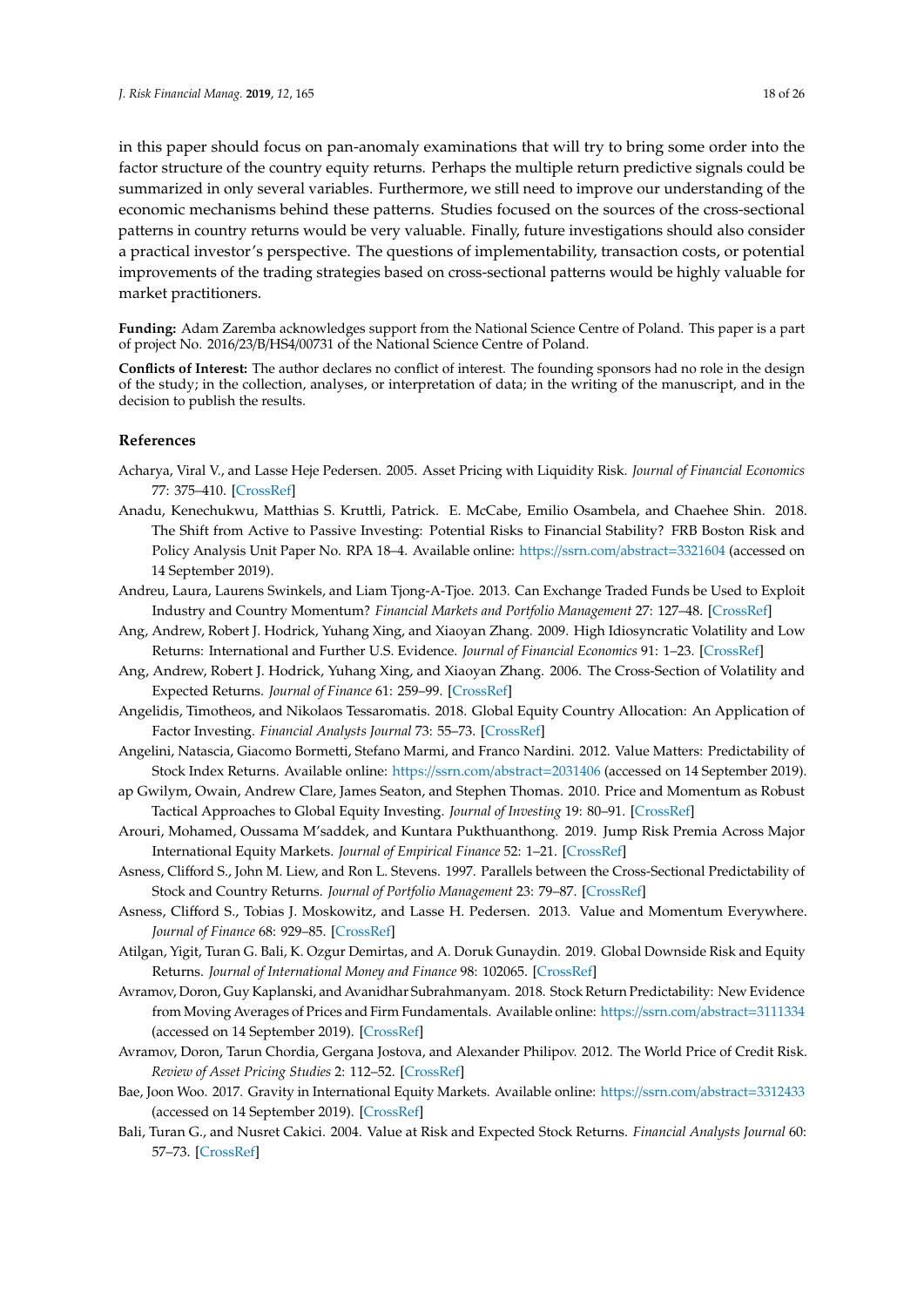- <span id="page-18-1"></span>Bali, Turan G., and Nusret Cakici. 2010. World Market Risk, Country-Specific Risk and Expected Returns in International Stock Markets. *Journal of Banking and Finance* 34: 1152–65. [\[CrossRef\]](http://dx.doi.org/10.1016/j.jbankfin.2009.11.012)
- <span id="page-18-0"></span>Bali, Turan G., Robert F. Engle, and Scott Murray. 2016. *Empirical Asset Pricing: The Cross Section of Stock Returns*. Hoboken: Wiley and Sons.
- <span id="page-18-2"></span>Baltussen, Guido, Laurens Swinkels, and Pim van Vliet. 2019a. Global Factor Premiums. Available online: https://[ssrn.com](https://ssrn.com/abstract=3325720)/abstract=3325720 (accessed on 14 September 2019). [\[CrossRef\]](http://dx.doi.org/10.2139/ssrn.3325720)
- <span id="page-18-9"></span>Baltussen, Guido, Sjoerd van Bekkum, and Zhi Da. 2019b. Indexing and Stock Market Serial Dependence around the World. *Journal of Financial Economics* 132: 26–48. [\[CrossRef\]](http://dx.doi.org/10.1016/j.jfineco.2018.07.016)
- <span id="page-18-3"></span>Balvers, Ronald J., and Yangru Wu. 2006. Momentum and Mean Reversion across National Equity Markets. *Journal of Empirical Finance* 13: 24–48. [\[CrossRef\]](http://dx.doi.org/10.1016/j.jempfin.2005.05.001)
- <span id="page-18-4"></span>Balvers, Ronald J., Yangru Wu, and Erik Gililand. 2000. Mean Reversion Across National Stock Markets and Parametric Contrarian Investment Strategies. *Journal of Finance* 55: 745–72. [\[CrossRef\]](http://dx.doi.org/10.1111/0022-1082.00225)
- <span id="page-18-10"></span>Banz, Rolf W. 1981. The Relationship between Return and Market Value of Common Stocks. *Journal of Financial Economics* 9: 3–18. [\[CrossRef\]](http://dx.doi.org/10.1016/0304-405X(81)90018-0)
- <span id="page-18-14"></span>Basu, Sanjoy. 1977. Investment Performance of Common Stocks in Relation to Their Price-Earnings Ratios: A Test of the Efficient Market Hypothesis. *Journal of Finance* 32: 663–82. [\[CrossRef\]](http://dx.doi.org/10.1111/j.1540-6261.1977.tb01979.x)
- <span id="page-18-15"></span>Basu, Sanjoy. 1983. The Relationship between Earnings Yield, Market Value and Return for NYSE Common Stocks: Further Evidence. *Journal of Financial Economics* 12: 129–56. [\[CrossRef\]](http://dx.doi.org/10.1016/0304-405X(83)90031-4)
- <span id="page-18-13"></span>Basu, Sanjoy. 1975. The Information Content of Price-Earnings Ratios. *Financial Management* 4: 53–64. [\[CrossRef\]](http://dx.doi.org/10.2307/3665200)
- <span id="page-18-16"></span>Baytas, Ahmet, and Nusret Cakici. 1999. Do Markets Overreact: International evidence. *Journal of Banking and Finance* 23: 1121–44. [\[CrossRef\]](http://dx.doi.org/10.1016/S0378-4266(98)00133-2)
- <span id="page-18-24"></span>Bekaert, Geert, Claude B. Erb, Campbell R. Harvey, and Tadas E. Viskanta. 1996. The Cross-Sectional Determinants of Emerging Equity Market Returns. Available online: https://[www0.gsb.columbia.edu](https://www0.gsb.columbia.edu/faculty/gbekaert/PDF_Papers/The_cross-sectional_determinants.pdf)/faculty/gbekaert/ PDF\_Papers/[The\\_cross-sectional\\_determinants.pdf](https://www0.gsb.columbia.edu/faculty/gbekaert/PDF_Papers/The_cross-sectional_determinants.pdf) (accessed on 14 September 2019).
- <span id="page-18-23"></span>Bekaert, Geert, and Campbell R. Harvey. 1995. Time-Varying World Market Integration. *Journal of Finance* 50: 403–44. [\[CrossRef\]](http://dx.doi.org/10.1111/j.1540-6261.1995.tb04790.x)
- <span id="page-18-7"></span>Berkman, Henk, and Wanyi Yang. 2019. Country-Level Analyst Recommendations and International Stock Market Returns. *Journal of Banking and Finance* 103: 1–17. [\[CrossRef\]](http://dx.doi.org/10.1016/j.jbankfin.2019.03.018)
- <span id="page-18-5"></span>Berrada, Tony, Reda J. Messikh, Gianluca Oderda, and Olivier V. Pictet. 2015. Beta-Arbitrage Strategies: When Do They Work, and Why? *Quantitative Finance* 15: 185–203.
- <span id="page-18-6"></span>Bhojraj, Sanjeev, and Bhaskaran Swaminathan. 2006. Macromomentum: Returns Predictability in International Equity Indices. *Journal of Business* 79: 429–51. [\[CrossRef\]](http://dx.doi.org/10.1086/497416)
- <span id="page-18-18"></span>Bianchi, Rrober J., Michael E. Drew, and John H. Fan. 2015. Combining Momentum with Reversal in Commodity Futures. *Journal of Banking and Finance* 59: 423–44. [\[CrossRef\]](http://dx.doi.org/10.1016/j.jbankfin.2015.07.006)
- <span id="page-18-25"></span>Bilson, Christopher M., Timothy J. Brailsfort, and Vincent C. Hooper. 2002. The Explanatory Power of Political Risk in Emerging Markets. *International Review of Financial Analysis* 11: 1–27. [\[CrossRef\]](http://dx.doi.org/10.1016/S1057-5219(01)00067-9)
- <span id="page-18-19"></span>Black, Fischer, Michael Jensen, and Myron S. Scholes. 1972. The Capital Asset Pricing Model: Some Empirical Tests. In *Studies in the Theory of Capital Markets*. Edited by Michael C. Jensen. New York: Praeger, pp. 79–124.
- <span id="page-18-17"></span>Blackburn, Douglas W., and Nusret Cakici. 2017. Overreaction and the Cross-Section of Returns: International Evidence. *Journal of Empirical Finance* 42: 1–14. [\[CrossRef\]](http://dx.doi.org/10.1016/j.jempfin.2017.02.001)
- <span id="page-18-8"></span>Blitz, David C., and Pim van Vliet. 2008. Global Tactical Cross-Asset Allocation: Applying Value and Momentum across Asset Classes. *Journal of Portfolio Management* 35: 23–38. [\[CrossRef\]](http://dx.doi.org/10.3905/JPM.2008.35.1.23)
- <span id="page-18-22"></span>Blitz, David, Pim van Vliet, and Guido Baltussen. 2019. The Volatility Effect Revisited. Available online: https://[ssrn.com](https://ssrn.com/abstract=3442749)/abstract=3442749 (accessed on 14 September 2019).
- <span id="page-18-20"></span>Blume, Marshall E. 1970. Portfolio Theory: A Step towards its Practical Application. *Journal of Business* 43: 152–74. [\[CrossRef\]](http://dx.doi.org/10.1086/295262)
- <span id="page-18-21"></span>Blume, Marshall E., and Irwin Friend. 1973. A New Look at the Capital Asset Pricing Model. *Journal of Finance* 28: 19–34. [\[CrossRef\]](http://dx.doi.org/10.1111/j.1540-6261.1973.tb01342.x)
- <span id="page-18-12"></span>Bohn, Henning, and Linda L. Tesar. 1996. U.S. Equity Investment in Foreign Markets: Portfolio Rebalancing or Return Chasing? *American Economic Review* 86: 77–81.
- <span id="page-18-11"></span>Bornholt, Graham N., and Mirela Malin. 2014. Strong and Weak Momentum Components: Evidence from International Market Indices. *JASSA The Finsia Journal of Applied Finance* 2: 11–16.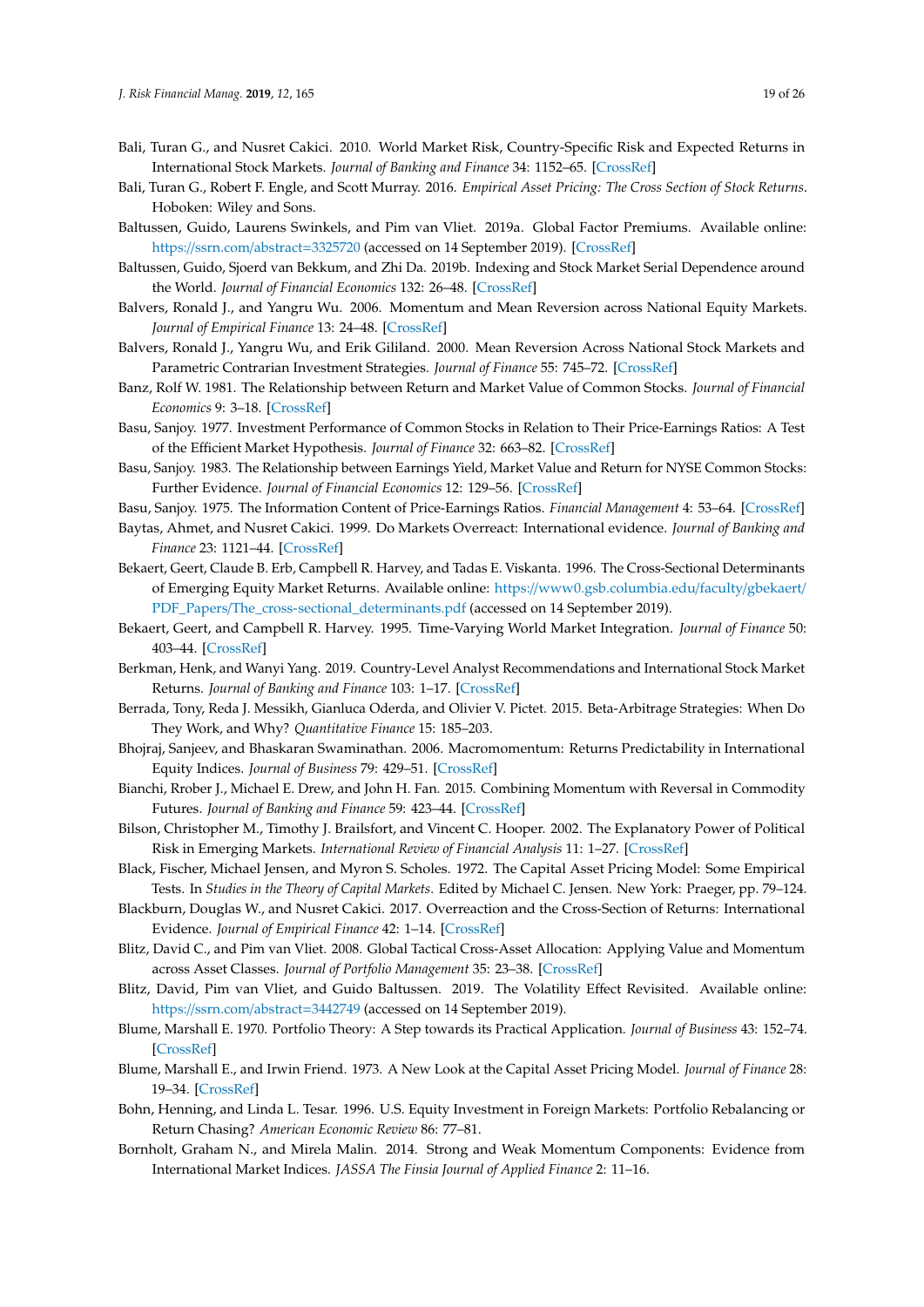- <span id="page-19-7"></span>Bornholt, Graham N., and Mirela Malin. 2010. Predictability of Future Index Returns Based on the 52-Week High Strategy. *Quarterly Review of Economics and Finance* 50: 501–8.
- <span id="page-19-8"></span>Bornholt, Graham N., and Mirela Malin. 2011. Is the 52-Week High Effect as Strong as Momentum? Evidence from Developed and Emerging Market Indices. *Applied Financial Economics* 21: 1369–79. [\[CrossRef\]](http://dx.doi.org/10.1080/09603107.2011.572848)
- <span id="page-19-14"></span>Bouman, Sven, and Ben Jacobsen. 2002. The Halloween Indicator, "Sell in May and Go Away": Another Puzzle. *American Economic Review* 92: 1618–35. [\[CrossRef\]](http://dx.doi.org/10.1257/000282802762024683)
- <span id="page-19-4"></span>Breloer, Bernhard, Hendrik Scholz, and Marco Wilkens. 2014. Performance of International and Global Equity Mutual Funds: Do Country Momentum and Sector Momentum Matter? *Journal of Banking and Finance* 43: 58–77. [\[CrossRef\]](http://dx.doi.org/10.1016/j.jbankfin.2014.01.041)
- <span id="page-19-18"></span>Calomiris, Charles W., and Harry Mamaysky. 2019. How News and its Context Drive Risk and Returns Around the World. *Journal of Financial Economics* 133: 299–336. [\[CrossRef\]](http://dx.doi.org/10.1016/j.jfineco.2018.11.009)
- <span id="page-19-11"></span>Campbell, John Y., and Robert J. Shiller. 1988. Stock Prices, Earnings, and Expected Dividends. *Journal of Finance* 43: 661–76. [\[CrossRef\]](http://dx.doi.org/10.1111/j.1540-6261.1988.tb04598.x)
- <span id="page-19-1"></span>Cenedese, Gino, Richard Payne, Lucio Sarno, and Giorgo Valente. 2016. What Do Stock Markets Tell Us About Exchange Rates? *Review of Finance* 20: 1045–80. [\[CrossRef\]](http://dx.doi.org/10.1093/rof/rfv032)
- <span id="page-19-9"></span>Chabot, Benjamin R., Eric Ghysels, and Rravi Jagannathan. 2014. Momentum Trading, Return Chasing and Predictable Crashes. Available online: https://[ssrn.com](https://ssrn.com/abstract=2516796)/abstract=2516796 (accessed on 14 September 2019). [\[CrossRef\]](http://dx.doi.org/10.2139/ssrn.2516796)
- <span id="page-19-12"></span>Chan, Ernest P. 2013. Mean Reversion of Currencies and Futures. In *Algorithmic Trading: Winning Strategies and Their Rationale*. Hoboken: John Wiley & Sons.
- <span id="page-19-2"></span>Chan, Kalok, Allaudeen Hameed, and Wilson Tong. 2000. Profitability of Momentum Strategies in the International Equity Markets. *Journal of Financial and Quantitative Analysis* 35: 153–72. [\[CrossRef\]](http://dx.doi.org/10.2307/2676188)
- <span id="page-19-5"></span>Chan, Louis, Jason Karceski, and Josef Lakonishok. 1998. The Risk and Return from Factors. *Journal of Financial and Quantitative Analysis* 33: 159–88. [\[CrossRef\]](http://dx.doi.org/10.2307/2331306)
- <span id="page-19-16"></span>Chang, Yuk Ying, Ben Jacobsen, and Lillian Zhu. 2017. Macroeconomic and Political Uncertainty and Cross-Sectional Return Dispersion around the World. Available online: https://[ssrn.com](https://ssrn.com/abstract=3032191)/abstract=3032191 (accessed on 14 September 2019). [\[CrossRef\]](http://dx.doi.org/10.2139/ssrn.3032191)
- <span id="page-19-20"></span>Charles, Amelie, Olivier Darne, and Jae H. Kim. 2017. International Stock Return Predictability: Evidence from New Statistical Tests. *International Review of Financial Analysis* 54: 97–113. [\[CrossRef\]](http://dx.doi.org/10.1016/j.irfa.2016.06.005)
- <span id="page-19-13"></span>Chaves, Denis B., and Vivek Viswanathan. 2016. Momentum and Mean-Reversion in Commodity Spot and Futures Markets. *Journal of Commodity Markets* 3: 39–53. [\[CrossRef\]](http://dx.doi.org/10.1016/j.jcomm.2016.08.001)
- <span id="page-19-21"></span>Chen, Andrew Y., and Mihail Velikov. 2019. Accounting for the Anomaly Zoo: A Trading Cost Perspective. Finance Down Under 2019 Building on the Best from the Cellars of Finance. Available online: [https:](https://ssrn.com/abstract=3073681) //[ssrn.com](https://ssrn.com/abstract=3073681)/abstract=3073681 (accessed on 14 September 2019). [\[CrossRef\]](http://dx.doi.org/10.1016/j.jcomm.2016.08.001)
- <span id="page-19-3"></span>Chui, Andy C. W., Sheridan Titman, and K. C. John Wei. 2010. Individualism and Momentum around the World. *Journal of Finance* 65: 361–92. [\[CrossRef\]](http://dx.doi.org/10.1111/j.1540-6261.2009.01532.x)
- <span id="page-19-0"></span>Clare, Andrew, James Seaton, Peter N. Smith, and Stephen Thomas. 2016. The Trend is Our Friend: Risk Parity, Momentum and Trend Following in Global Asset Allocation. *Journal of Behavioral and Experimental Finance* 9: 63–80. [\[CrossRef\]](http://dx.doi.org/10.1016/j.jbef.2016.01.002)
- <span id="page-19-6"></span>Clare, Andrew, James Seaton, Peter N. Smith, and Stephen Thomas. 2017. Size Matters: Tail Risk, Momentum and Trend Following in International Equity Portfolios. *Journal of Investing* 26: 53–64. [\[CrossRef\]](http://dx.doi.org/10.3905/joi.2017.26.3.053)
- <span id="page-19-19"></span>Cooper, Michael J., Hussein Gulyn, and Michael J. Shill. 2008. Asset Growth and the Cross-Section of Stock Returns. *Journal of Finance* 63: 1609–51. [\[CrossRef\]](http://dx.doi.org/10.1111/j.1540-6261.2008.01370.x)
- <span id="page-19-10"></span>Cooper, Ilan, Andrea Mitrache, and Richard Priestley. 2019. A Global Macroeconomic Risk Model for Value, Momentum, and Other Asset Classes. Available online: https://[ssrn.com](https://ssrn.com/abstract=2768040)/abstract=2768040 (accessed on 14 September 2019). [\[CrossRef\]](http://dx.doi.org/10.2139/ssrn.2768040)
- <span id="page-19-17"></span>Dahlquist, Magnus, and Ravi Bansal. 2002. Expropriation Risk and Return in Global Equity. EFA 2002 Berlin Meetings Presented Paper. Available online: https://[ssrn.com](https://ssrn.com/abstract=298180)/abstract=298180 (accessed on 14 September 2019). [\[CrossRef\]](http://dx.doi.org/10.2139/ssrn.298180)
- <span id="page-19-15"></span>Damodaran, Aswath. 2019. Country Default Spreads and Risk Premiums. Damodaran Online. Available online: http://[pages.stern.nyu.edu](http://pages.stern.nyu.edu/~{}adamodar/New_Home_Page/datafile/ctryprem.html)/~{}adamodar/New\_Home\_Page/datafile/ctryprem.html (accessed on 1 September 2019).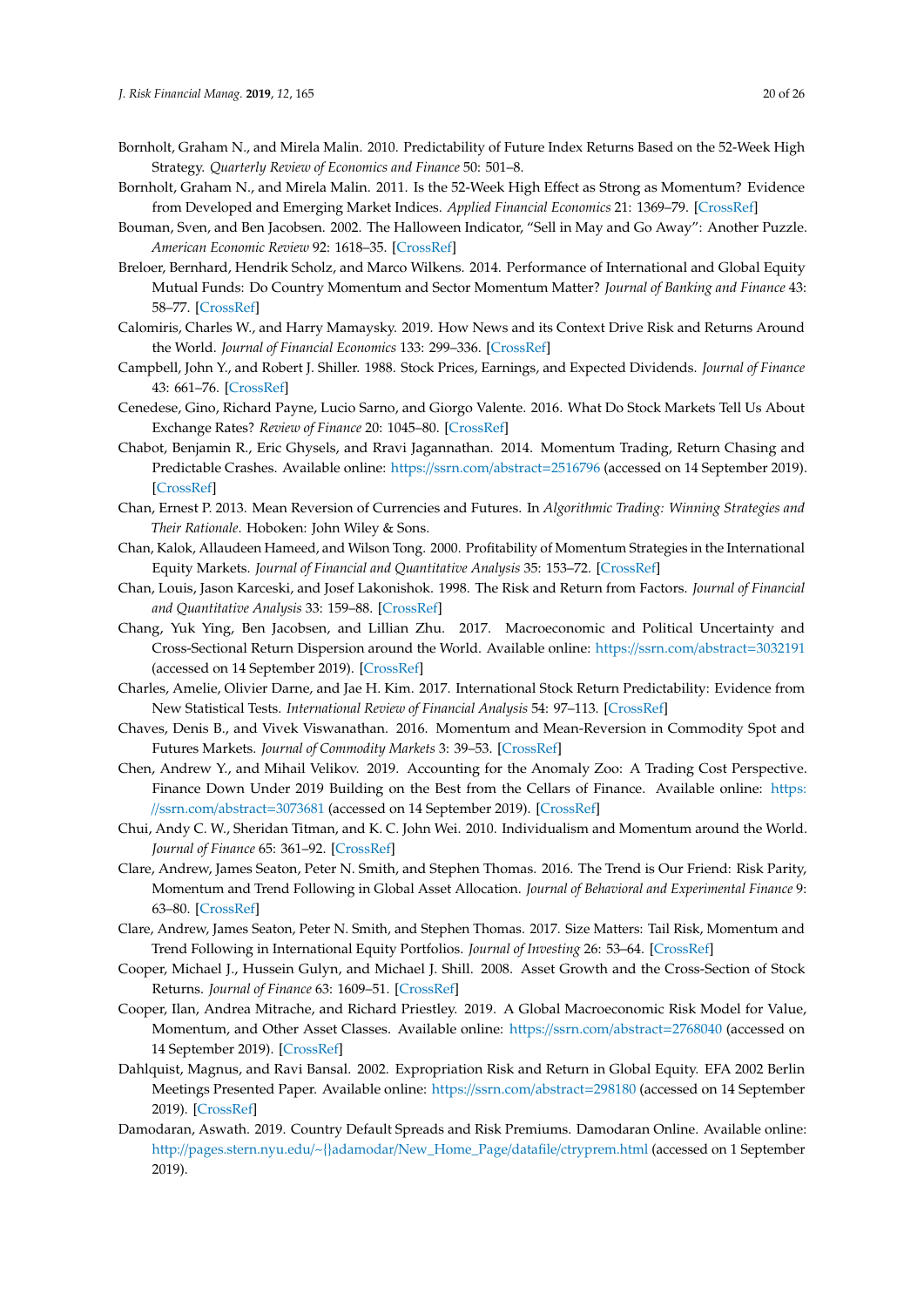- <span id="page-20-15"></span>Daniel, Kent, and Sheridan Titman. 1997. Evidence on the Characteristics of Cross Sectional Variation in Stock Returns. *Journal of Finance* 52: 1–33. [\[CrossRef\]](http://dx.doi.org/10.1111/j.1540-6261.1997.tb03806.x)
- <span id="page-20-1"></span>Daniel, Kent, and Tobias J. Moskowitz. 2016. Momentum Crashes. *Journal of Financial Economics* 122: 221–47. [\[CrossRef\]](http://dx.doi.org/10.1016/j.jfineco.2015.12.002)
- <span id="page-20-19"></span>De Bondt, Werner F. M., and Richard Thaler. 1985. Does the Stock Market Overreact? *Journal of Finance* 40: 793–805. [\[CrossRef\]](http://dx.doi.org/10.1111/j.1540-6261.1985.tb05004.x)
- <span id="page-20-2"></span>Desrosiers, Stephanie, Natacha Lemaire, and Jean-Francois L'Her. 2007. Residual Income Approach to Equity Country Selection. *Financial Analyst Journal* 63: 76–89. [\[CrossRef\]](http://dx.doi.org/10.2469/faj.v63.n2.4523)
- <span id="page-20-22"></span>Diamonte, Robin L., John M. Liew, and Ross L. Stevens. 1996. Political Risk in Emerging and Developed Markets. *Financial Analysts Journal* 52: 71–76. [\[CrossRef\]](http://dx.doi.org/10.2469/faj.v52.n3.1998)
- <span id="page-20-23"></span>Dimic, Nebojsa, Vitaly Orlov, and Vanja Piljak. 2015. The Political Risk Factor in Emerging, Frontier, and Developed Stock Markets. *Finance Research Letters* 15: 239–45. [\[CrossRef\]](http://dx.doi.org/10.1016/j.frl.2015.10.007)
- <span id="page-20-7"></span>Dimson, Elroy, Paul Marsh, and Mike Staunton. 2002. *Triumph of the Optimists: 101 Years of Global Investment Returns*. Princeton: Princeton University Press.
- <span id="page-20-3"></span>Dobrynskaya, Victoria. 2015. Upside and Downside Risks in Momentum Returns. Higher School of Economics Research Paper. No. WP BRP 50/FE/2015. Available online: https://[ssrn.com](https://ssrn.com/abstract=2695001)/abstract=2695001 (accessed on 14 September 2019). [\[CrossRef\]](http://dx.doi.org/10.2139/ssrn.2695001)
- <span id="page-20-4"></span>Ellahie, Atif, Michael Katz, and Scott A. Richardson. 2019. Risky Value. Available online: https://[ssrn.com](https://ssrn.com/abstract=2325524)/ abstract=[2325524](https://ssrn.com/abstract=2325524) (accessed on 14 September 2019). [\[CrossRef\]](http://dx.doi.org/10.2139/ssrn.2325524)
- <span id="page-20-5"></span>Erb, Claude B., Campbell R. Harvey, and Tadas E. Viskanta. 1995. Country Credit Risk and Global Equity Selection. *Journal of Portfolio Management* 21: 74–83. [\[CrossRef\]](http://dx.doi.org/10.3905/jpm.1995.409504)
- <span id="page-20-20"></span>Erb, Claude B., Campbell R. Harvey, and Tadas E. Viskanta. 1996a. Political Risk, Economic Risk, and Financial Risk. *Financial Analyst Journal* 52: 29–46. [\[CrossRef\]](http://dx.doi.org/10.2469/faj.v52.n6.2038)
- <span id="page-20-21"></span>Erb, Claude B., Campbell R. Harvey, and Tadas E. Viskanta. 1996b. Expected Returns and Volatilities in 135 Countries. *Journal of Portfolio Management* 22: 46–58. [\[CrossRef\]](http://dx.doi.org/10.3905/jpm.1996.409554)
- <span id="page-20-6"></span>Estrada, Javier. 2000. The Cost of Equity in Emerging Markets: A Downside Risk Approach. EFMA 2000 Athens, EFA 2000 London, FMA 2000 Edinburgh. Available online: https://[ssrn.com](https://ssrn.com/abstract=170748)/abstract=170748 (accessed on 14 September 2019). [\[CrossRef\]](http://dx.doi.org/10.2139/ssrn.170748)
- <span id="page-20-14"></span>Evans, Alan, and Carsten Schmitz. 2015. Value, Size and Momentum on Equity Indices: A Likely Example of Selection Bias. WINTON Global Investment Management Working Paper. Available online: [https:](https://www.winton.com/research/value-size-and-momentum-a-likely-example-of-selection-bias) //www.winton.com/research/[value-size-and-momentum-a-likely-example-of-selection-bias](https://www.winton.com/research/value-size-and-momentum-a-likely-example-of-selection-bias) (accessed on 14 September 2019).
- <span id="page-20-16"></span>Faber, Mebane. 2012. Global Value: Building Trading Models with the 10 Year CAPE. Cambria Quantitative Research. Available online: https://[ssrn.com](https://ssrn.com/abstract=2129474)/abstract=2129474 (accessed on 14 September 2019).
- <span id="page-20-10"></span>Fama, Eugene F. 2015. Cross-Section versus Time-Series Tests of Asset Pricing Models. Fama-Miller Working Paper. Available online: https://[ssrn.com](https://ssrn.com/abstract=2685317)/abstract=2685317 (accessed on 14 September 2019).
- <span id="page-20-13"></span>Fama, Eugene F., and Kenneth R. French. 1996. Multifactor Explanations of Asset Pricing Anomalies. *Journal of Finance* 51: 55–84. [\[CrossRef\]](http://dx.doi.org/10.1111/j.1540-6261.1996.tb05202.x)
- <span id="page-20-11"></span>Fama, Eugene F., and Kenneth R. French. 2008. Dissecting anomalies. *Journal of Finance* 63: 1653–78. [\[CrossRef\]](http://dx.doi.org/10.1111/j.1540-6261.2008.01371.x)
- <span id="page-20-8"></span>Fama, Eugene F., and Kenneth R. French. 2015. A Five-Factor Asset Pricing Model. *Journal of Financial Economics* 116: 1–22. [\[CrossRef\]](http://dx.doi.org/10.1016/j.jfineco.2014.10.010)
- <span id="page-20-12"></span>Fama, Eugene F., and James D. MacBeth. 1973. Risk, Return and Equilibrium: Empirical Tests. *Journal of Political Economy* 81: 607–36. [\[CrossRef\]](http://dx.doi.org/10.1086/260061)
- <span id="page-20-18"></span>Ferreira, Miguel A., and Pedro Santa-Clara. 2011. Forecasting Stock Market Returns: The Sum of the Parts is More Than the Whole. *Journal of Financial Economics* 3: 514–37. [\[CrossRef\]](http://dx.doi.org/10.1016/j.jfineco.2011.02.003)
- <span id="page-20-0"></span>Ferson, Wayne E., and Campbell R. Harvey. 1994a. Sources of Risk and Expected Returns in Global Equity Markets. *Journal of Banking and Finance* 18: 775–803. [\[CrossRef\]](http://dx.doi.org/10.1016/0378-4266(93)00020-P)
- <span id="page-20-17"></span>Ferson, Wayne E., and Campbell R. Harvey. 1998. Fundamental Determinants of National Equity Market Returns: A Perspective on Conditional Asset Pricing. *Journal of Banking and Finance* 21: 1625–65. [\[CrossRef\]](http://dx.doi.org/10.1016/S0378-4266(97)00044-7)
- <span id="page-20-9"></span>Ferson, Wayne, and Campbell R. Harvey. 1994b. An Exploratory Investigation of the Fundamental Determinants of National Equity Market Returns. In *The Internationalization of Equity Markets*. Edited by Jeffrey A. Frankel. Cambridge: NBER, Chicago: University of Chicago Press.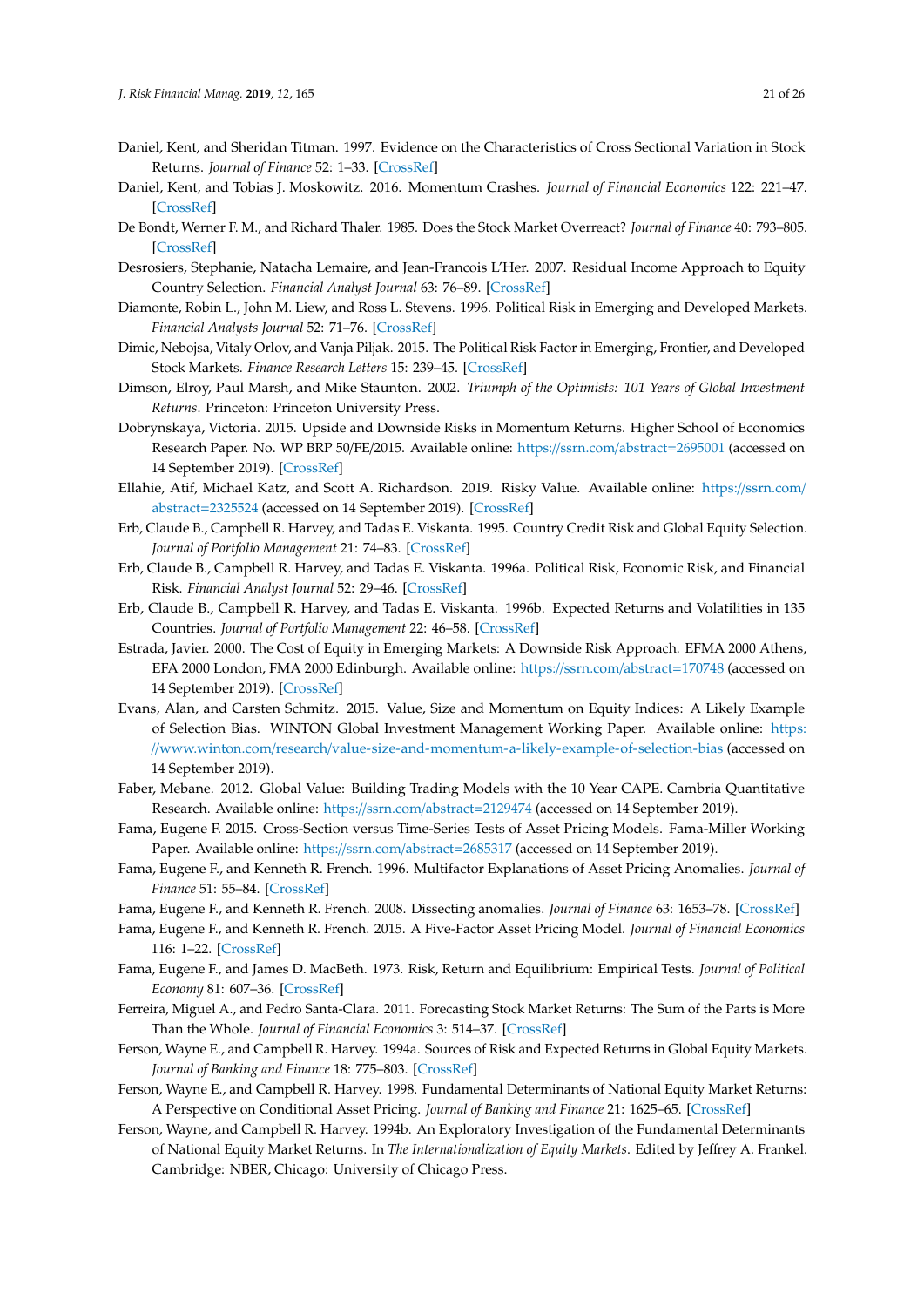- <span id="page-21-2"></span>Fisher, Gregg S., Ronnie Shah, and Sheridan Titman. 2017. Should You Tilt Your Equity Portfolio to Smaller Countries? *Journal of Portfolio Management* 44: 127–41. [\[CrossRef\]](http://dx.doi.org/10.3905/jpm.2017.44.1.127)
- <span id="page-21-16"></span>Frazzini, Andrea, and Lasse H. Pedersen. 2014. Betting Against Beta. *Journal of Financial Economics* 111: 1–25. [\[CrossRef\]](http://dx.doi.org/10.1016/j.jfineco.2013.10.005)
- <span id="page-21-8"></span>Froot, Kenneth A., David S. Scharfstein, and Jeremy C. Stein. 1992. Herd on the Street: Informational Inefficiencies in a Market with Short-Term Speculation. *Journal of Finance* 47: 1461–84. [\[CrossRef\]](http://dx.doi.org/10.1111/j.1540-6261.1992.tb04665.x)
- <span id="page-21-24"></span>Gala, Vito, Giovanni Pagliardi, and Stavros A. Zenios. 2019. International Politics and Policy Risk Factors. Available online: https://[ssrn.com](https://ssrn.com/abstract=3242300)/abstract=3242300 (accessed on 14 September 2019). [\[CrossRef\]](http://dx.doi.org/10.2139/ssrn.3242300)
- <span id="page-21-3"></span>Geczy, Christopher, and Mikhail Samonov. 2017. Two Centuries of Multi-Asset Momentum (Equities, Bonds, Currencies, Commodities, Sectors and Stocks). Available online: https://[ssrn.com](https://ssrn.com/abstract=2607730)/abstract=2607730 (accessed on 14 September 2019). [\[CrossRef\]](http://dx.doi.org/10.2139/ssrn.2607730)
- <span id="page-21-15"></span>Gharaibeh, Omar Khlaif. 2015. Long-Term Contrarian Profits in the Middle East Market Indices. *Research Journal of Finance and Accounting* 6: 77–85.
- <span id="page-21-12"></span>Graham, Benjamin, and David Dodd. 1940. *Security Analysis: Principles and Techniques*. New York: McGraw-Hill Book Company.
- <span id="page-21-9"></span>Griffin, John M., Frederico Nardari, and Rene M. Stulz. 2004. Are Daily Cross-Border Equity Flows Pushed or Pulled? *Review of Economics and Statistics* 86: 641–57. [\[CrossRef\]](http://dx.doi.org/10.1162/0034653041811725)
- <span id="page-21-6"></span>Grobys, Klaus. 2016. Another Look at Momentum Crashes: Momentum in the European Monetary Union. *Applied Economics* 48: 1759–66. [\[CrossRef\]](http://dx.doi.org/10.1080/00036846.2015.1105931)
- <span id="page-21-4"></span>Guilmin, Gregory. 2015. The Effective Combination of Risk-Based Strategies with Momentum and Trend Following. Available online: https://[ssrn.com](https://ssrn.com/abstract=2556747)/abstract=2556747 (accessed on 14 September 2019). [\[CrossRef\]](http://dx.doi.org/10.2139/ssrn.2556747)
- <span id="page-21-17"></span>Harvey, Campbell R. 1991. The World Price of Covariance Risk. *Journal of Finance* 46: 111–57. [\[CrossRef\]](http://dx.doi.org/10.1111/j.1540-6261.1991.tb03747.x)
- <span id="page-21-18"></span>Harvey, Campbell R. 1995. Predictable Risk and Returns in Emerging Markets. *Review of Financial Studies* 8: 773–816. [\[CrossRef\]](http://dx.doi.org/10.1093/rfs/8.3.773)
- <span id="page-21-10"></span>Harvey, Campbell R. 2000. The Drivers of Expected Returns in International Markets. *Emerging Markets Quarterly* 3: 32–49. [\[CrossRef\]](http://dx.doi.org/10.2139/ssrn.795385)
- <span id="page-21-23"></span>Harvey, Campbell R. 2004. Country Risk Components, the Cost of Capital, and Returns in Emerging Markets. In *Country and Political Risk: Practical Insights for Global Finance*. Edited by Sam Wilkin. London: Risk Books, pp. 71–102. [\[CrossRef\]](http://dx.doi.org/10.2139/ssrn.620710)
- <span id="page-21-19"></span>Harvey, Campbell R., and Guofu Zhou. 1993. International Asset Pricing with Alternative Distributional Assumptions. *Journal of Empirical Finance* 1: 107–31. [\[CrossRef\]](http://dx.doi.org/10.1016/0927-5398(93)90007-E)
- <span id="page-21-0"></span>Harvey, Cambell R., Yan Liu, and Heqing Zhu. 2016. . . . and the Cross-Section of Expected Returns. *Review of Financial Studies* 29: 5–68. [\[CrossRef\]](http://dx.doi.org/10.1093/rfs/hhv059)
- <span id="page-21-11"></span>Heckman, Leila, John J. Mullin, and Holly Sze. 1996. Valuation Ratios and Cross-Country Equity Allocation. *Journal of Investing* 5: 54–63. [\[CrossRef\]](http://dx.doi.org/10.3905/joi.5.2.54)
- <span id="page-21-5"></span>Hedegaard, Esben. 2018. Time-Varying Leverage Demand and Predictability of Betting-Against-Beta. Available online: https://[ssrn.com](https://ssrn.com/abstract=3194626)/abstract=3194626 (accessed on 14 September 2019). [\[CrossRef\]](http://dx.doi.org/10.2139/ssrn.3194626)
- <span id="page-21-13"></span>Heston, Steven L., and Ronnie Sadka. 2008. Seasonality in the Cross-Section of Stock Returns. *Journal of Financial Economics* 87: 418–45. [\[CrossRef\]](http://dx.doi.org/10.1016/j.jfineco.2007.02.003)
- <span id="page-21-14"></span>Heston, Steven L., and Ronnie Sadka. 2010. Seasonality in the Cross-Section of Stock Returns: The International Evidence. *Journal of Financial and Quantitative Analysis* 45: 1133–60. [\[CrossRef\]](http://dx.doi.org/10.1017/S0022109010000451)
- <span id="page-21-7"></span>Hjalmarsson, Erik. 2010. Predicting Global Stock Returns. *Journal of Financial and Quantitative Analysis* 45: 49–80. [\[CrossRef\]](http://dx.doi.org/10.1017/S0022109009990469)
- <span id="page-21-22"></span>Hollstein, Fabian, Duc Binh Benno Nguyen, Marcel Prokopczuk, and Chardin Wese Simen. 2019. International Tail Risk and World Fear. *Journal of International Money and Finance* 93: 244–59. [\[CrossRef\]](http://dx.doi.org/10.1016/j.jimonfin.2019.01.004)
- <span id="page-21-25"></span>Hou, Kewei, Chen Xue, and Lu Zhang. 2015. Digesting Anomalies: An Investment Approach. *Review of Financial Studies* 28: 650–705. [\[CrossRef\]](http://dx.doi.org/10.1093/rfs/hhu068)
- <span id="page-21-1"></span>Hou, Kewei, Chen Xue, and Lu Zhang. 2018. Replicating Anomalies. *Review of Financial Studies* hhy131. [\[CrossRef\]](http://dx.doi.org/10.1093/rfs/hhy131)
- <span id="page-21-21"></span>Hueng, C. James. 2014. Are Global Systematic Risk and Country-Specific Idiosyncratic Risk Priced in the Integrated World Markets? *International Review of Economics and Finance* 33: 28–38. [\[CrossRef\]](http://dx.doi.org/10.1016/j.iref.2014.03.005)
- <span id="page-21-20"></span>Hueng, C. James, and Yau Ruey. 2013. Country-Specific Idiosyncratic Risk and Global Equity Index Returns. *International Review of Economics and Finance* 25: 326–37. [\[CrossRef\]](http://dx.doi.org/10.1016/j.iref.2012.07.014)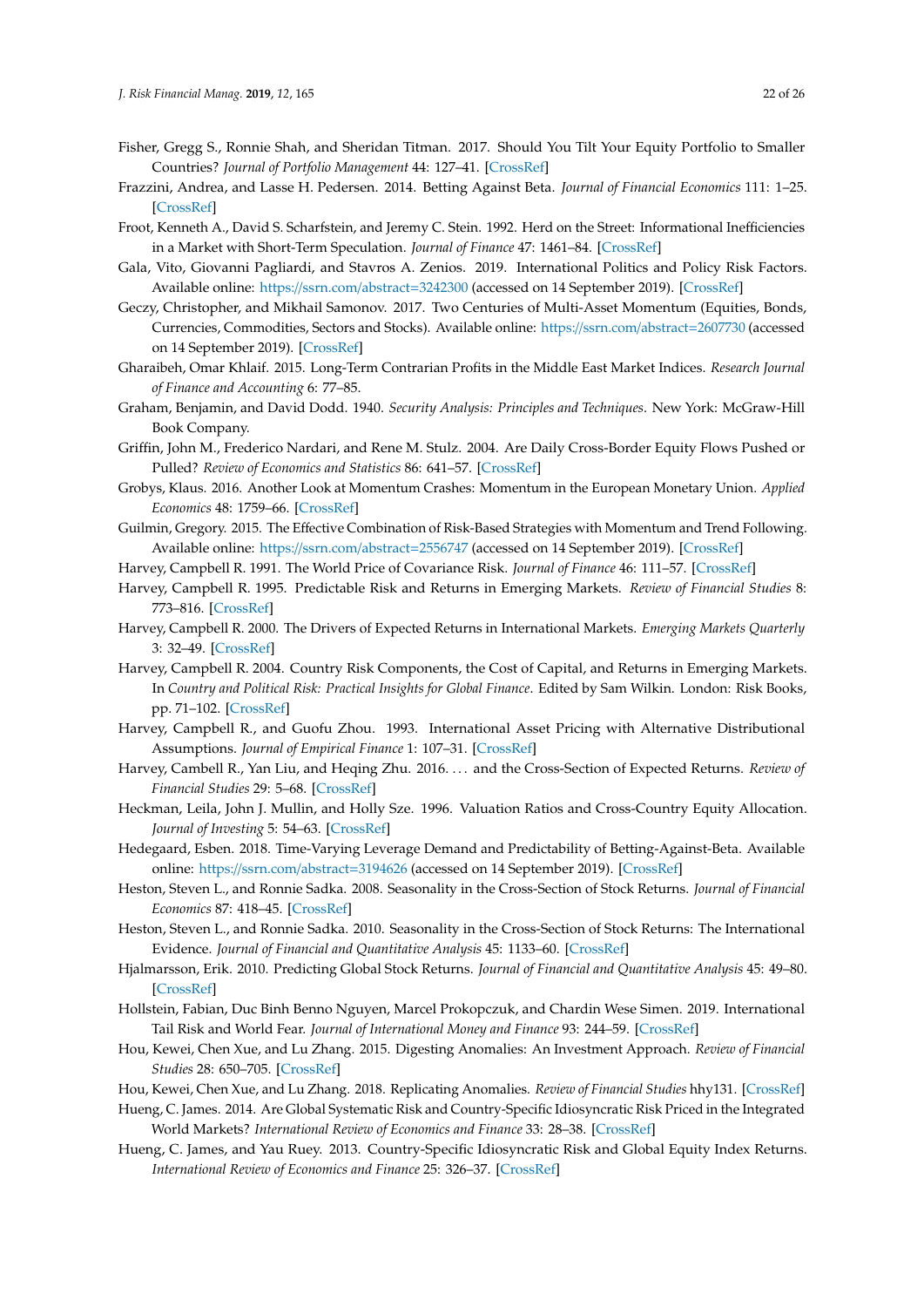- <span id="page-22-2"></span>Hurst, Brian, Yao Hua Ooi, and Lasse Heje Pedersen. 2017. A Century of Evidence on Trend-Following Investing. *Journal of Portfolio Management* 44: 15–29. [\[CrossRef\]](http://dx.doi.org/10.3905/jpm.2017.44.1.015)
- <span id="page-22-3"></span>Ilmanen, Antti, Ronen Israel, Tobias J. Moskowitz, Ashwin K. Thapar, and Franklin Wang. 2019. Do Factor Premia Vary Over Time? A Century of Evidence. Available online: https://[ssrn.com](https://ssrn.com/abstract=3400998)/abstract=3400998 (accessed on 14 September 2019). [\[CrossRef\]](http://dx.doi.org/10.2139/ssrn.3400998)
- <span id="page-22-0"></span>Jagannathan, Ravi, Ernst Schaumburg, and Guofu Zhou. 2010. Cross-Sectional Asset Pricing Tests. *Annual Review of Financial Economics* 2: 49–74. [\[CrossRef\]](http://dx.doi.org/10.1146/annurev-financial-120209-133954)
- <span id="page-22-17"></span>Jegadeesh, Narasimhan. 1990. Evidence of Predictable Behavior of Security Returns. *Journal of Finance* 45: 881–98. [\[CrossRef\]](http://dx.doi.org/10.1111/j.1540-6261.1990.tb05110.x)
- <span id="page-22-14"></span>Jegadeesh, Narasimhan, and Sheridan Titman. 1993. Returns to Buying Winners and Selling Losers: Implications for Stock Market Efficiency. *Journal of Finance* 48: 65–91. [\[CrossRef\]](http://dx.doi.org/10.1111/j.1540-6261.1993.tb04702.x)
- <span id="page-22-15"></span>Jegadeesh, Narasimhan, and Sheridan Titman. 2001. Profitability of Momentum Strategies: An Evaluation of Alternative Explanations. *Journal of Finance* 56: 699–720. [\[CrossRef\]](http://dx.doi.org/10.1111/0022-1082.00342)
- <span id="page-22-12"></span>Jordan, Steven J., Andrew Vivian, and Mark E. Wohar. 2015. Location, Location, Location: Currency Effects and Return Predictability? *Applied Economics* 47: 1883–98. [\[CrossRef\]](http://dx.doi.org/10.1080/00036846.2014.1000537)
- <span id="page-22-4"></span>Kasa, Kenneth. 1992. Common Stochastic Trends in International Stock Markets. *Journal of Monetary Economics* 29: 95–124. [\[CrossRef\]](http://dx.doi.org/10.1016/0304-3932(92)90025-W)
- <span id="page-22-19"></span>Keim, Donald. 1983. Size-Related Anomalies and Stock Return Seasonality. *Journal of Financial Economics* 12: 13–32. [\[CrossRef\]](http://dx.doi.org/10.1016/0304-405X(83)90025-9)
- <span id="page-22-5"></span>Keimling, Norbert. 2016. Predicting Stock Market Returns Using the Shiller CAPE: An Improvement towards Traditional Value Indicators? Available online: https://[ssrn.com](https://ssrn.com/abstract=2736423)/abstract=2736423 (accessed on 14 September 2019). [\[CrossRef\]](http://dx.doi.org/10.2139/ssrn.2736423)
- <span id="page-22-7"></span>Keloharju, Matti, Juhani T. Linnainmma, and Peter M. Nyberg. 2016. Return Seasonalities. *Journal of Finance* 71: 1557–90. [\[CrossRef\]](http://dx.doi.org/10.1111/jofi.12398)
- <span id="page-22-6"></span>Keloharju, Matti, Juhani T. Linnainmma, and Peter M. Nyberg. 2019. Are Return Seasonalities Due to Risk or Mispricing? Evidence from Seasonal Reversals. Available online: https://[ssrn.com](https://ssrn.com/abstract=3276334)/abstract=3276334 (accessed on 14 September 2019). [\[CrossRef\]](http://dx.doi.org/10.2139/ssrn.3276334)
- <span id="page-22-1"></span>Keppler, A. Michael. 1991a. The Importance of Dividend Yields in Country Selection. *Journal of Portfolio Management* 17: 24–29. [\[CrossRef\]](http://dx.doi.org/10.3905/jpm.1991.409327)
- <span id="page-22-8"></span>Keppler, A. Michael. 1991b. Further Evidence on the Predictability of International Equity Returns. *Journal of Portfolio Management* 18: 48–53. [\[CrossRef\]](http://dx.doi.org/10.3905/jpm.1991.409385)
- <span id="page-22-18"></span>Keppler, A. Michael, and Heydon D. Traub. 1993. The Small-Country Effect: Small Markets Beat Large Markets. *Journal of Investing* 2: 17–24. [\[CrossRef\]](http://dx.doi.org/10.3905/joi.2.3.17)
- <span id="page-22-11"></span>Keppler, A. Michael, and Peter Encinosa. 2011. The Small-Country Effect Revisited. *Journal of Investing* 20: 99–103. [\[CrossRef\]](http://dx.doi.org/10.3905/joi.2011.20.4.099)
- <span id="page-22-23"></span>Keppler, A. Michael, and Xing Hong Xue. 2003. The Seasonal Price Behavior of Global Equity Markets. *Journal of Investing* 12: 49–53. [\[CrossRef\]](http://dx.doi.org/10.3905/joi.2003.319567)
- <span id="page-22-22"></span>Kim, Daehwan. 2012. Value Premium across Countries. *Journal of Portfolio Management* 38: 75–86. [\[CrossRef\]](http://dx.doi.org/10.3905/jpm.2012.38.4.075)
- <span id="page-22-21"></span>Klement, Joachim. 2012. Does the Shiller-PE Work in Emerging Markets? Available online: https://[ssrn.com](https://ssrn.com/abstract=2088140)/ abstract=[2088140](https://ssrn.com/abstract=2088140) (accessed on 14 September 2019). [\[CrossRef\]](http://dx.doi.org/10.2139/ssrn.2088140)
- <span id="page-22-9"></span>Kortas, Mohamed, Jean-Francois L'Her, and Mathieu Roberge. 2005. Country Selection of Emerging Equity Markets: Benefits from Country Attribute Diversification. *Emerging Markets Review* 6: 1–19. [\[CrossRef\]](http://dx.doi.org/10.1016/j.ememar.2004.09.002)
- <span id="page-22-25"></span>Kothari, Sagar P., Eric C. So, and Rodrigo S. Verdi. 2016. Analysts' Forecasts and Asset Pricing: A Survey. *Annual Review of Financial Economics* 8: 197–219. [\[CrossRef\]](http://dx.doi.org/10.1146/annurev-financial-121415-032930)
- <span id="page-22-10"></span>L'Her, Jean-Francois, Stephanie Desrosiers, and Jean-Francois Plante. 2004. Style Management in Equity Country Allocation. *Financial Analysts Journal* 60: 40–54.
- <span id="page-22-16"></span>Lakonishok, Josef, Andrei Shleifer, and Robert W. Vishny. 1994. Contrarian Investment, Extrapolation, and Risk. *Journal of Finance* 49: 1541–78. [\[CrossRef\]](http://dx.doi.org/10.1111/j.1540-6261.1994.tb04772.x)
- <span id="page-22-20"></span>Lamoureux, Christopher G., and Gary C. Sanger. 1989. Firm Size and Turn-Of-The-Year Effects in the OTC/Nasdaq Market. *Journal of Finance* 44: 1219–45. [\[CrossRef\]](http://dx.doi.org/10.1111/j.1540-6261.1989.tb02651.x)
- <span id="page-22-13"></span>Lawrenz, Jochen, and Josef Zorn. 2017. Predicting International Stock Returns with Conditional Price-To-Fundamental Ratios. *Journal of Empirical Finance* 43: 159–84. [\[CrossRef\]](http://dx.doi.org/10.1016/j.jempfin.2017.06.003)
- <span id="page-22-24"></span>Lee, Kuan-Hui. 2011. The World Price of Liquidity Risk. *Journal of Financial Economics* 99: 136–61. [\[CrossRef\]](http://dx.doi.org/10.1016/j.jfineco.2010.08.003)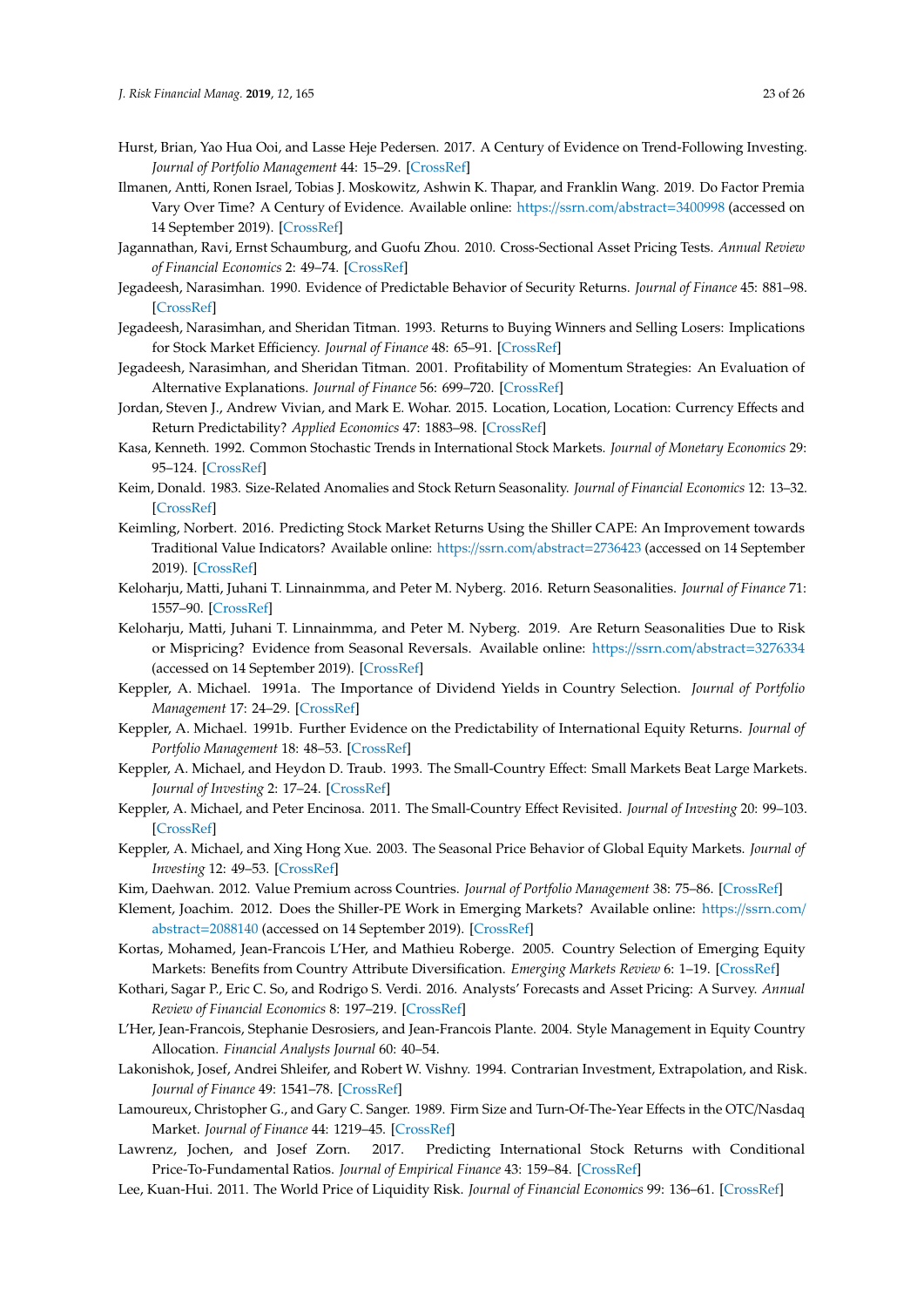- <span id="page-23-22"></span>Lehkonen, Heikki, and Kari Heimonen. 2015. Democracy, Political Risks, and Stock Market Performance. *Journal of International Money and Finance* 59: 77–99. [\[CrossRef\]](http://dx.doi.org/10.1016/j.jimonfin.2015.06.002)
- <span id="page-23-11"></span>Lehmann, Bruce N. 1990. Fads, Martingales, and Market Efficiency. *Quarterly Journal of Economics* 105: 1–28. [\[CrossRef\]](http://dx.doi.org/10.2307/2937816)
- <span id="page-23-24"></span>Lei, Xun, and Tomasz Piotr Wisniewski. 2018. Democracy and Stock Market Returns. Available online: https://[ssrn.com](https://ssrn.com/abstract=3198561)/abstract=3198561 (accessed on 14 September 2019). [\[CrossRef\]](http://dx.doi.org/10.2139/ssrn.3198561)
- <span id="page-23-17"></span>Levy, Haim. 1978. Equilibrium in an Imperfect Market: A Constraint on the Number of Securities in the Portfolio. *American Economic Review* 68: 643–58.
- <span id="page-23-12"></span>Li, Tianchuan, and Mahesh Pritamani. 2015. Country Size and Country Momentum Effects in Emerging and Frontier Markets. *Journal of Investing* 24: 102–8. [\[CrossRef\]](http://dx.doi.org/10.3905/joi.2015.24.1.102)
- <span id="page-23-21"></span>Liang, Samuel Xin, and K. C. John Wei. 2019. Market Volatility Risk and Stock Returns around the World: Implication for Multinational Corporations. *International Review of Finance*. in press. [\[CrossRef\]](http://dx.doi.org/10.1111/irfi.12252)
- <span id="page-23-0"></span>Lord, James. 2018. ETF Industry Celebrates \$5 Trillion AUM Milestone. ETF Strategy. February 9. Available online: https://www.etfstrategy.com/[etf-industry-celebrates-5-trillion-aum-milestone-29633](https://www.etfstrategy.com/etf-industry-celebrates-5-trillion-aum-milestone-29633/)/ (accessed on 14 September 2019).
- <span id="page-23-15"></span>Lubnau, Thorben, and Neda Todorova. 2015. Trading on Mean-Reversion in Energy Futures Markets. *Energy Economics* 51: 312–9. [\[CrossRef\]](http://dx.doi.org/10.1016/j.eneco.2015.06.018)
- <span id="page-23-8"></span>Macedo, Rosemary. 1995a. Country-Selection Style. In *Equity Style Management*. Burr Ridge: Irwin Professional Publishing, pp. 333–5.
- <span id="page-23-9"></span>Macedo, Rosemary. 1995b. Value, Relative Strength, and Volatility in Global Equity Country Selection. *Financial Analysts Journal* 51: 70–78. [\[CrossRef\]](http://dx.doi.org/10.2469/faj.v51.n2.1883)
- <span id="page-23-2"></span>Macedo, Rosemary. 1995c. Style-Based Country-Selection Strategies. In *Quantitative Investing for the Global Markets: Strategies, Tactics, Advanced Analytical Techniques*. Edited by Peter Carman. New York: Routledge, pp. 145–67.
- <span id="page-23-3"></span>Malin, Mirela, and Graham Bornholt. 2013. Long-Term Return Reversal: Evidence from International Market Indices. *Journal of International Financial Markets, Institutions, and Money* 25: 1–17. [\[CrossRef\]](http://dx.doi.org/10.1016/j.intfin.2013.01.002)
- <span id="page-23-19"></span>Malkiel, Burton G., and Yehiao Xu. 1997. Risk and Return Revisited. *Journal of Portfolio Management* 23: 9–14. [\[CrossRef\]](http://dx.doi.org/10.3905/jpm.1997.409608)
- <span id="page-23-20"></span>Malkiel, Burton G., and Yehiao Xu. 2004. Idiosyncratic Risk and Security Returns. AFA 2001 New Orleans Meetings. Available online: http://[ssrn.com](http://ssrn.com/abstract=255303)/abstract=255303 (accessed on 25 October 2015). [\[CrossRef\]](http://dx.doi.org/10.2139/ssrn.255303)
- <span id="page-23-18"></span>Merton, Robert C. 1987. A Simple Model of Capital Market Equilibrium with Incomplete Information. *Journal of Finance* 42: 483–510. [\[CrossRef\]](http://dx.doi.org/10.1111/j.1540-6261.1987.tb04565.x)
- <span id="page-23-16"></span>Miller, Merton H., and Myron Scholes. 1972. Rates of Return in Relation to Risk: A Reexamination of some Recent Findings. In *Studies in the Theory of Capital Markets*. Edited by Michael C. Jensen. New York: Praeger.
- <span id="page-23-4"></span>Moskowitz, Tobias J., Yao Hua Ooi, and Lasse H. Pedersen. 2012. Time Series Momentum. *Journal of Financial Economics* 104: 228–50. [\[CrossRef\]](http://dx.doi.org/10.1016/j.jfineco.2011.11.003)
- <span id="page-23-5"></span>Muller, C., and M. Ward. 2010. Momentum Effects in Country Equity Indices. *Studies in Economics and Econometrics* 34: 111–27.
- <span id="page-23-1"></span>Nagel, Stefan. 2013. Empirical Cross-Sectional Asset Pricing. *Annual Review of Financial Economics* 5: 167–99. [\[CrossRef\]](http://dx.doi.org/10.1146/annurev-financial-110112-121009)
- <span id="page-23-14"></span>Nicholson, Fiona. 1960. Equilibrium in Capital Asset Market. *Econometrica* 34: 768–83.
- <span id="page-23-10"></span>Nijman, Theo, Laurens Swinkels, and Marno Verbeek. 2004. Do Countries or Industries Explain Momentum in Europe? *Journal of Empirical Finance* 11: 461–81. [\[CrossRef\]](http://dx.doi.org/10.1016/j.jempfin.2004.02.001)
- <span id="page-23-13"></span>Norges Bank. 2012. A Survey of the Small-Firm Effect. NBIM Discussion Note #12-2012. Available online: https://www.nbim.no/en/publications/discussion-notes/2012/[a-survey-of-the-small-firm-e](https://www.nbim.no/en/publications/discussion-notes/2012/a-survey-of-the-small-firm-effect/)ffect/ (accessed on 14 September 2019).
- <span id="page-23-6"></span>Novotny, Jan, and Mayank Gupta. 2015. The Dynamics of Value across Global Equity Markets: The Risk Contagion. Available online: https://[ssrn.com](https://ssrn.com/abstract=2589026)/abstract=2589026 (accessed on 14 September 2019). [\[CrossRef\]](http://dx.doi.org/10.2139/ssrn.2589026)
- <span id="page-23-25"></span>Novy-Marx, Robert, and Mihail Velikov. 2016. A Taxonomy of Anomalies and their Trading Costs. *Review of Financial Studies* 29: 104–47. [\[CrossRef\]](http://dx.doi.org/10.1093/rfs/hhv063)
- <span id="page-23-23"></span>Pagliardi, Giovani, Patrice Poncet, and Stavros A. Zenios. 2019. A Political Capital Asset Pricing Model. Available online: https://[ssrn.com](https://ssrn.com/abstract=3351403)/abstract=3351403 (accessed on 14 September 2019). [\[CrossRef\]](http://dx.doi.org/10.2139/ssrn.3351403)
- <span id="page-23-7"></span>Patton, Andrew, and Allan Timmermann. 2010. Monotonicity in Asset Returns: New Tests with Applications to the Term Structure, The CAPM, and Portfolio Sorts. *Journal of Financial Economics* 98: 605–25. [\[CrossRef\]](http://dx.doi.org/10.1016/j.jfineco.2010.06.006)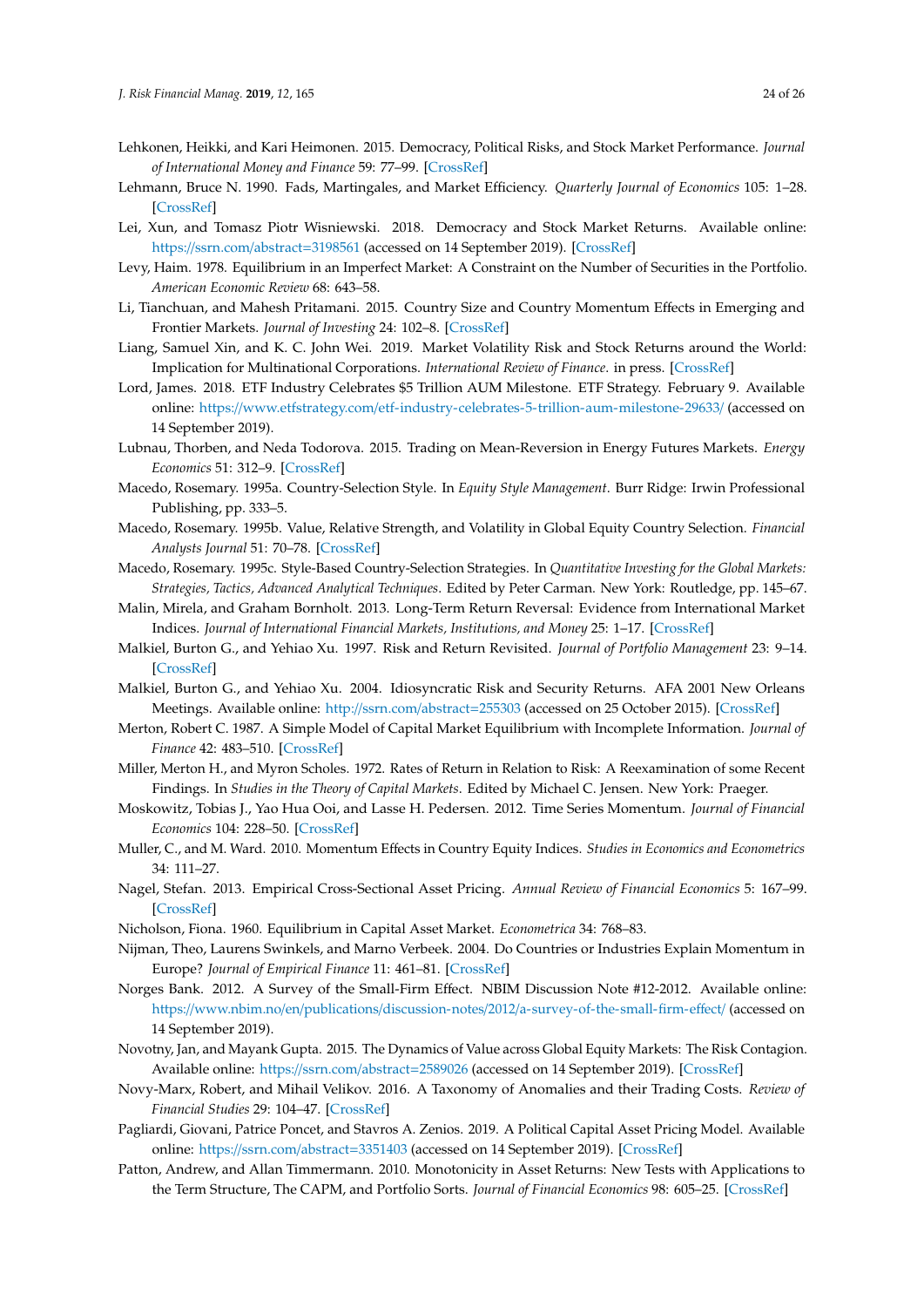- <span id="page-24-2"></span>Pungulescu, Crina. 2014. Market Size Effects and Financial Integration. Available online: https://[ssrn.com](https://ssrn.com/abstract=991704)/ [abstract](https://ssrn.com/abstract=991704)=991704 (accessed on 14 September 2019). [\[CrossRef\]](http://dx.doi.org/10.2139/ssrn.991704)
- <span id="page-24-20"></span>Rapach, David E., Mark Wohar, and Jesper Rangvid. 2005. Macro Variables and International Stock Return Predictability. *International Journal of Forecasting* 21: 137–66. [\[CrossRef\]](http://dx.doi.org/10.1016/j.ijforecast.2004.05.004)
- <span id="page-24-15"></span>Reinganum, Marc R. 1981. Misspecification of Asset Pricing: Empirical Anomalies Based on Earnings' Yields and Market Values. *Journal of Financial Economics* 9: 19–46. [\[CrossRef\]](http://dx.doi.org/10.1016/0304-405X(81)90019-2)
- <span id="page-24-0"></span>Richards, Anthony J. 1995. Comovements in National Stock Market Returns: Evidence of Predictability, but not Cointegration. *Journal of Monetary Economics* 36: 631–54. [\[CrossRef\]](http://dx.doi.org/10.1016/0304-3932(95)01225-7)
- <span id="page-24-3"></span>Richards, Anthony J. 1997. Winner-Loser Reversals in National Stock Market Indices: Can They Be Explained? *Journal of Finance* 52: 2129–44. [\[CrossRef\]](http://dx.doi.org/10.1111/j.1540-6261.1997.tb02755.x)
- <span id="page-24-4"></span>Rikala, Niklas. 2017. Small-Country Effect within Europe: Liquidity Risk, Small-Firm Effect or Other Factors? Aalto University School of Business. Available online: https://[pdfs.semanticscholar.org](https://pdfs.semanticscholar.org/2990/c4ec2ea696f1ce5690e1ae4b2faaa6034d2d.pdf)/2990/ [c4ec2ea696f1ce5690e1ae4b2faaa6034d2d.pdf](https://pdfs.semanticscholar.org/2990/c4ec2ea696f1ce5690e1ae4b2faaa6034d2d.pdf) (accessed on 14 September 2019).
- <span id="page-24-14"></span>Rosenberg, Barr, Kenneth Reid, and Ronald Lanstein. 1985. Persuasive Evidence of Market Inefficiency. *Journal of Portfolio Management* 11: 9–17. [\[CrossRef\]](http://dx.doi.org/10.3905/jpm.1985.409007)
- <span id="page-24-16"></span>Sharpe, William F. 1964. Capital Asset Prices: A Theory of Market Equilibrium Under Conditions of Risk. *Journal of Finance* 19: 425–42.
- <span id="page-24-13"></span>Shen, Qian, Andrew C. Szakmary, and Subbash C. Sharma. 2005. Momentum and Contrarian Strategies in International Stock Markets: Further Evidence. *Journal of Multinational Financial Management* 15: 235–55. [\[CrossRef\]](http://dx.doi.org/10.1016/j.mulfin.2004.09.001)
- <span id="page-24-23"></span>Smimou, Kamal, and Amela Karabegovic. 2010. On the Relationship Between Economic Freedom and Equity Returns in the Emerging Markets: Evidence from the Middle East and North Africa (MENA) Stock Markets. *Emerging Markets Review* 11: 119–51. [\[CrossRef\]](http://dx.doi.org/10.1016/j.ememar.2010.01.003)
- <span id="page-24-5"></span>Smith, David M., and Vladimir S. Pantilei. 2015. Do 'Dogs of the World' Bark or Bite? Evidence from Single-Country ETFs. *Journal of Investing* 24: 7–15. [\[CrossRef\]](http://dx.doi.org/10.3905/joi.2015.24.1.007)
- <span id="page-24-6"></span>Spierdijk, Laura, Jacob A. Bikker, and Pieter van den Hoek. 2012. Mean Reversion in International Stock Markets: An Empirical Analysis of the 20th Century. *Journal of International Money and Finance* 31: 228–49. [\[CrossRef\]](http://dx.doi.org/10.1016/j.jimonfin.2011.11.008)
- <span id="page-24-21"></span>Srimurthy, Vikram K., Steven Shen, and Matthew Smalbach. 2019. Fund Flows as Country Allocator. *Journal of Alternative Investments* 21: 87–95.
- <span id="page-24-22"></span><span id="page-24-10"></span>Stocker, Marshall L. 2005. Equity Returns and Economic Freedom. *Cato Journal* 25: 583–94.
- Stocker, Marshall L. 2016. The Price of Freedom: A Fama–French Freedom Factor. *Emerging Markets Review* 26: 1–19. [\[CrossRef\]](http://dx.doi.org/10.1016/j.ememar.2016.02.004)
- <span id="page-24-1"></span>Suleman, Tahir, Rangan Gupta, and Mehmet Balcilar. 2017. Does Country Risks Predict Stock Returns and Volatility? Evidence from a Nonparametric Approach. *Research in International Business and Finance* 42: 1173–95. [\[CrossRef\]](http://dx.doi.org/10.1016/j.ribaf.2017.07.055)
- <span id="page-24-17"></span>Tinic, Seha M., and Richard R. West. 1986. Risk, Return and Equilibrium: A Revisit. *Journal of Political Economy* 94: 126–47. [\[CrossRef\]](http://dx.doi.org/10.1086/261365)
- <span id="page-24-8"></span>Umutlu, Mehmet. 2015. Idiosyncratic Volatility and Expected Returns at the Global Level. *Financial Analyst Journal* 71: 58–71. [\[CrossRef\]](http://dx.doi.org/10.2469/faj.v71.n6.5)
- <span id="page-24-9"></span>Umutlu, Mehmet. 2019. Does Idiosyncratic Volatility Matter at the Global Level? *The North American Journal of Economics and Finance* 47: 252–68. [\[CrossRef\]](http://dx.doi.org/10.1016/j.najef.2018.12.015)
- <span id="page-24-18"></span>Umutlu, Mehmet, and Pelin Bengitöz. 2017. The Cross-Section of Expected Index Returns in International Stock Markets. Paper presented at 2017 Infiniti Conference, Valencia, Spain, June 11–12.
- <span id="page-24-11"></span>Vaihekoski, Mika. 2004. Portfolio Construction for Tests of Asset Pricing Models. *Financial Markets, Institutions and Instruments* 13: 1–30. [\[CrossRef\]](http://dx.doi.org/10.1111/j.0963-8008.2004.0001.x)
- <span id="page-24-12"></span>Van Dijk, Mathijs. 2011. Is Size Dead? A Review of the Size Effect in Equity Returns. *Journal of Banking and Finance* 12: 3263–74. [\[CrossRef\]](http://dx.doi.org/10.1016/j.jbankfin.2011.05.009)
- <span id="page-24-19"></span>Vortelinos, Dimitrios I., and Shrabani Saha. 2016. The Impact of Political Risk on Return, Volatility and Discontinuity: Evidence from the International Stock and Foreign Exchange Markets. *Finance Research Letters* 17: 222–6. [\[CrossRef\]](http://dx.doi.org/10.1016/j.frl.2016.03.017)
- <span id="page-24-7"></span>Vu, Joseph D. 2012. Do Momentum Strategies Generate Profits in Emerging Stock Markets? *Problems and Perspectives in Management* 10: 9–22.